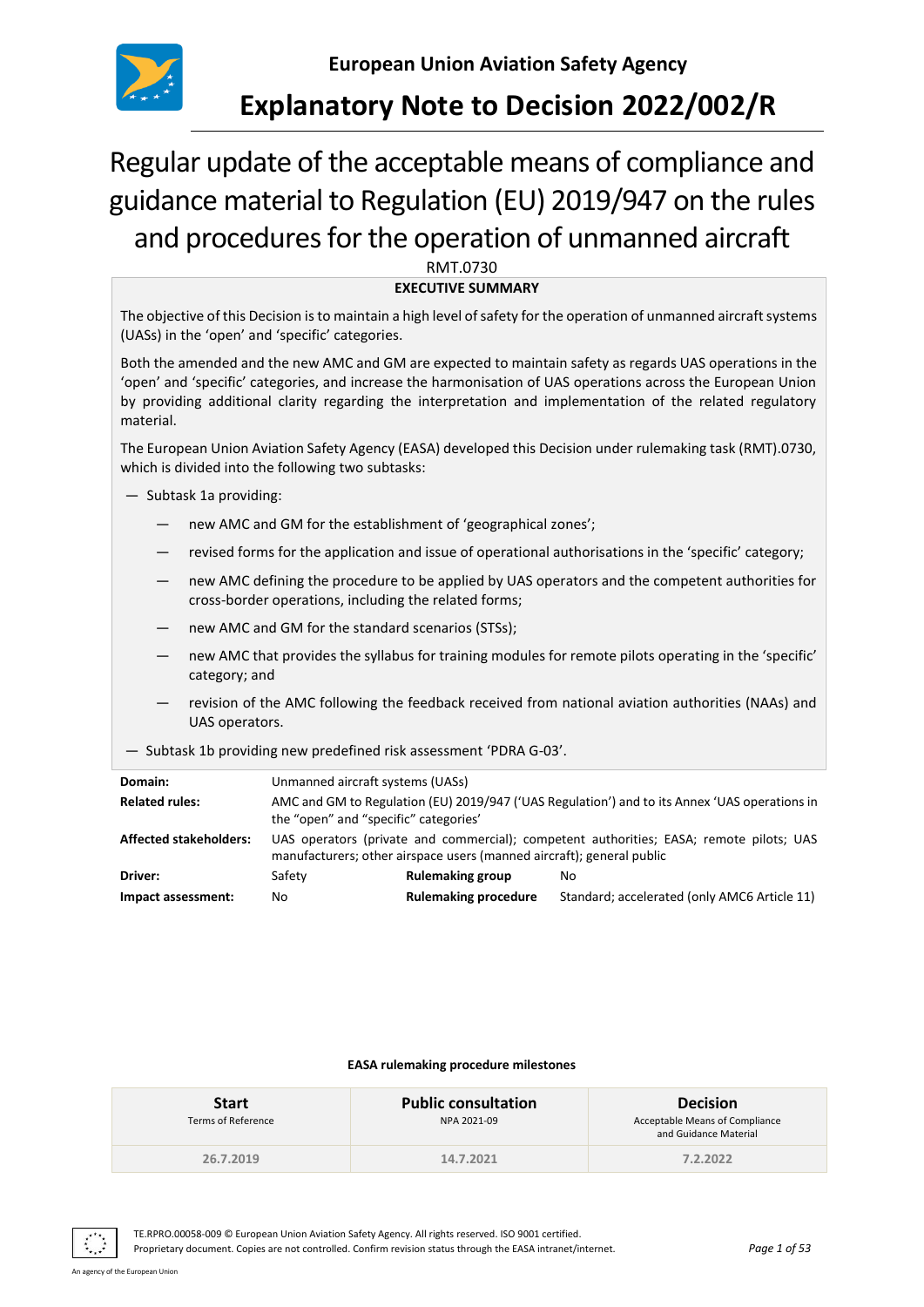# **Table of contents**

| 1.   |       |                                                                                       |
|------|-------|---------------------------------------------------------------------------------------|
| 2.   |       |                                                                                       |
|      | 2.1.  |                                                                                       |
|      | 2.2.  |                                                                                       |
|      | 2.3.  |                                                                                       |
|      |       |                                                                                       |
|      | 2.3.2 |                                                                                       |
|      |       |                                                                                       |
|      |       | 2.3.4 AMC and GM to Article 15 - Operational conditions for UAS geographical zones 12 |
|      | 2.3.5 |                                                                                       |
|      | 2.3.6 |                                                                                       |
|      | 2.4.  |                                                                                       |
|      | 2.5.  |                                                                                       |
| З.   |       |                                                                                       |
| 4.   |       |                                                                                       |
|      | 4.1.  |                                                                                       |
|      | 4.2.  |                                                                                       |
|      | 4.3.  |                                                                                       |
| 5.   |       |                                                                                       |
|      | 5.1.  |                                                                                       |
|      | 5.2.  |                                                                                       |
|      | 5.3.  |                                                                                       |
| 5.4. |       |                                                                                       |
|      | 5.5.  |                                                                                       |
|      | 5.6.  | Step #8 - Identification of operational safety objectives (OSOs) 24                   |
|      | 5.7.  |                                                                                       |
| 5.8. |       |                                                                                       |
|      | 5.9.  |                                                                                       |
|      | 5.10. |                                                                                       |
|      | 5.11. |                                                                                       |

 $\ddot{\cdot}$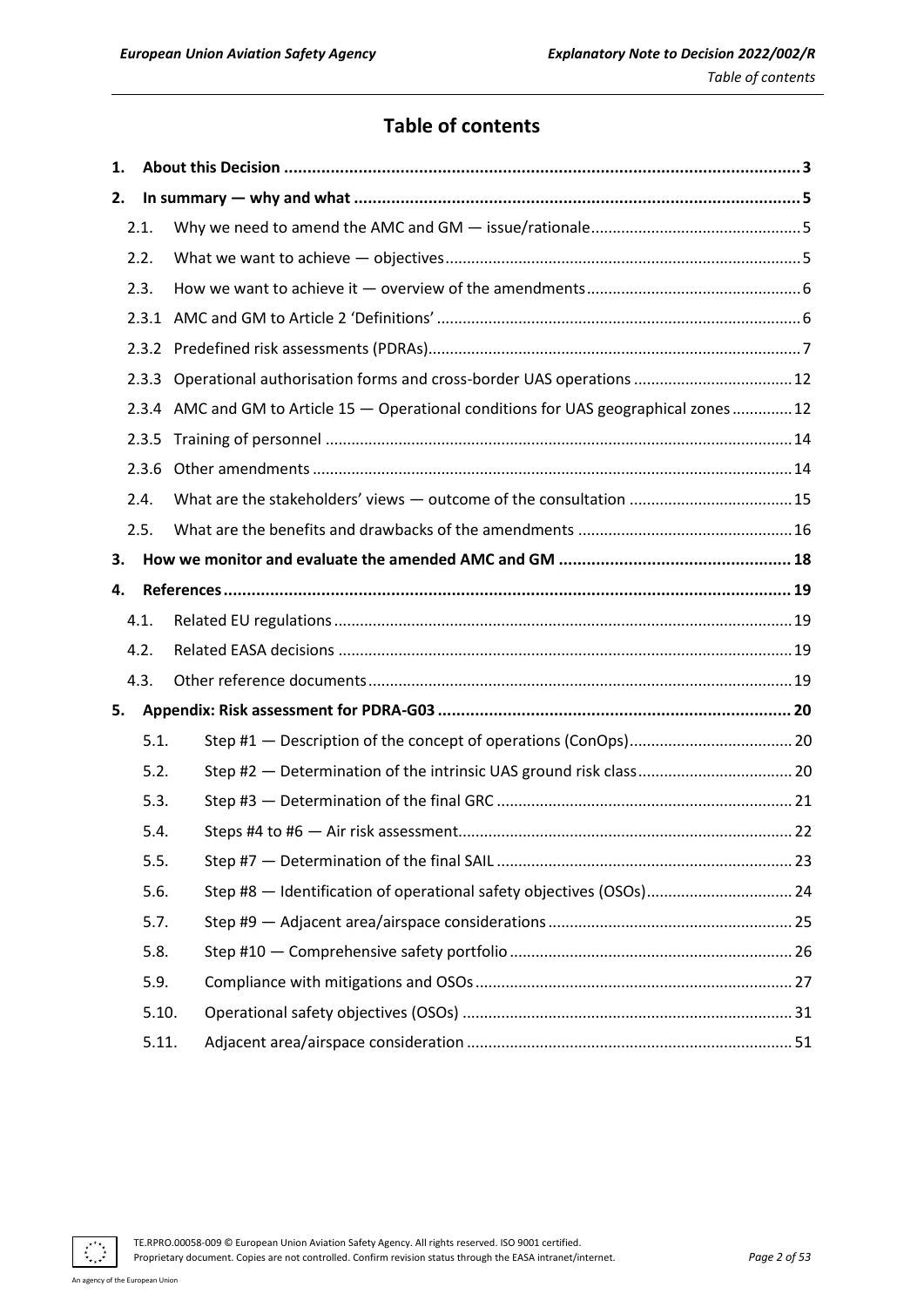# <span id="page-2-0"></span>**1. About this Decision**

The European Union Aviation Safety Agency (EASA) developed Decision 2022/002/R in line with Regulation (EU) 2018/1139<sup>1</sup> (the 'Basic Regulation') and the Rulemaking Procedure<sup>2</sup>.

This Rulemaking Task (RMT).0730 is included in Volume II of the European Plan for Aviation Safety (EPAS) for 2021-2025<sup>3</sup>. The scope and timescales of the task were defined in the related Terms of Reference (ToR) 4 .

The *draft* text of this Decision has been developed by EASA. It consists of two parts:

- (a) The first part (*Subtask 1a*) has been developed based on the feedback received from the EASA Member States (MSs) and stakeholders since the publication of Decision 2019/021/R<sup>5</sup>, which amended the AMC and GM to Regulation (EU) 2019/947<sup>6</sup> (the UAS Regulation) and to its Annex. All the interested parties were consulted<sup>7</sup> through Notice of Proposed Amendment (NPA) 2021-09<sup>8</sup>. Comments were received from interested parties, including industry, national aviation authorities (NAAs), UAS operators and associations. The NPA was consulted for 3 months, and more than 1 000 comments were submitted by 115 users. The NPA proposed amendments to several topics, including AMC1 Article 11 (SORA) to Regulation (EU) 2019/947. Some topics were considered particularly time critical in order to facilitate a harmonised approach to UAS operations throughout the EU (e.g. NAAs are currently in the process of developing geographical zones); therefore, it was decided to split the topics and issue two Decisions. The present Decision addresses all the amendments except those that affect AMC1 Article 11 (SORA) to Regulation (EU) 2019/947. A second Decision is intended to be published by 2022/Q2 with the amendments to AMC1 Article 11 to Regulation (EU) 2019/947. The comments received and EASA's responses to them will be presented in Comment-Response Document (CRD) 2021-09 that will be published with the second Decision.
- (b) The second part (*Subtask 1b*) includes the predefined risk assessment PDRA G-03 developed by the Joint Authorities for Rulemaking on Unmanned Systems (JARUS) and consulted through the

<sup>8</sup> <https://www.easa.europa.eu/document-library/notices-of-proposed-amendment/npa-2021-09>



Regulation (EU) 2018/1139 of the European Parliament and of the Council of 4 July 2018 on common rules in the field of civil aviation and establishing a European Union Aviation Safety Agency, and amending Regulations (EC) No 2111/2005, (EC) No 1008/2008, (EU) No 996/2010, (EU) No 376/2014 and Directives 2014/30/EU and 2014/53/EU of the European Parliament and of the Council, and repealing Regulations (EC) No 552/2004 and (EC) No 216/2008 of the European Parliament and of the Council and Council Regulation (EEC) No 3922/91 (OJ L 212, 22.8.2018, p. 1) [\(https://eur](https://eur-lex.europa.eu/legal-content/EN/TXT/?qid=1535612134845&uri=CELEX:32018R1139)[lex.europa.eu/legal-content/EN/TXT/?qid=1535612134845&uri=CELEX:32018R1139\)](https://eur-lex.europa.eu/legal-content/EN/TXT/?qid=1535612134845&uri=CELEX:32018R1139).

<sup>&</sup>lt;sup>2</sup> EASA is bound to follow a structured rulemaking process as required by Article 115(1) of Regulation (EU) 2018/1139. Such a process has been adopted by the EASA Management Board (MB) and is referred to as the 'Rulemaking Procedure'. See MB Decision No 18-2015 of 15 December 2015 replacing Decision 01/2012 concerning the procedure to be applied by EASA for the issuing of opinions, certification specifications and guidance material [\(http://www.easa.europa.eu/the](http://www.easa.europa.eu/the-agency/management-board/decisions/easa-mb-decision-18-2015-rulemaking-procedure)[agency/management-board/decisions/easa-mb-decision-18-2015-rulemaking-procedure\)](http://www.easa.europa.eu/the-agency/management-board/decisions/easa-mb-decision-18-2015-rulemaking-procedure).

<sup>3</sup> <https://www.easa.europa.eu/document-library/general-publications/european-plan-aviation-safety-2021-2025>

<sup>4</sup> ToR RMT.0730 Issue 1 [\(https://www.easa.europa.eu/document-library/terms-of-reference-and-group-compositions/tor-rmt0730\)](https://www.easa.europa.eu/document-library/terms-of-reference-and-group-compositions/tor-rmt0730).

<sup>5</sup> Executive Director Decision 2019/021/R of 9 October 2019 issuing Acceptable Means of Compliance and Guidance Material to Commission Implementing Regulation (EU) No 2019/947 'Rules and procedures for the operation of unmanned aircraft' ([https://www.easa.europa.eu/document-library/agency-decisions/ed-decision-2019021r\)](https://www.easa.europa.eu/document-library/agency-decisions/ed-decision-2019021r).

<sup>6</sup> Commission Implementing Regulation (EU) 2019/947 of 24 May 2019 on the rules and procedures for the operation of unmanned aircraft (OJ L 152, 11.6.2019, p. 45) (https://eur-lexeuropaeu/legal-content/EN/TXT/?uri=CELEX%3A32019R0947&qid=1642535430484).

<sup>7</sup> In accordance with Article 115 of Regulation (EU) 2018/1139, and Articles 6(3) and 7 of the Rulemaking Procedure.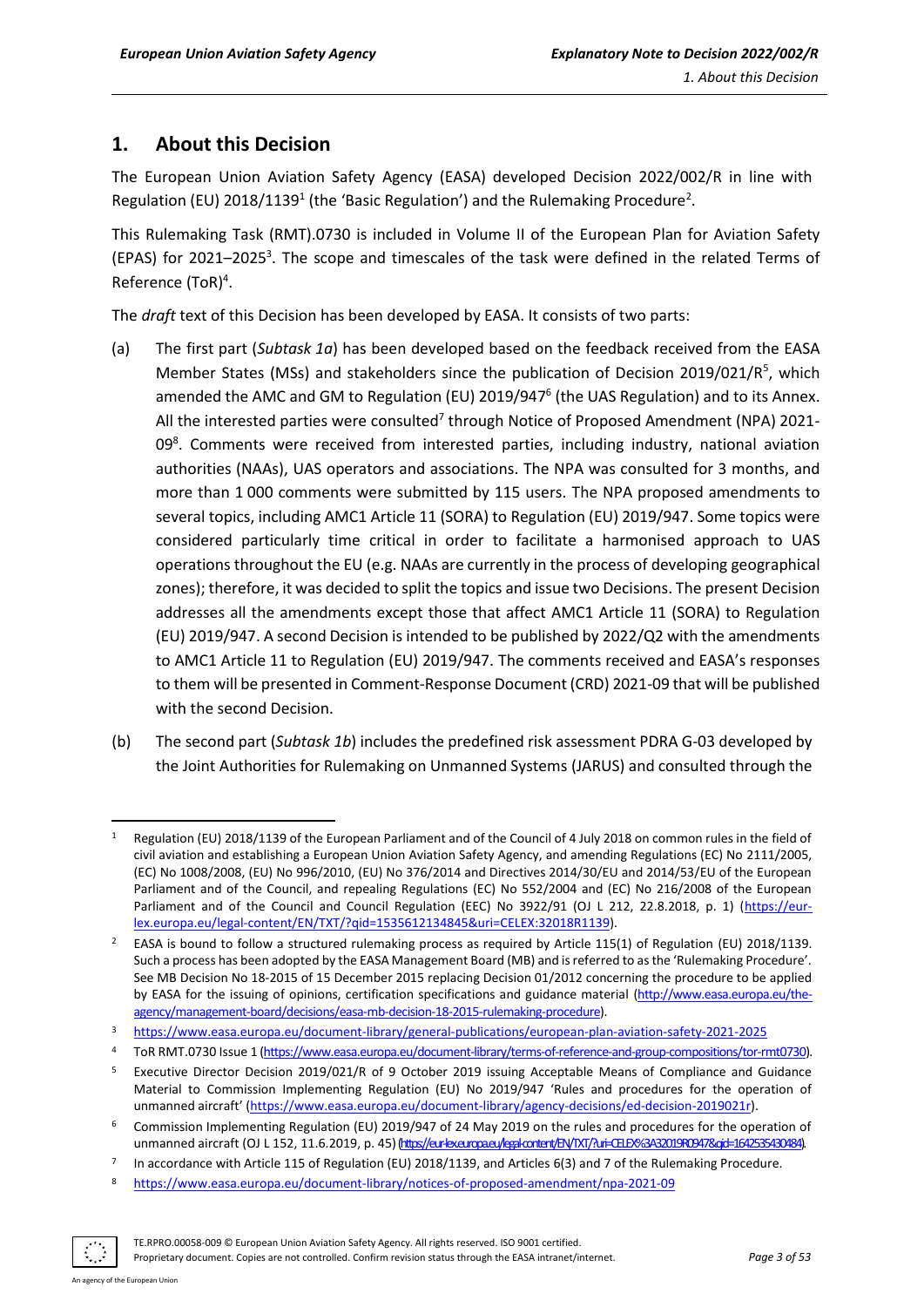JARUS website. All comments, including those provided by European stakeholders, were addressed and EASA participated in its disposition.

The *final* text of this Decision and of the related AMC and GM has been developed by EASA on the basis of the inputs received during the public consultation.

The major milestones of this RMT are presented on the cover page.

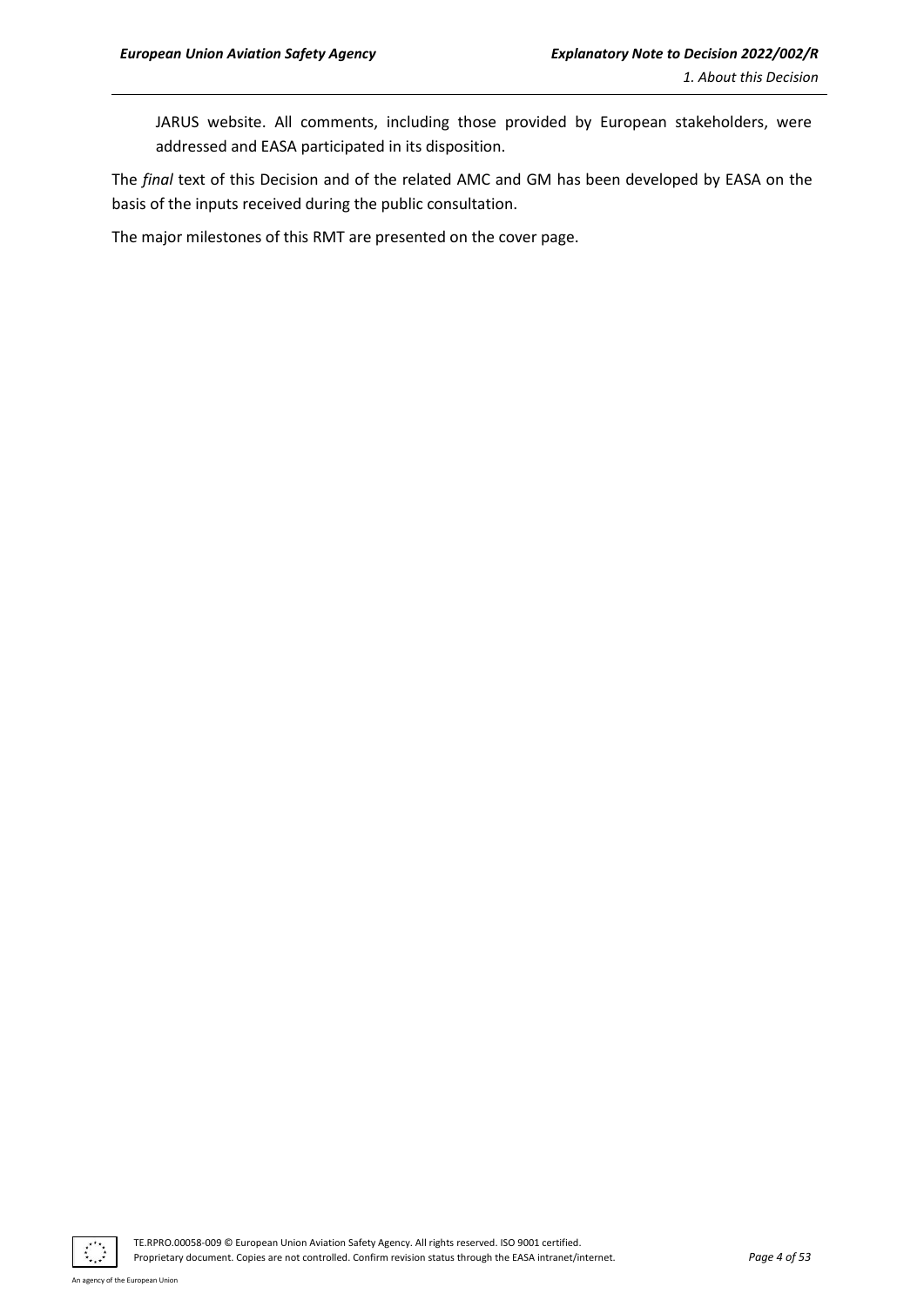# <span id="page-4-0"></span>**2. In summary — why and what**

# <span id="page-4-1"></span>**2.1. Why we need to amend the AMC and GM — issue/rationale**

Regulation (EU) 2019/947 (the UAS Regulation) lays down harmonised rules and procedures for UAS operations in the 'open' and 'specific' categories across the European Union (EU) with the objective to foster the development of the UAS market in the EU. The EASA Member States (MSs) are responsible for implementing that Regulation and for issuing authorisations for UAS operations in the 'specific' category. Decision 2019/021/R of 9 October 2019 issued the first issue of the AMC and GM for the implementation of the UAS Regulation, thus facilitating the regulatory harmonisation among the EASA MSs.

However, since the publication of that first issue of the AMC and GM, the following developments have taken place, which require the amendment of some of the AMC and GM and the introduction of new ones:

- AMC and GM to establish UAS geographical zones in line with Article 15 'Operational conditions for UAS geographical zones' of the UAS Regulation have been developed by a task force created by the Member States Advisory Board (MAB);
- feedback has been received by stakeholders on the forms for the application and issue of operational authorisations, requesting their update;
- stakeholders have requested the development of an AMC that describes the approval process for cross-border UAS operations, the related application form, and the form to be used by the competent authority for confirming that the operation is permitted to take place;
- Regulation (EU) 2020/639<sup>9</sup> introduced the first two standard scenarios (STSs), for which new AMC and GM needed to be developed;
- EASA, with the support of JARUS and the EASA MSs, has developed new training modules to be used by UAS operators when defining the competence of remote pilots that operate in the 'specific' category;
- feedback has been received from the EASA MSs requesting the improvement of some AMC and GM, and the introduction of new ones, to provide for a uniform interpretation and harmonised implementation of the rules; and
- a new predefined risk assessment that was developed by JARUS.

# <span id="page-4-2"></span>**2.2. What we want to achieve — objectives**

The overall objectives of the EASA system are defined in Article 1 of the Basic Regulation. This Decision will contribute to achieving the overall objectives by addressing the issues described in Section 2.1.

The specific objectives of this Decision are, therefore, to:

increase safety, efficiency, and harmonisation of the implementation of the UAS Regulation;

<sup>9</sup> Commission Implementing Regulation (EU) 2020/639 of 12 May 2020 amending Implementing Regulation (EU) 2019/947 as regards standard scenarios for operations executed in or beyond the visual line of sight (OJ L 150, 13.5.2020, p. 1) [\(https://eur-lex.europa.eu/legal-content/EN/TXT/?uri=CELEX%3A32020R0639&qid=1642589306974](https://eur-lex.europa.eu/legal-content/EN/TXT/?uri=CELEX%3A32020R0639&qid=1642589306974)).

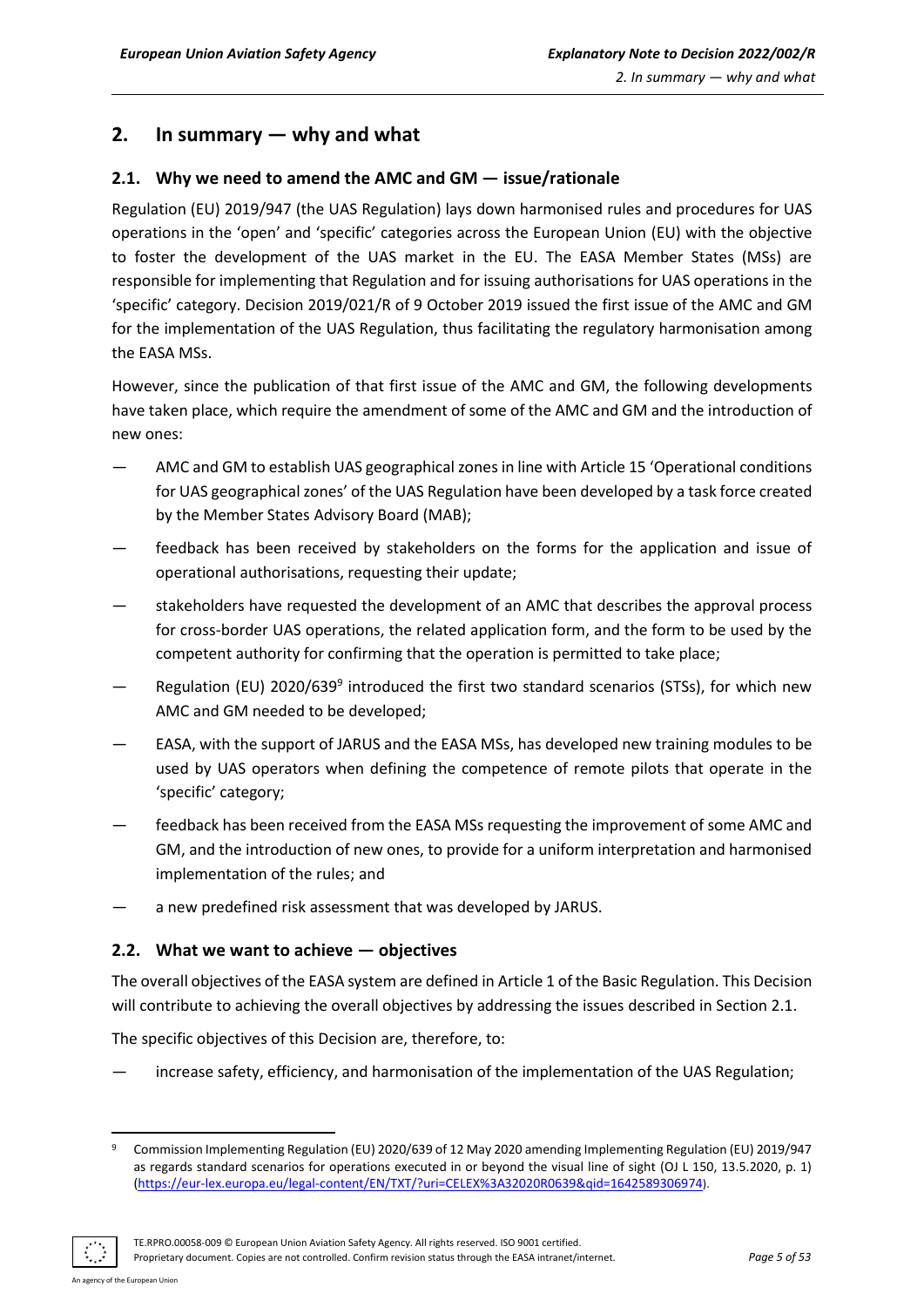- support the harmonised implementation of the published STSs across the EASA MSs;
- improve some of the AMC and GM and introduce new ones for a consistent interpretation and harmonised implementation of the rules;
- introduce new AMC and GM for the establishment of UAS geographical zones; and
- foster the development of the UAS market in the EU.

#### <span id="page-5-0"></span>**2.3. How we want to achieve it — overview of the amendments**

## <span id="page-5-1"></span>**2.3.1 AMC and GM to Article 2 'Definitions'**

In the next paragraph, the major changes compared to the text proposed in NPA 2021-09 are described. The changes are the result of the comments received on the NPA during its public consultation.

#### **Definition of 'dangerous goods'**

GM1 to Article 2(11) has been revised to clarify that articles and substances required to be on board the aircraft for the propulsion of the UAS or for the operation of its equipment, which would be classified as dangerous goods (e.g. fuel, batteries and other goods used during flight to supply energy to the drone's system), should not be considered as transported dangerous goods. In this case, their safety is verified during the design verification of the UAS.

In AMC1 to Article 5, a clarification has been added on the use of a crashworthy container for the transport of dangerous goods in the 'specific' category and on the need to establish and maintain a training programme as required by the ICAO *Technical Instructions*.

#### **Definition of 'privately built UASs' and modification to UASs that bear class identification labels**

Following several comments received on GM2 UAS.OPEN.040(4) on the impact on changes to UASs that bear a class identification label, a new GM1 Article 2(16) clarifying the definition of 'privately built UAS' has been added.

Some stakeholders have asked the reason why a modification to a UAS invalidates the class identification label not allowing to operate the UAS even in subcategory A3, while in this subcategory privately built UASs (without any class identification label) are allowed. The reason is in the definition of 'privately built UAS', meaning that such UASs are assembled or manufactured by the UAS operator for its own use. In order to build a privately built UAS, individuals need to have the technical knowledge and, therefore, it is assumed that they are able to assess the impact of a change. Individuals that buy a commercial UAS instead, normally do not have access to design data and they may not be able to assess the impact of the change and potentially they may impair some of its safety features.

The new GM1 to Article 2(16) clarifies that a change to a commercial UAS does not make it a 'privately built UAS'. Modifications to UASs with class identification labels are only possible when they are described in the manufacturer instructions. This applies to the replacement of parts or the installation of payload.

However, for UASs with class identification label C4, since the UAS Regulation does not establish any technical requirement (it only focuses on the availability of appropriate manufacturer's instructions), modifications do not breach the compliance of the UAS with the class identification label. Therefore,

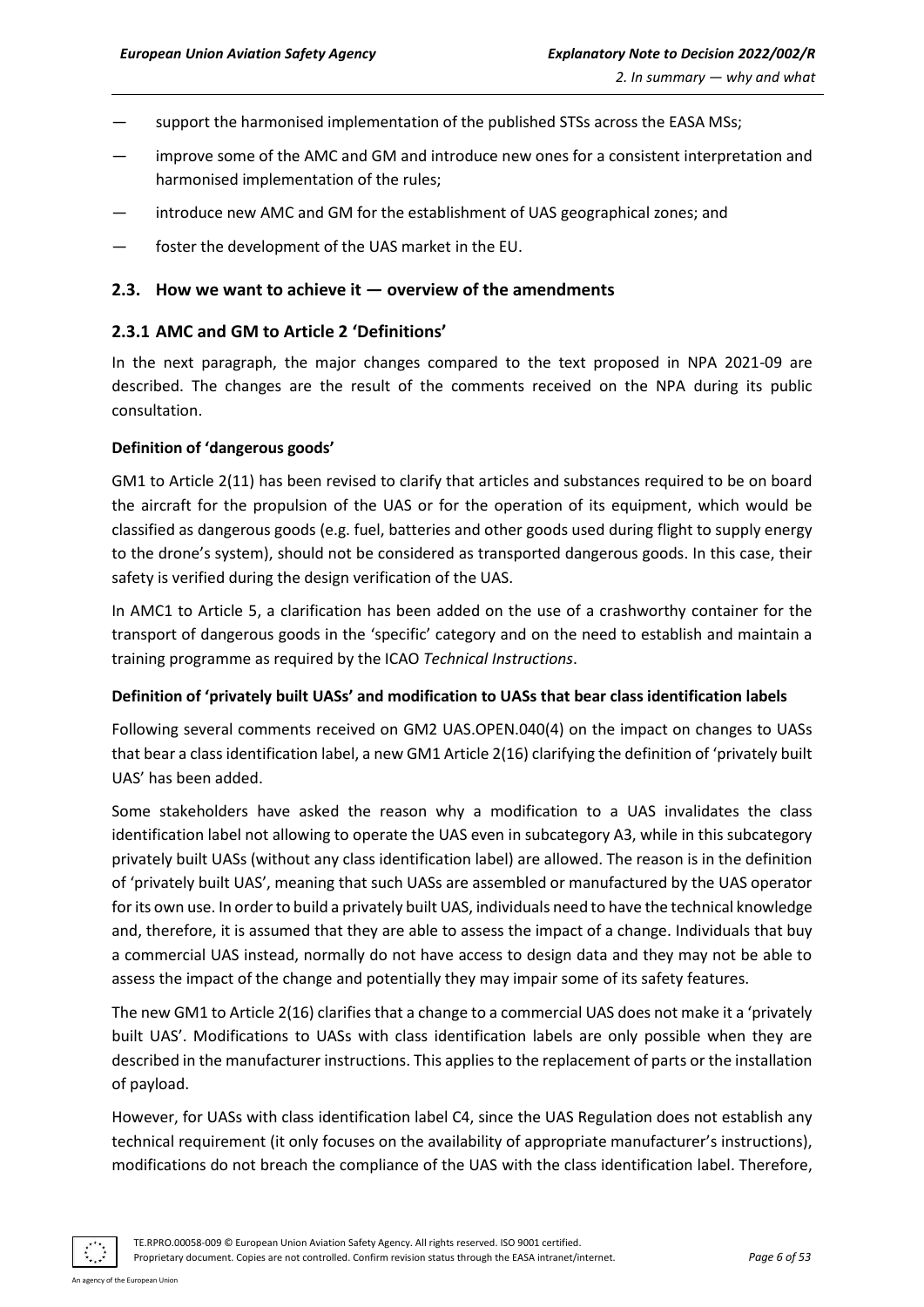a modified UAS with class identification label C4 may be continued to be operated in the 'open' subcategory A3.

#### **Definition of 'uninvolved persons'**

GM1 to Article 2(18) has been amended to clarify that persons protected under a shelter are considered 'uninvolved persons'. The sentence that requires that the uninvolved person should only focus on the UAS operation has been deleted following several comments received. It has been replaced by a clarification that the UAS operator is responsible for ensuring that all persons involved are able to follow in a timely manner the emergency procedures.

#### **Definition of 'controlled ground area', 'operational volume', and other related definitions**

The definition of 'controlled ground area' has been separated from the others, and it has been included in the new GM1 to Article 2(21).

The other definitions have been amended to specify that the UAS operator should also consider the UA positioning errors.

## <span id="page-6-0"></span>**2.3.2 Predefined risk assessments (PDRAs)**

#### **Changes to existing PDRAs**

The new structure of the PDRA, including the two new columns where the UAS operator should describe how they meet the integrity and assurance of each condition, has been positively commented by the stakeholders. Several commentators requested to even better specify in these new columns what is expected from the UAS operator. Therefore, in the column 'integrity', for each requirement, the information the UAS operator is expected to fill in to show compliance has been added. The column 'poof' has been prefilled with the declaration or the additional elements expected. Appropriate instructions have been added in GM1 Article 11. In addition, it has been clarified that if an operation does not fit completely in a PDRA, the UAS operator should carry out a full risk assessment, unless the NAA explicitly consents to making minor changes to the PDRA.

It has also been requested to list in the PDRAs all the applicable requirements, avoiding referring to other points in the UAS Regulation, which anyway imposes an additional burden to the UAS operator. Therefore, in Section 4 of all PDRAs, where the UAS operator was required to comply with the additional requirements listed in point UAS.SPEC.050, the reference to this point has been removed and the requirements has been added in the PDRAs. Similar to the remote pilot responsibilities in Section 5, the reference to point UAS.SPEC.050 has been deleted and the applicable requirements have been listed in the PDRAs.

In addition, in PDRA G-01, some adjustments have been made to improve consistency with the other PDRAs, namely:

- it has been specified that it should not be used for operations that involve dropping of material;
- if the operation is limited at a height below 120 m, no additional vertical air risk buffer is needed;
- the C2 link should be protected against unauthorised access; and



TE.RPRO.00058-009 © European Union Aviation Safety Agency. All rights reserved. ISO 9001 certified. Proprietary document. Copies are not controlled. Confirm revision status through the EASA intranet/internet. *Page 7 of 53*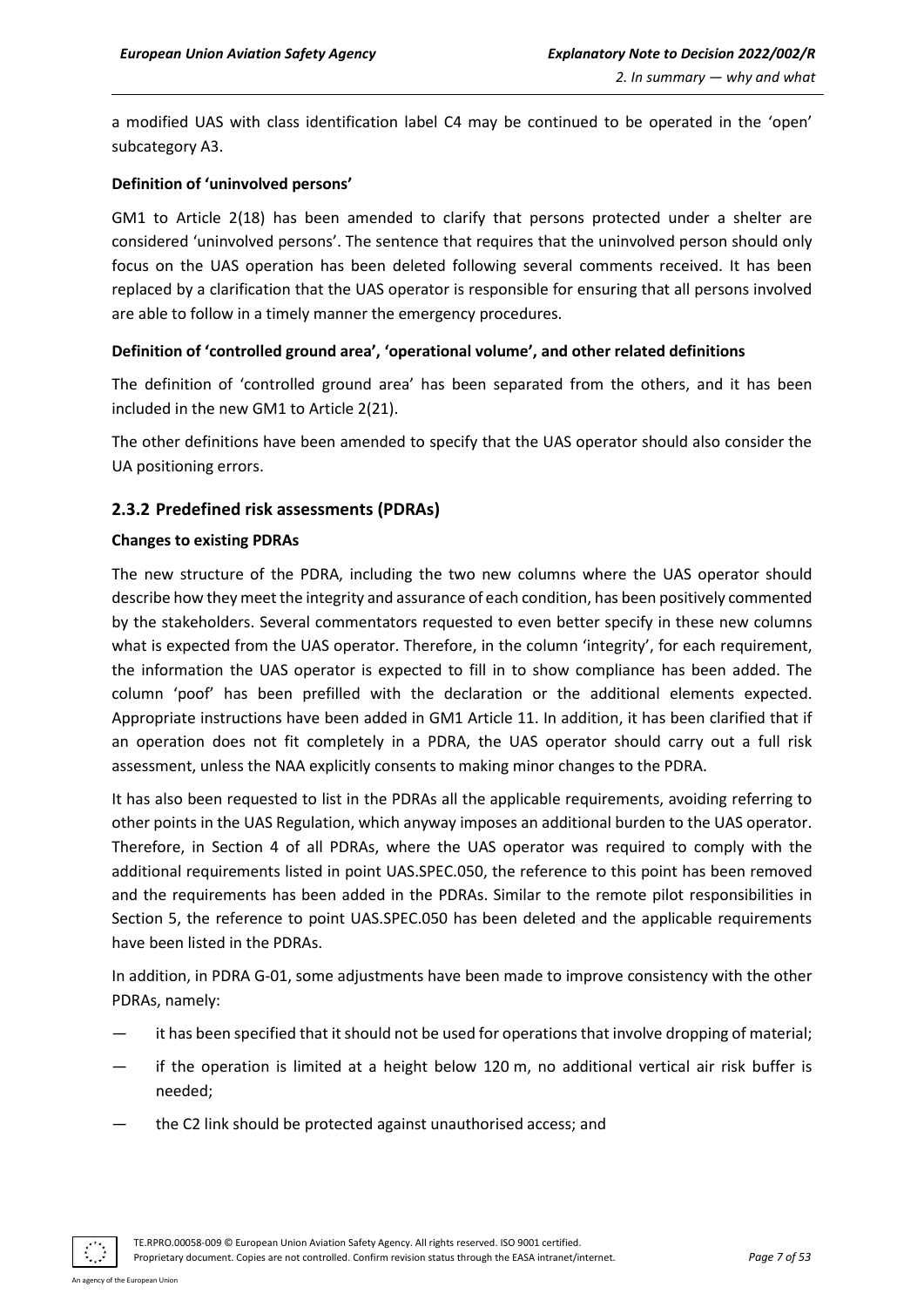it has been specified that a reliable and predictable method to recover the command-andcontrol link of the UA should intervene in case of a loss of the C2 link, or a flight termination system should be present.

In PDRA G-02, some adjustments have been made to improve consistency with the other PDRAs, namely:

- it has been clarified that the range for this PDRA is the one defined by the C2 link (radio line of sight); however, as soon as experience is gained with the use of other technologies, the range may be extended;
- designate for each flight a remote pilot with adequate competency and other personnel in charge of duties essential to the UAS operation if needed;
- the C2 link should be protected against unauthorised access; and
- it has been specified that a reliable and predictable method to recover the command-andcontrol link of the UA should intervene in case of a loss of the C2 link, or a flight termination system should be present.

In PDRA S-01 and S-02, it has been clarified that the UAS operator may use either a UAS with a class identification label C5 or C6 respectively, or a UAS without a class identification label but compliant with some of their technical requirements. Section 4.2 has been removed since most of the conditions were repetitions and the relevant ones have been placed in the appropriate section.

In PDRA S-02, the requirement to establish an air risk buffer when the operation is conducted at a height between 120 and 150 m has been added. Moreover, it has been specified that the ground risk buffer should cover a distance that is at least equal to the distance most likely to be travelled by the UA after activation of the flight termination system specified by the UAS manufacturer's instructions.

#### **New PDRA G-03**

A new PDRA G-03 has been included as AMC in Amendment 2 to Issue 1.

In line with the approach followed for the development of the already published PDRAs and considering the limited experience gained so far, it was deemed necessary to keep the intrinsic risk of these operations low, so that the final SAIL is not higher than SAIL II. Once more experience is gained, PDRAs for higher-risk operations might be proposed. The PDRA is based upon the SORA version 2.0 and any future changes to this SORA version may lead to changes of the provision in this PDRA. Details on how the SORA has been applied can be found in Appendix 1 to this Explanatory Note.

The development of PDRA G-03 was triggered by the request from some EASA MSs to facilitate operational authorisations for UAS operations for routine and automated surveillance and inspection of facilities and infrastructures, with the UA flying very close to such facilities and infrastructures. These types of UAS operations are characterised by the shielding provided by the artificial obstacles of facilities and infrastructures that qualifies the airspace where the UA flies as 'atypical', since no manned aircraft is expected to fly so close to those obstacles. The maximum distance from facility and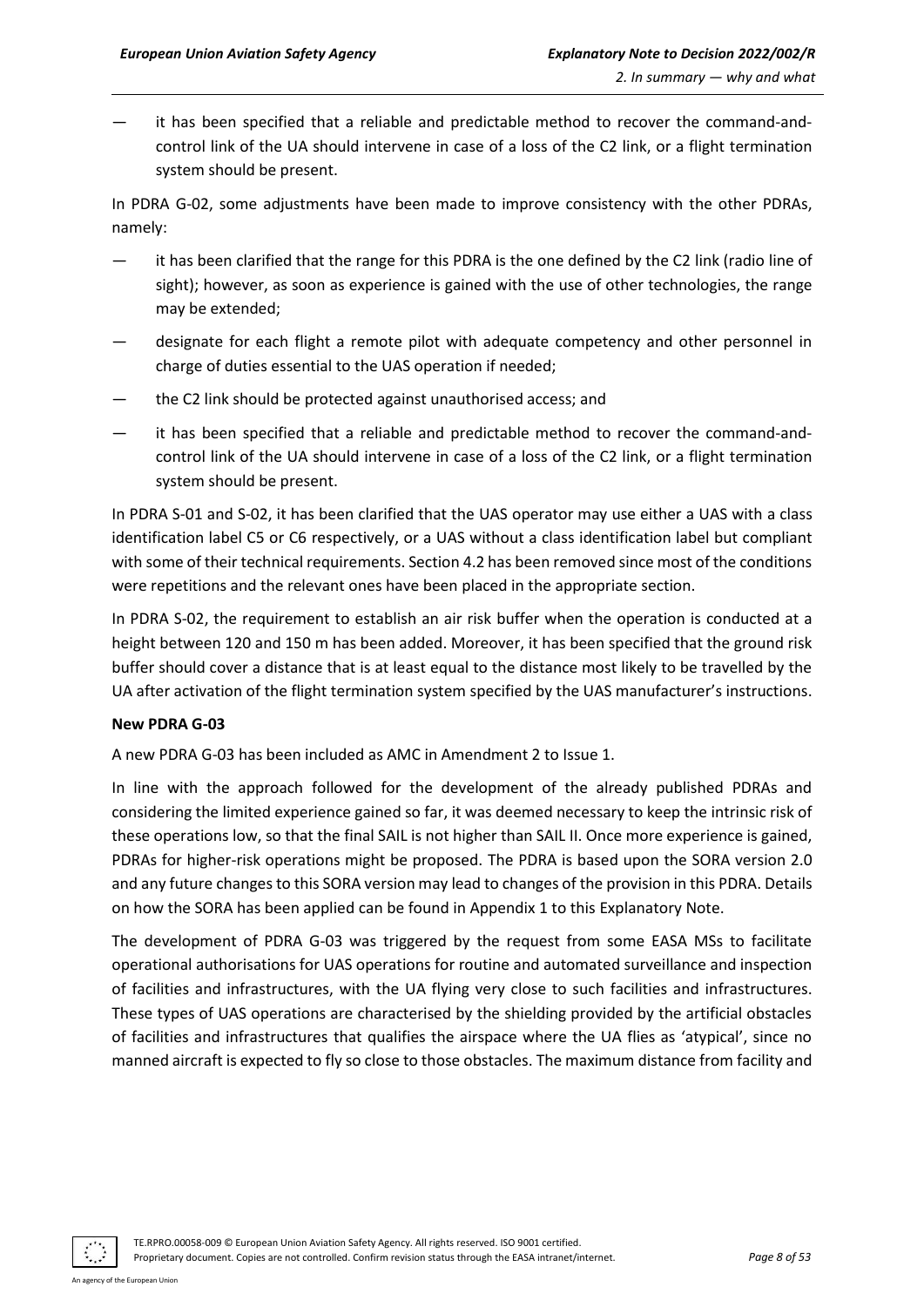infrastructure obstacles (or from natural obstacles in the area) is established to 30 m, following the criteria discussed within JARUS and already applied in some national standard scenarios<sup>10</sup>.

This PDRA may be used also for very low-level operations(below 30 m), and for reserved or segregated airspace that also qualifies as 'atypical' airspace.

PDRA G-03 covers, therefore, linear inspections and operations conducted at a height (flight geography) less than 30 m above the overflown surface of the Earth (see Figure 1). Such a low height ensures that the probability of encounter with manned aircraft is negligible even if the UAS does not fly close to objects.



**Figure 1 — Flight geography**

For this kind of operation, the contingency volume should be set at least to 20 m, making the height of the operational volume (e.g. flight geography plus the operational volume) limited to 50 m, which is consistent with (and, in some cases, a bit more conservative) the maximum height in some States for BVLOS operations<sup>11</sup>.

If the operation is conducted in close proximity (within 30-m distance) to a higher obstacle, the height limitation can be increased up to (see Figure 2):

- 30 m above the obstacle, if it is below 20 m; or
- 15 m above that obstacle, if it is above 20 m.

This approach is consistent with the 'open' category and the 'standard scenarios' (STSs).

 $11$  E.g. French scenario S-2 limits the height to 50 m above the Earth's surface for operations with UA with an MTOM above 2 kg, as there are low-level flights of military aircraft across the French territory.



<sup>10</sup> Standaard scenario's — STS-2A-CAA-NL-CONGESTED-CLOSEPROX-V1.4 'Standard Scenario (STS) — UAS OPERATIONS IN CLOSE PROXIMITY AND ABOVE AN OBJECT WITHIN AND OVER CONGESTED AREAS' [\(https://www.ilent.nl/documenten/publicaties/2019/2/7/standaard-scenarios-sts-2a-caa-nl-congested-closeprox-v1.4\)](https://www.ilent.nl/documenten/publicaties/2019/2/7/standaard-scenarios-sts-2a-caa-nl-congested-closeprox-v1.4).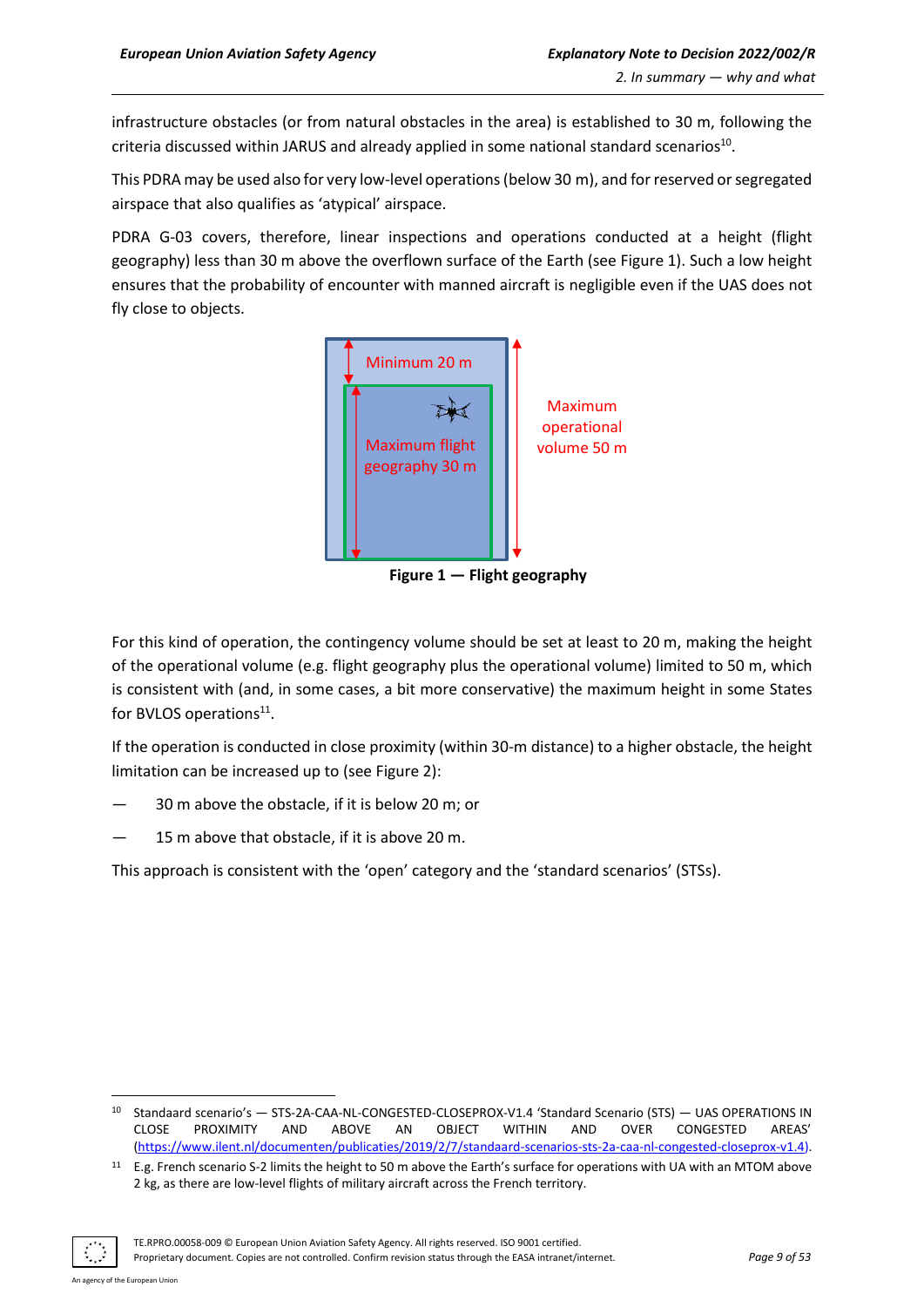*2. In summary — why and what*



**Figure 2 — Flight geography in case of inspection of an obstacle higher than 30 m**

These restrictions on the airspace allow operators to use an automated UAS, conducting the UAS operation according to a preprogrammed path uploaded onto the flight control system of the UA. The intervention of the remote pilot may be reduced up to only start and interrupt the operation if needed. In this last case, the UAS will automatically return to the home position predefined by the UAS operator. This provides the ability to perform the BVLOS operation at very low level (below 30 m from the ground) or very close to obstacles and in a very small operational volume. As an alternative to conducting the operation using preprogrammed paths defined before take-off, the operation may be performed using preplanned flexible routes with a UA which through sensors and/or remote pilot intervention is capable during flight of avoiding obstacles while staying within the intended operational volume.

Given the current lack of relevant experience in the use of communication services to extend the C2 link coverage through communication networks (e.g. mobile networks) for the type of UAS operations addressed by this PDRA, the scope of the PDRA has been initially limited to the coverage of a direct C2 link (direct link between the control station and the UA). Once more experience is gained with the use of those services, this PDRA might be revised to encompass their use with the introduction of the appropriate conditions.

The main characteristics of the operation covered by this PDRA are summarised below:

- (1) operate a UA with maximum characteristic dimensions<sup>12</sup> up to 3 m and typical kinetic energy up to 34 kJ;
- (2) over sparsely populated areas;
- (3) at very low level, as described above;
- (4) operated in BVLOS within the range of a direct C2 link;
- (5) the operation should be limited to preprogrammed or preplanned flexible routes, which decrease the risk of collision with obstacles (given the short distance to those), allowing for a better protection of third parties on the ground, also due to prior knowledge of the routes (thus avoiding overflight above people).

In addition to the above limitations, the main conditions are the following:

TE.RPRO.00058-009 © European Union Aviation Safety Agency. All rights reserved. ISO 9001 certified.

Proprietary document. Copies are not controlled. Confirm revision status through the EASA intranet/internet. *Page 10 of 53*

 $12$  E.g. wingspan, rotor diameter/area or in case of a multirotor, the maximum distance between the rotors.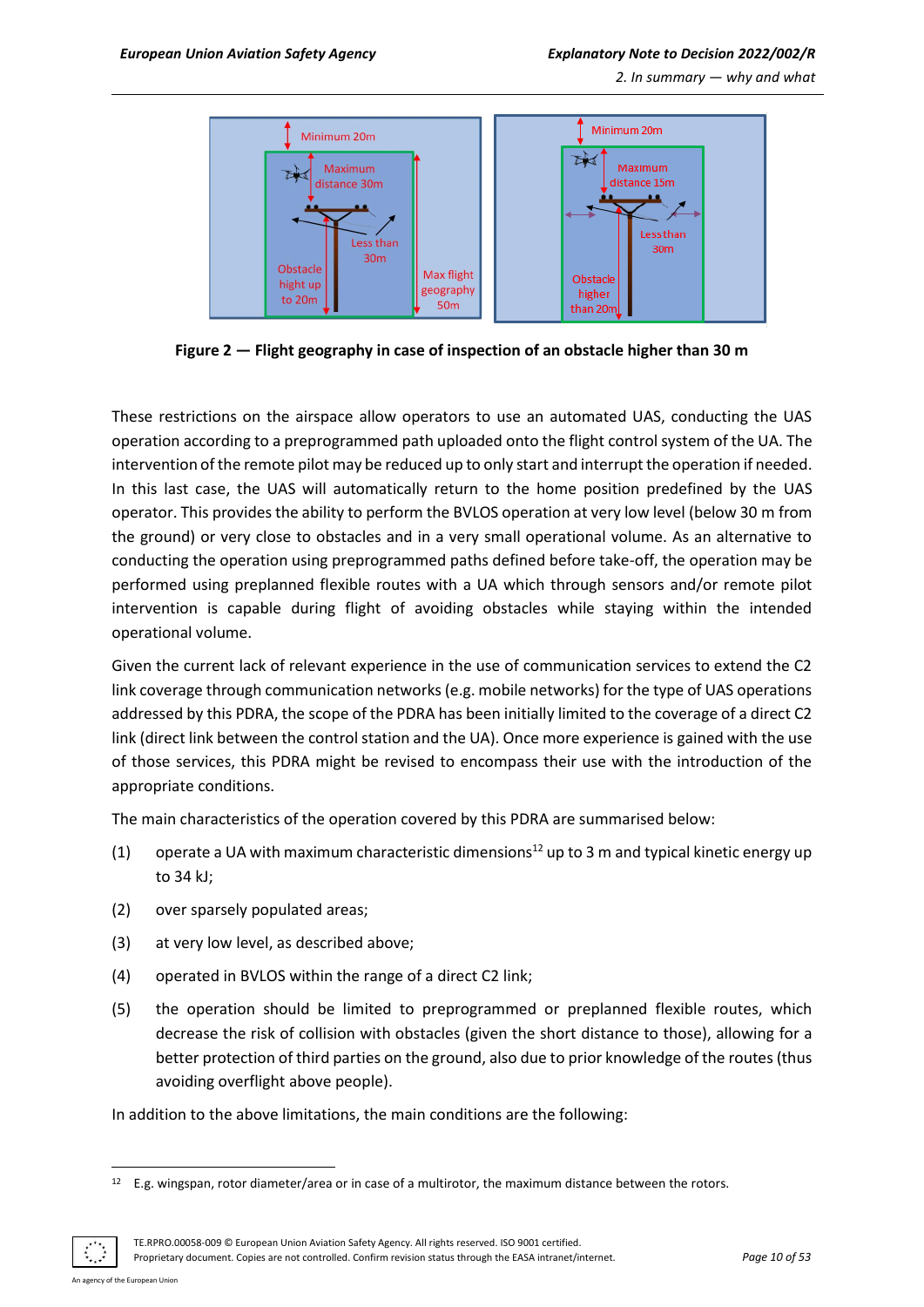- UA range limit: as in previous PDRAs for BVLOS operations, the launch/recovery should be conducted in VLOS distance from the remote pilot, if the remote pilot does not operate from a safe prepared area<sup>13</sup>. As mentioned before, the range is limited in flight by the use of a direct C2 link, keeping operations within its coverage so that the safe conduct of the flight is ensured. Given the current lack of relevant experience in the use of communication services to extend the C2 link coverage through communication networks (e.g. mobile networks) for the type of UAS operations addressed by this PDRA, the scope of the PDRA has been initially limited to the coverage of a direct C2 link (direct link between the control station and the UA). Once more experience is gained with the use of those services, this PDRA might be revised to encompass their use with the introduction of the appropriate conditions.
- Ground risk: in addition to the conditions included in previous PDRAs, the UAS operator should ensure that the person or the entity responsible for the facility or infrastructure over which the operation takes place, has taken the necessary measures to protect the uninvolved persons present within its limits during the entire UAS operation.
- Air risk: in addition to the limitations previously mentioned to ensure that the airspace can be considered 'atypical', other limitations are also considered to further reduce the likelihood of airspace users in the vicinity, i.e. including that UAS operations are away from known or potential areas for take-off and landing, transit or operational areas of other airspace users. Advance notification of the intended UAS operations to the identified potential airspace users in the vicinity is also part of the proposed method to reinforce a low probability of encounter and to potentially increase the ratio of 'cooperative' aircraft. In case of operations in reserved or segregated airspace, the claim for ARC-a is met if that airspace is established and approved for the purpose of the UAS operation under this PDRA, with the operational volume and air risk buffer entirely contained in that airspace. In addition, the UAS operator should establish an air risk buffer if there is adjacent airspace classified as ARC-d (the likelihood of encounter with another aircraft in that airspace is high) or if the competent authority or the entity responsible for the airspace management considers it necessary to establish such buffer. Moreover, in addition, prior to the flight, the UAS operator should assess the proximity of the planned UAS operation to manned aircraft activity.
- UAS operator and UAS operations conditions: same conditions as in previous PDRAs.
- Technical conditions: in addition to the conditions in previous PDRAs, specific conditions are included considering that the UA flies close to obstacles: the UAS performance, in particular its position-keeping capabilities, should allow flying safely close to those obstacles, and the UAS should be protected against potential electromagnetic interference from the infrastructure/facilities in the overflown area. Besides, conditions for enhanced containment related to adjacent airspace (i.e. SORA Step# 9 point (c)) are also applied when such airspace can be classified as ARC-c (and not only ARC-d, as per the SORA criteria), in order to ensure that the design of the UAS and of any external system that supports the operation can provide enough assurance of containment within the operational volume. Given that BVLOS operations under this PDRA rely on being conducted in 'atypical airspace' (based on the limitations

<sup>&</sup>lt;sup>13</sup> 'Safe prepared area' means a controlled ground area that is suitable for the safe conduct of the launch/recovery of the UA.



Proprietary document. Copies are not controlled. Confirm revision status through the EASA intranet/internet. *Page 11 of 53*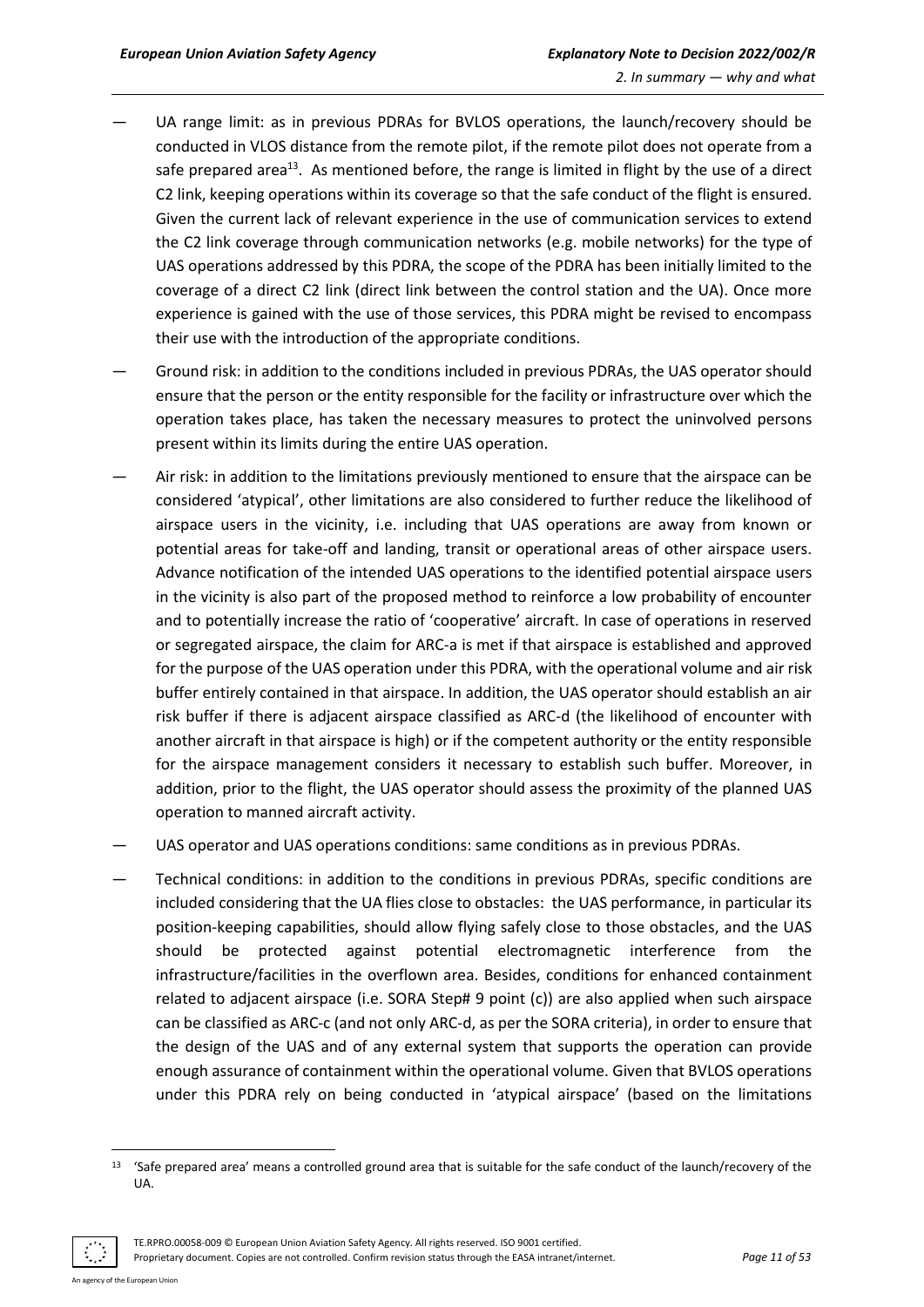indicated above) and in line with the SORA criteria, no tactical mitigations addressing the air risk are required.

## <span id="page-11-0"></span>**2.3.3 Operational authorisation forms and cross-border UAS operations**

The forms to apply for an operational authorisation and its issuance, proposed in the NPA, have been amended to simplify the effort required by the UAS operator to fill them in, by introducing more prefilled answers with check boxes. The operational authorisation application form has been kept short to reduce the information to the minimum, focusing on those that may help the authority receiving the application to quickly identify the unit in charge of evaluating the proposed operation. The definition of the information included in the form for the issuance of the authorisation was based on the information needed in support of a cross-border operation (an operation conducted in a MS other than the State of registration). As a matter of fact, in this case, the NAA of the MS of operation will only receive a copy of the operational authorisation issued by the MS of operation, the identification of the new locations where the operation is intended to be conducted and, if applicable, the revised procedures and adaptations of the risk assessment. So, the form for issuing the operational authorisation contains all the information that is needed for the NAA of the MS of operation to assess the acceptability of the operation in the new location.

The forms in support of UAS cross-border operations have also been lightly amended, mostly to maintain consistency with the other forms. The description of the process for applying for a crossborder UAS operation was improved by clarifying that an organisation that has a LUC may selfauthorise the operation in the new location if the privileges defined in the LUC's terms of reference allow so.

Lastly, GM2 UAS.SPEC.030(2) has been introduced to clarify the conditions when the locations in the operational authorisation should be defined in a 'generic' or 'precise' way.

# <span id="page-11-1"></span>**2.3.4 AMC and GM to Article 15 — Operational conditions for UAS geographical zones**

With the support of the UAS Geographical Zones Task Force, EASA has developed a new set of AMC and GM to support Member States with the establishment of UAS geographical zones. This section attracted several comments, and following the major changes compared to the text published in NPA 2021-09 are described.

#### **GM1 Article 15 — Means to inform manned aviation of UAS geographical zones**

Following the inputs received from some commentators, the text initially proposed in GM2 Article 15(2) on the means to inform manned aviation of UAS geographical zones has been moved to new GM 1 Article 15, considering that for its importance for safety it should be at the upfront. The text has been amended to specify that EASA MSs may use AIPs and NOTAMs, as deemed appropriate, to inform manned aviation. However, for temporary zones, NOTAMs may be used whereas for zones with longer duration, a publication in the AIP is more appropriate.

#### **AMC2 Article 15(1) 'Data integrity'**

The text initially proposed in GM3 Article 15(1) has been transposed into new AMC2 Article 15(1) with amended text to clarify that when UAS geographical zones' data is processed, 'data integrity' as the minimum needs to be ensured.

agency of the European Union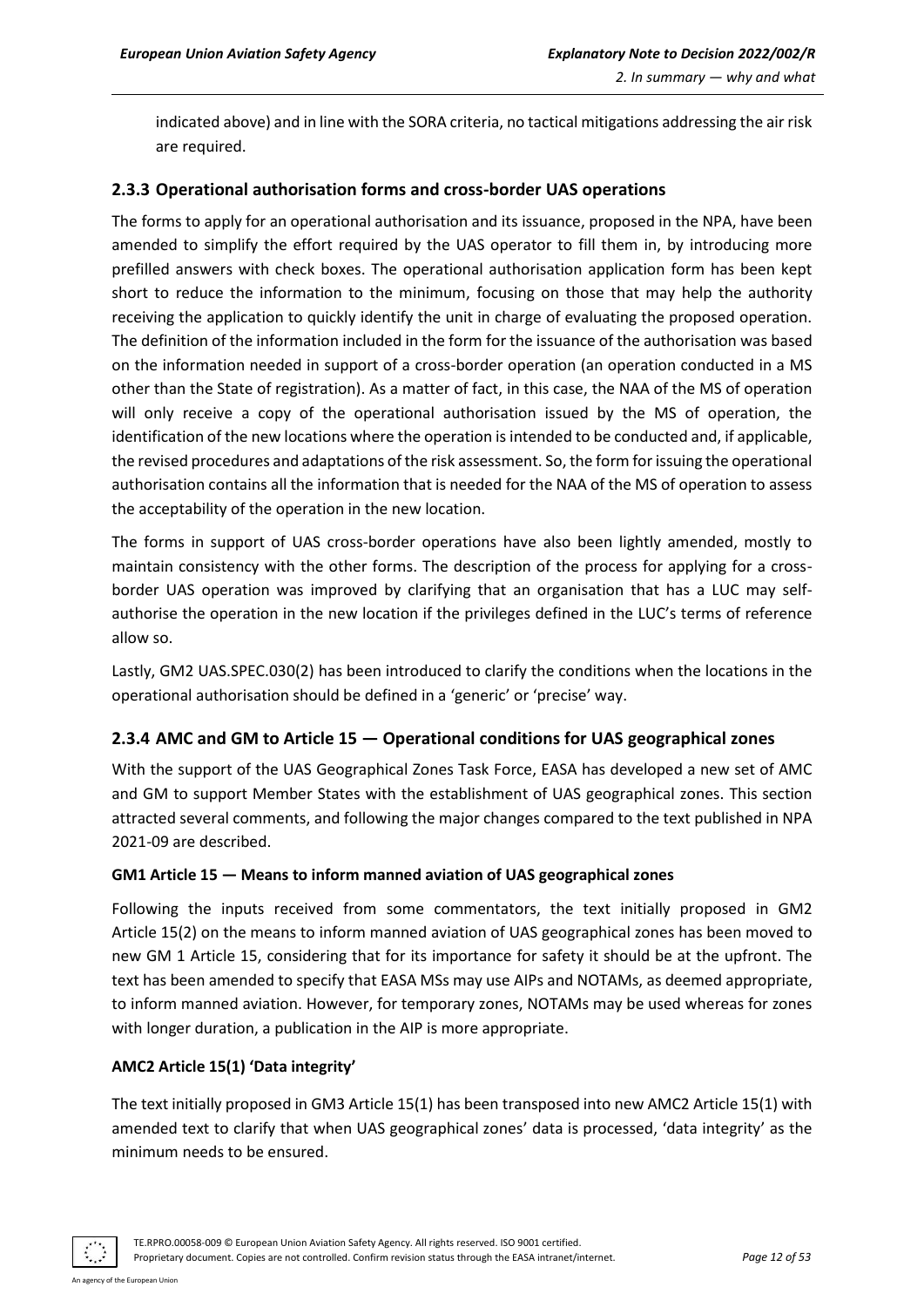# **GM3 Article 15(1) 'Data quality'**

This GM, in the consulted version, was explaining the requirements related to data quality for the cases of the location of a UAS geographical zone located either within or beyond controlled airspace. Following the comments received, in the new version the examples have been dedicated to the case where a UAS geographical zone is of relevance to manned aviation and to the case of relevance to UAS operations only.

## **GM1 and 2 Article 15(2) 'Exemption from one or more of the 'open' category requirements'**

Former 'AMC1 Article 15(2)' has been amended to 'GM1 Article 15(2)' since the text provides an explanation of the requirement. The content has been kept; however, it has been reworded to improve clarity.

The text of GM2 Article 15(2) has been improved, making it clearer that exemptions may also apply to categories other than the 'open' category.

## **AMC1 Article 15(3) 'Common unique digital format'**

This AMC, in its initial version, identified Chapter 8 of ED-269 as the acceptable standard for the common unique digital format; however, this chapter refers only to the data model. It was requested to also add a reference to the section related to the format, that is 'Appendix 2 — INFORMATION DEFINITION AND DATA STRUCTURES'.

# **AMC2 Article 15(3) 'PUBLICATION OF INFORMATION ON UAS GEOGRAPHICAL ZONES IN THE AERONAUTICAL INFORMATION PRODUCTS AND SERVICES**

In order to clarify that there is no contradiction between ICAO Doc 10066 and Regulation (EU) 2020/469 (and related ED Decision 2020/008/R), the revised version of this AMC refers to 'aeronautical information products and services (the official Annex 15 term) instead of 'AIP' only.

AIP tables in which UAS geographical zones data might need to be published are allowed to be empty if equivalent data is provided in digital data sets. AIS products and services include AIP and data sets.

# **AMC3 Article 15(3) 'Cross-border UAS geographical zone(s)'**

As a result of the consultation, it has been decided that all affected neighbouring EASA MSs should make data available for the entire cross-border UAS geographical zone and not for the part of the cross-border UAS geographical zone that is located in their own territory only.

#### **GM1 Article 15(3) 'Publication of maps on UAS geographical zones'**

The majority of the comments received proposed to keep this guidance on the publication of maps in addition to making the data available in the common unique digital format.

Additional explanation has been included to make it clearer that the example provided represents the approach developed by one MS in a way which is proven to be compliant with the ED-269 standard. It is offered as guidance so that other EASA MSs may follow to achieve a harmonised publication of the UAS geographical zones.

Further, it makes it clear that such maps are not intended to be used by manned aviation but by UAS operators which in general are non-ATM professionals. The content of the first two paragraphs of the

An agency of the European Union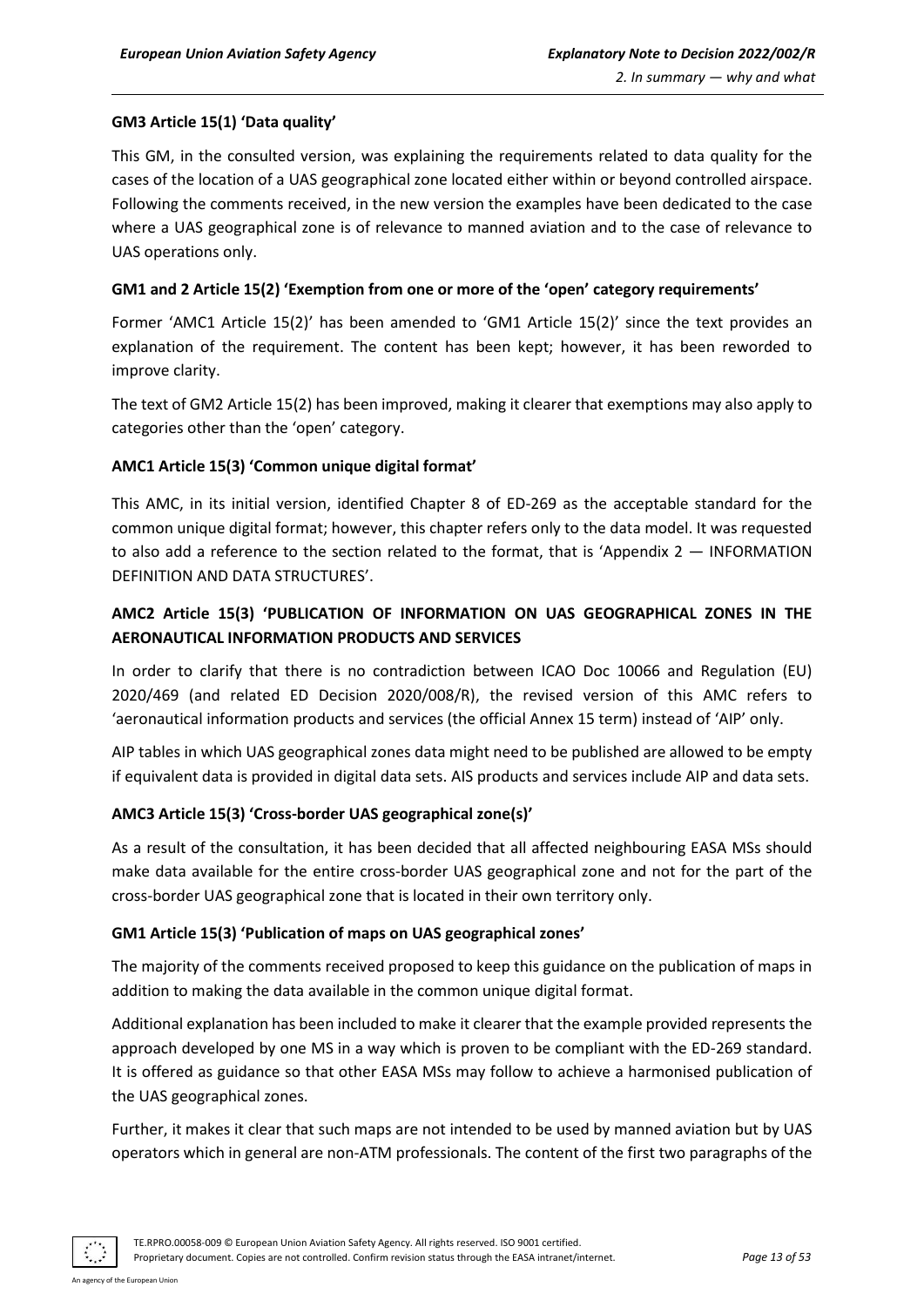proposed GM was in fact providing an acceptable means of compliance; therefore, it has been moved into new AMC4 Article 15(3).

# <span id="page-13-0"></span>**2.3.5 Training of personnel**

There was a general support of the changes introduced in the NPA.

- For the theoretical knowledge required for remote pilots that conduct the online training, some more details on the knowledge of geographical zones have been added, including the upload of geographical zones. Moreover, the knowledge required to ensure a safe separation with other traffic in VLOS has been added. This last addition was based on a comment from the FAA and will help also to harmonise the knowledge required for remote pilots that operate in VLOS between EASA MSs and the US.
- Regarding the proposed new format of the certificate of remote pilot for the 'open' category and STSs, no comment was received; so, the forms proposed in the NPA are now included in Annex I to the Decision.
- The proposed methodology for conducting exams in subcategory A2 (face-to-face or online proctored) also received few comments;so, the approach can be considered now final. The NPA proposes four elements a proctored system should have. It has been decided to remove the last two since they were considered welcome but not essential.
- The practical-skills self-training for remote pilots that intend to operate in subcategory A2 received several comments. Few stakeholders expressed the opinion that the practical-skills self-training should include training in emergency situations by inducing failures (e.g. disconnect the GPS system), even if such training should be done under the supervision of an expert pilot. It was considered that this proposal would depart from the original approach defined for remote pilots in the 'open' category A2. So, it was decided to include in the training the simulation of abnormal conditions, avoiding disconnecting some safety functions of the UAS.
- The AMCs related to training for the remote pilots that operate in the 'specific' category also received a general support. It is recognised that more guidance needs to be developed, and EASA will work on this with the support of its MSs.
- A few changes have been introduced in those AMCs and in particular to consider that the UAS operator may adapt the training depending on the level of automation of the UAS and should also consider additional theoretical topics on privacy, security and data protection, based on the national regulations of the MS of operations. For the practical topics, it has been specified that appropriate simulators may be used to conduct some or all the tasks.

# <span id="page-13-1"></span>**2.3.6 Other amendments**

The following AMCs and GM have been amended or added:

- A new GM has been introduced to clarify that in the 'open' category hand over of the control unit to another remote pilot during flight is not permitted.
- AMC2 UAS.SPEC.030(3)(e) has been slightly amended: the paragraph related to crew resource management (CRM) training has been deleted since in reality this is covered by OSO Step# 16; to specify that the dedicated flight test should be conducted in an area with reduced air and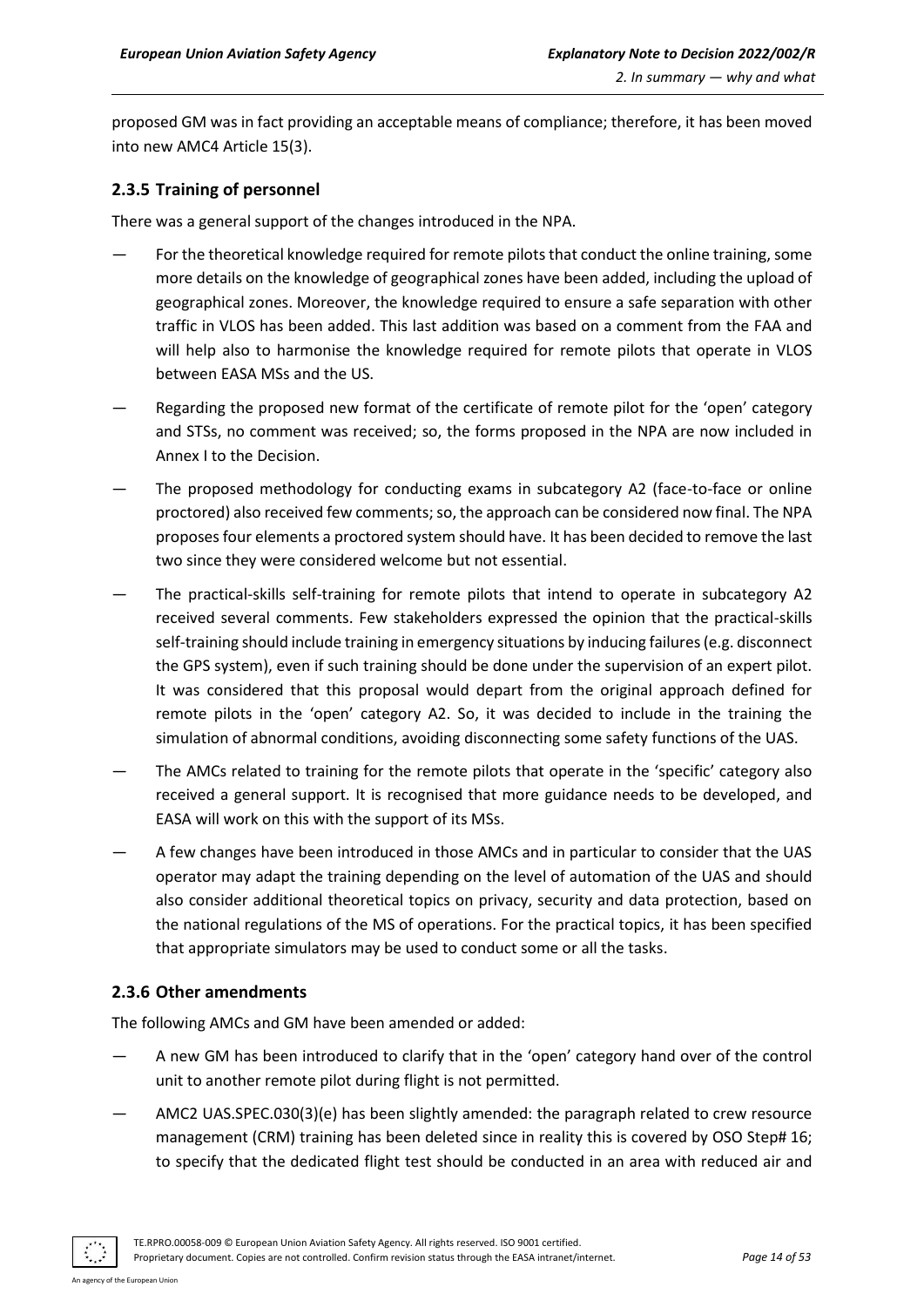ground risk and to require the identification of the configuration of the UAS hardware and software.

— AMC1 UAS.STS-02.050(2) has been introduced to define that an aerial observer (AO) employed for operations in STS-02 may maintain awareness of the UA position by using a system that us compliant with the requirement defined in Part 17(3) of Regulation (EU) 2019/945.

# <span id="page-14-0"></span>**2.4. What are the stakeholders' views — outcome of the consultation**

The topics that attracted most of the comments were the following:

- UAS geographical zones;
- definition of 'uninvolved person';
- definition of 'populated area';
- transport of dangerous goods;
- changes to PDRA S-01 and S-02 to increase the operational volume up to 150 m;
- authorisation process in the 'specific' category and cross-border UAS operations;
- training for remote pilots in the 'specific' category;
- amendments to AMC1 Article 11 'SORA' to Regulation (EU) 2019/947 (the amendments related to this topic will be issued with Decision #2, to be published in 2022/Q2).

In Section 2.3, an overview of the comments driving a change of the AMC and GM has been provided.

Some additional major comments to report are the following:

- Definition of uninvolved people: some commenters asked if personal safety protections like helmets could be used in order to protect involved persons. Since in the open category UAS up to 25 kg are allowed and considering that a drone may have a horizontal speed when impacting a person that may cause some damages to the neck, this option was considered as not appropriate. However, as discussed in Section 2.3, the GM has been simplified allowing the operator to identify safety measures to protect the involved persons (such as put in place an effective alarm system allowing the person to identify the treat and protect themselves).
- Changes to PDRA S-01 and S-02 to increase the operational volume up to 150 m: some commentators were concerned that such changes make the PDRAs different from the operational limitations of the STSs (where they derive from) and could be detrimental to safety. It is EASA's opinion that these PDRAs provide all the required additional conditions in terms of establishing an air risk buffer and deliver additional training to remote pilots when the operation is conducted up to 150 m. Being a PDRA subject to an operational authorisation, the competent authority will be required to review that the safety measures proposed by the UAS operator are sufficient to increase the height of the operation above 120 m. As a general rule for the 'open' category and STSs, a 30-m air risk buffer is always imposed making the flight geography limited to 120 m. However, for the 'specific' category, the SORA air risk model uses the threshold of 150 m for the operational volume to classify the air risk, and an air risk buffer may be added depending on the condition under which the operation takes place.

TE.RPRO.00058-009 © European Union Aviation Safety Agency. All rights reserved. ISO 9001 certified. Proprietary document. Copies are not controlled. Confirm revision status through the EASA intranet/internet. *Page 15 of 53*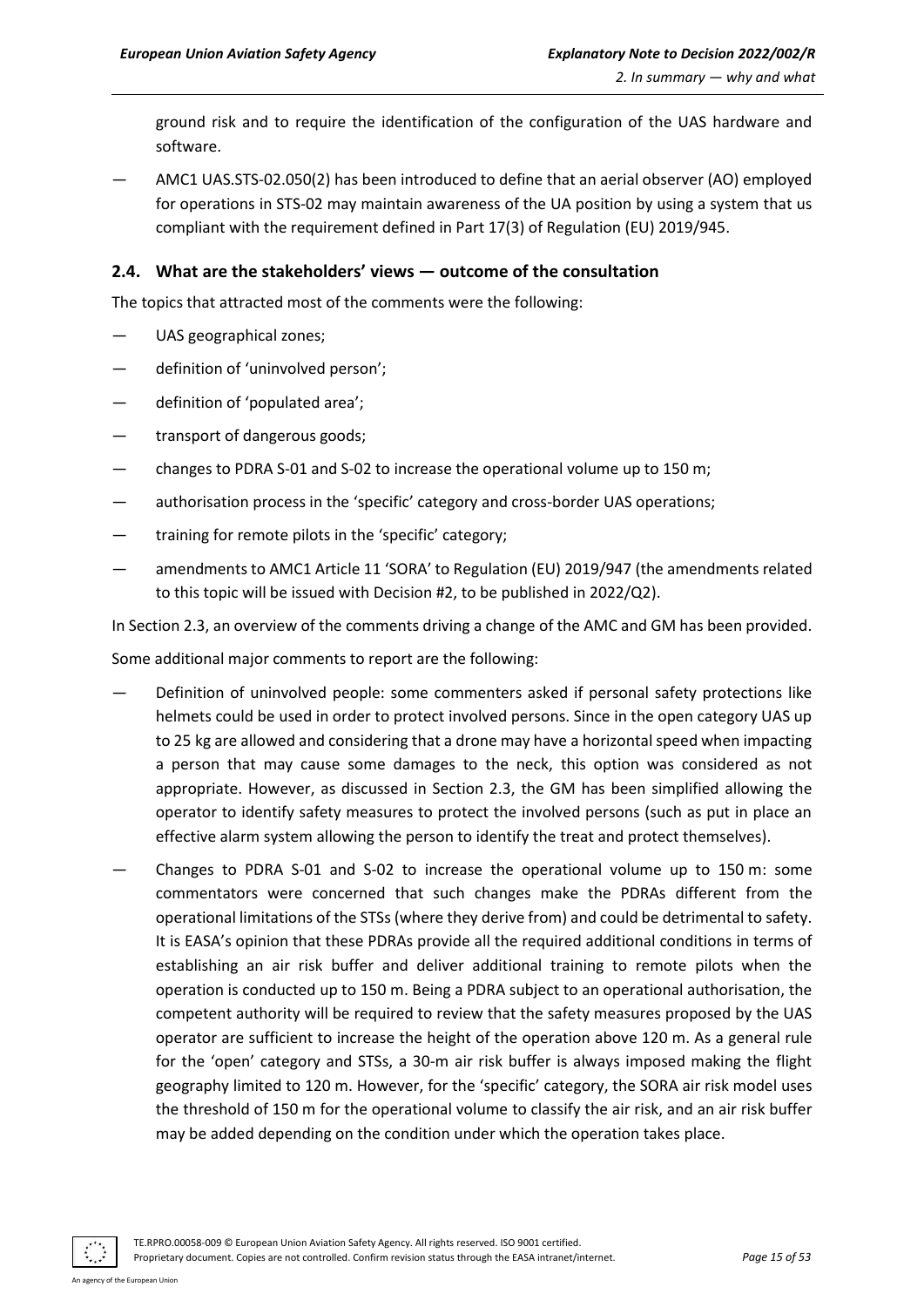- Training of the UAS operator in the 'specific' category: even if the proposed amendments were substantially welcome, several commentators have requested EASA to provide additional AMC and GM to facilitate a uniform implementation throughout the EASA MSs. EASA supports this and a drafting activity will start as soon as possible in order to develop additional material that will be published in one of the next revisions of the related AMC and GM.
- Definition of 'populated area': several commentators have requested EASA to provide additional guidance for the quantitative assessment of the population density. EASA with the EU MSs is highly involved in the JARUS activities to develop a new SORA version (v. 2.5) that will not change the overall concept but will introduce some clarifications and a quantitative methodology for evaluating the ground risk (defining thresholds in terms of population density). It is expected that this document will be publicly consulted during 2022/Q2. The JARUS website<sup>14</sup> will be used to carry out the consultation. Once this phase is concluded, EASA will consider introducing the outcome into the EU regulatory framework.
- AMC and GM to Article  $15$  Geographical zones: the NPA contained four questions to stakeholders to receive feedback to be used to develop the text of the related Decisions. The questions were related to aeronautical data quality, the means to inform manned aviation on geographical zones where exemptions may apply to UASs, what parts of data MSs should make available in case of cross-border UAS geographical zones, and the usefulness of examples of maps. Apart from the first question on aeronautical data quality, the responses received provided clear feedback and indicated what the majority of the MSs expects from these AMC and GM. Related to the issue of aeronautical data quality and its applicability to all kinds of geographical zones, the responses indicated that MSs' positions did not indicate a common view. EASA decided to apply the smallest common denominator and leave flexibility to MSs as far as possible for this first version of these AMC and GM. Further harmonisation and standardisation will be the aim and being implemented gradually in the next revisions of this AMC/GM.

Detailed answers to the individual comments will be provided in the CRD to NPA 2021-19, which will be published in 2022/Q2, together with Decision #2 issuing the amendments to AMC1 Article 11 (SORA) to Regulation (EU) 2019/947.

# <span id="page-15-0"></span>**2.5. What are the benefits and drawbacks of the amendments**

Based on the amendments to the AMC and GM to the UAS Regulation, the harmonised implementation of several elements will be fostered:

- EASA MSs will be able to publish UAS geographical zones in a common unique digital format so that UAS operators can identify the area(s) within which UAS operations are allowed.
- A new PDRA is expected to benefit UAS operators and competent authorities by facilitating the application for and issue of operational authorisations for a considerable number of common UAS operations.

TE.RPRO.00058-009 © European Union Aviation Safety Agency. All rights reserved. ISO 9001 certified. Proprietary document. Copies are not controlled. Confirm revision status through the EASA intranet/internet. *Page 16 of 53*

<sup>14</sup> <http://jarus-rpas.org/>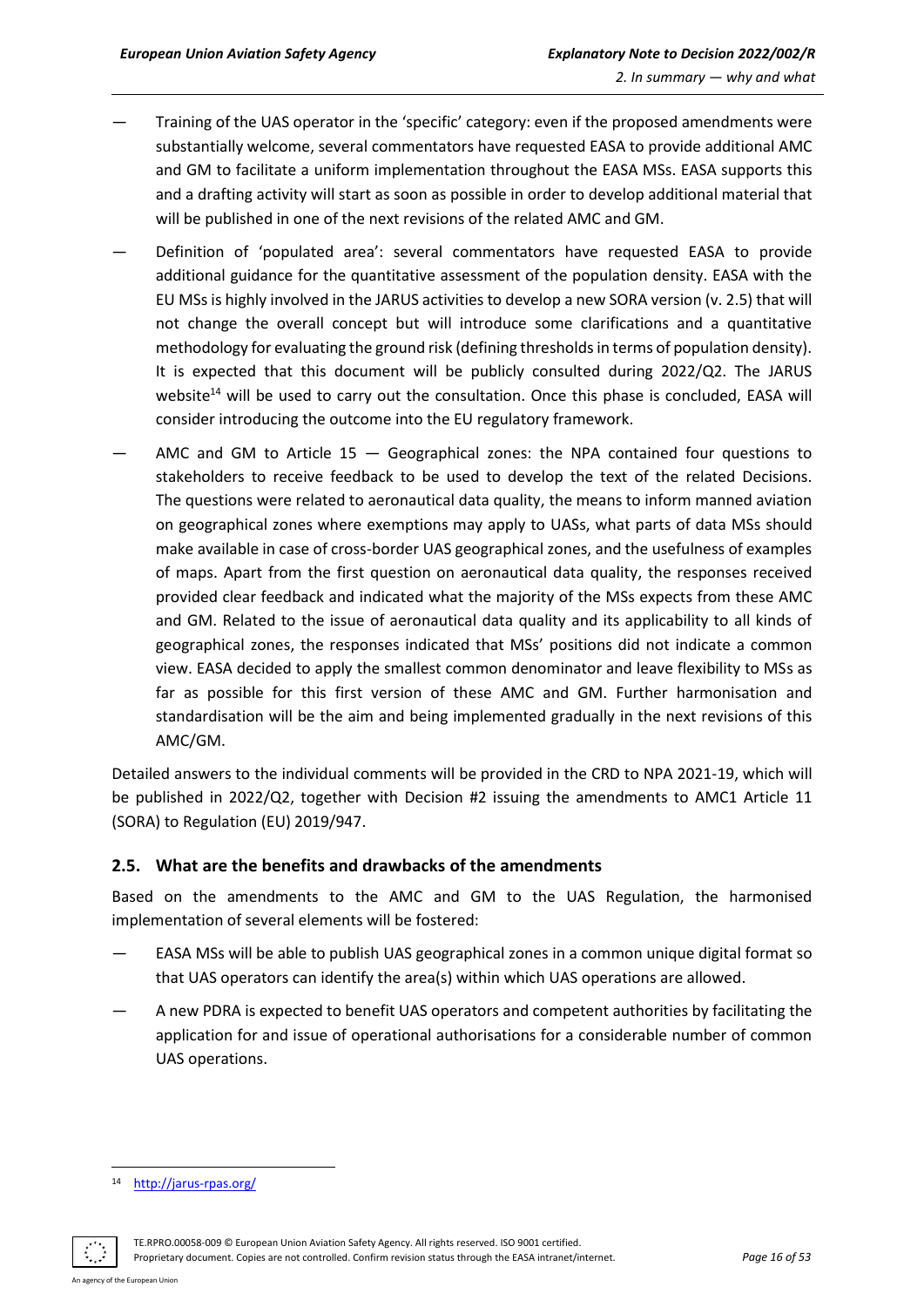- UAS operators will use the same form when applying for an operation authorisation in different EASA MSs, and consequently for EASA MSs to issue the operational authorisation. The same applies for cross-border UAS operations.
- The identification of the competency necessary to ensure the safe operation of UASs in the 'specific' category.

Additionally, the amendments to the published PDRAs provide a simplification for UAS operators by including in the PDRAs all the other requirements derived from points of the UAS Regulation, other than the SORA, and providing indication of what information should be provided to show compliance.

No drawbacks have been identified.

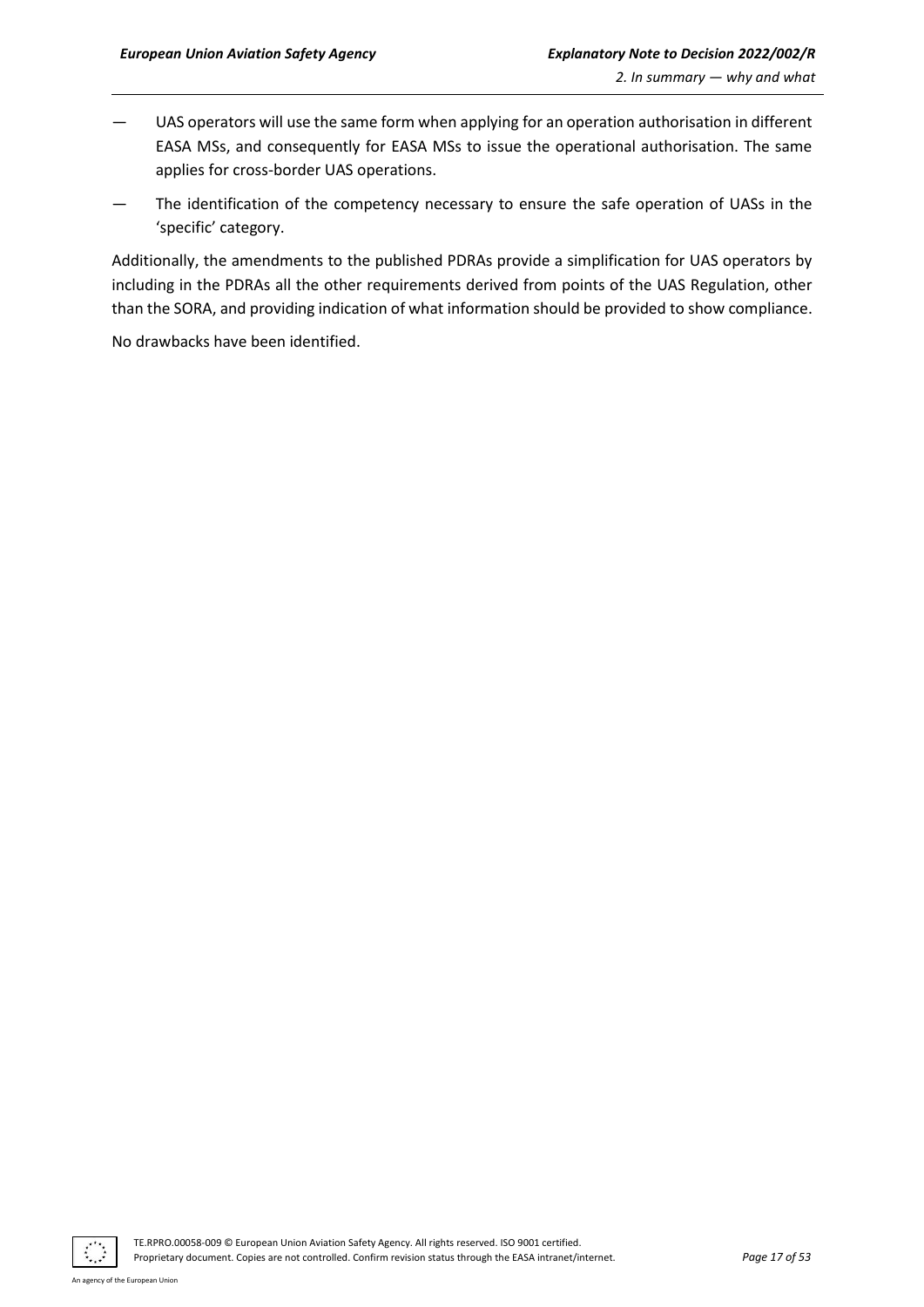# <span id="page-17-0"></span>**3. How we monitor and evaluate the amended AMC and GM**

Monitoring is a continuous and systematic process of data collection and analysis about the implementation/application of a rule/activity. It generates factual information for future possible evaluations and impact assessments; it also helps to identify actual implementation problems.

During standardisation meetings and audits to NAAs, EASA will verify the application of the AMC and GM, and will collect feedback to be considered for possible future amendments.

The following indicators will be checked:

| <b>What to monitor</b>                                                                                                                                          | <b>How to monitor</b>                                                                           | Who should monitor | How often to monitor                |
|-----------------------------------------------------------------------------------------------------------------------------------------------------------------|-------------------------------------------------------------------------------------------------|--------------------|-------------------------------------|
| incidents,<br>Occurrences,<br>and accidents involving<br>conduct<br>that<br><b>UASs</b><br>BVLOS operations over<br>populated areas and<br>assemblies of people | European Co-ordination<br>Centre for Accident and<br>Incident<br>Reporting<br>Systems (ECCAIRS) | EASA and/or NAAs   | On a regular (e.g. yearly)<br>basis |

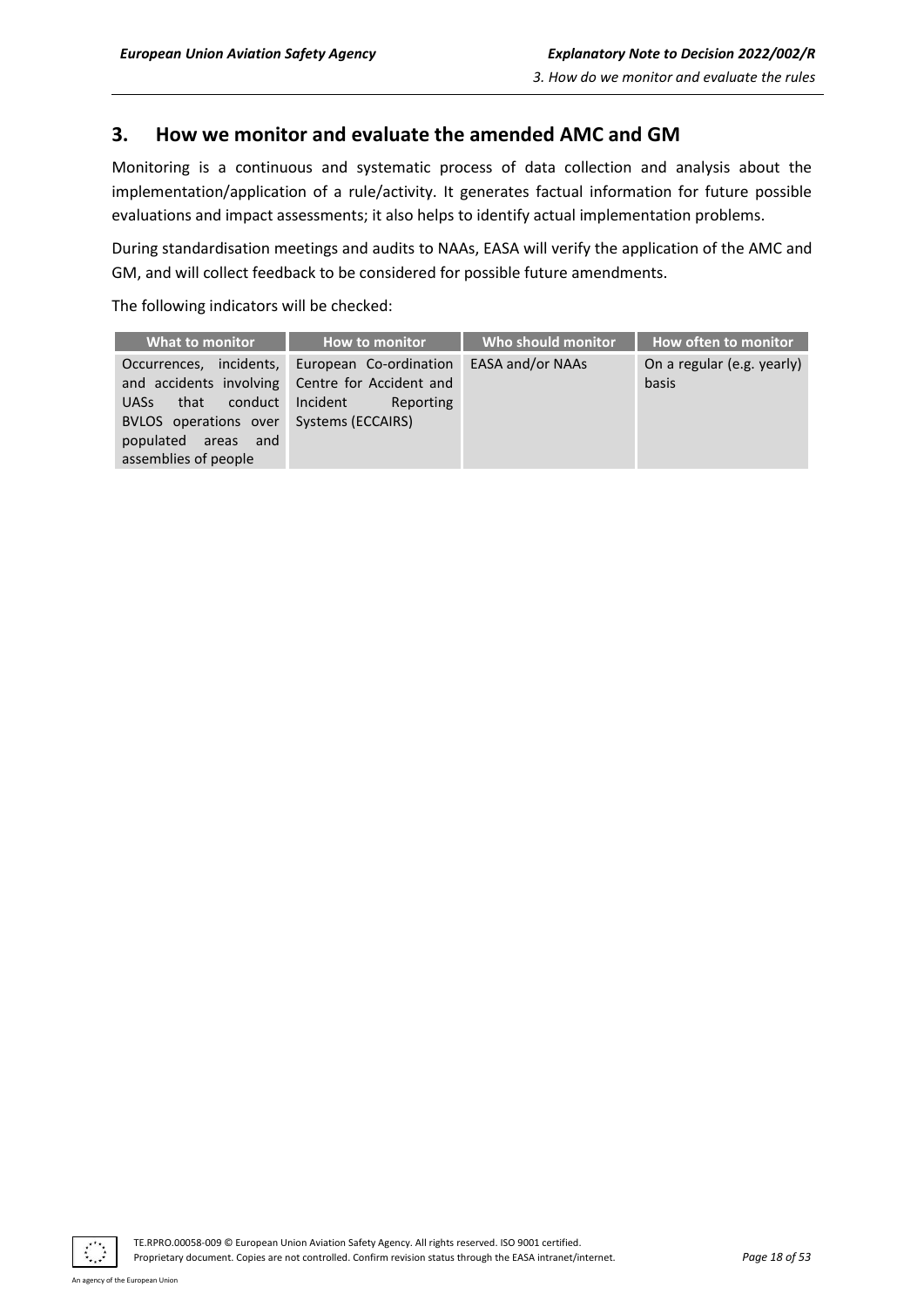# <span id="page-18-0"></span>**4. References**

# <span id="page-18-1"></span>**4.1. Related EU regulations**

- Commission Implementing Regulation (EU) 2019/947 of 24 May 2019 on the rules and procedures for the operation of unmanned aircraft (OJ L 152, 11.6.2019, p. 45)
- Commission Implementing Regulation (EU) 2020/639 of 12 May 2020 amending Implementing Regulation (EU) 2019/947 as regards standard scenarios for operations executed in or beyond the visual line of sight (OJ L 150, 13.5.2020, p. 1)

# <span id="page-18-2"></span>**4.2. Related EASA decisions**

— Executive Director Decision 2019/021/R of 9 October 2019 issuing Acceptable Means of Compliance and Guidance Material to Commission Implementing Regulation (EU) 2019/947 'Rules and procedures for the operation of unmanned aircraft'

# <span id="page-18-3"></span>**4.3. Other reference documents**

— Commission Delegated Regulation (EU) 2019/945 of 12 March 2019 on unmanned aircraft systems and on third-country operators of unmanned aircraft systems (OJ L 152, 11.6.2019, p. 1)

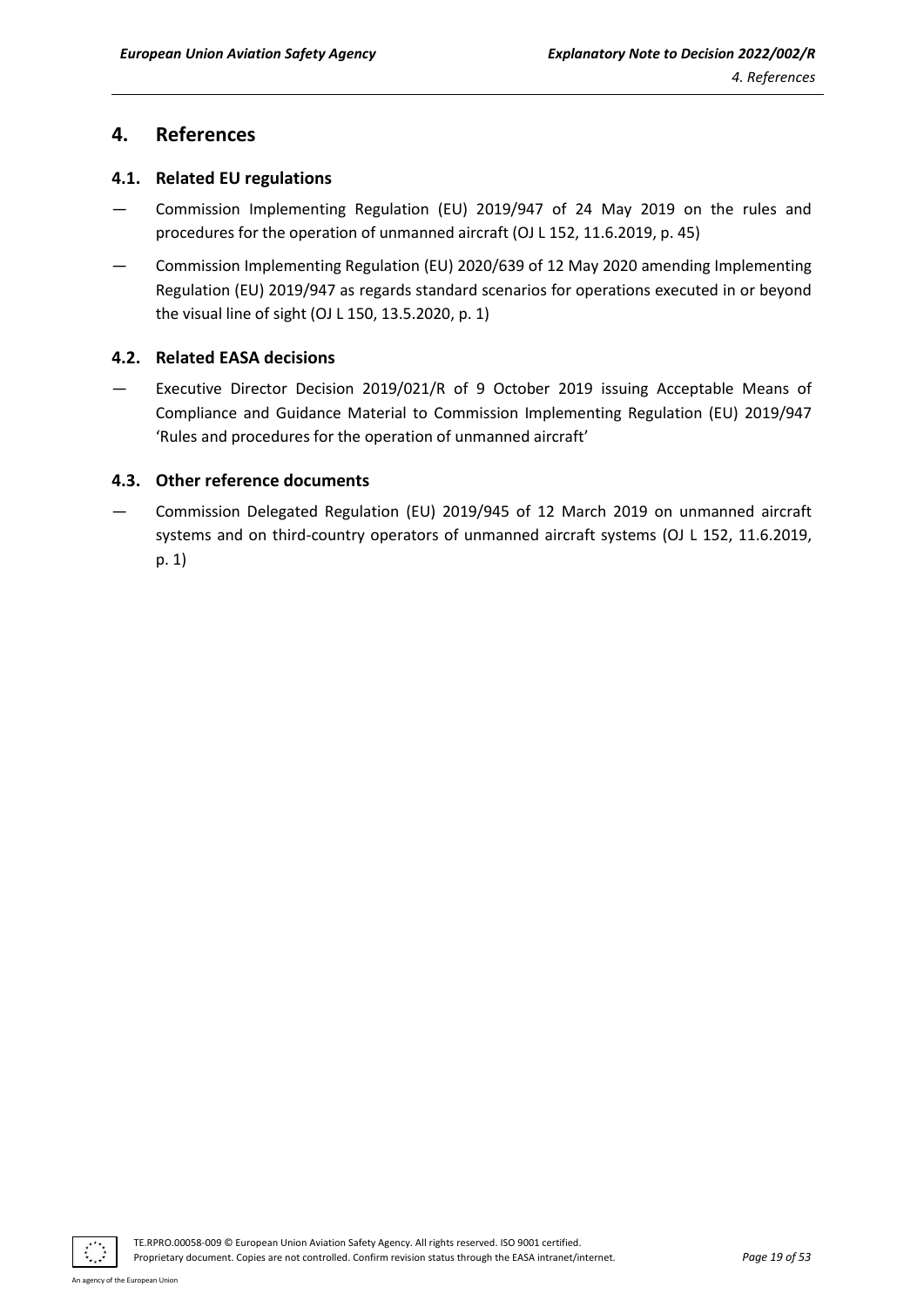<span id="page-19-0"></span>The following risk assessment has been conducted by applying the specific operations risk assessment (SORA) (AMC1 to Article 11) to PDRA-G03.

# <span id="page-19-1"></span>**5.1. Step #1 — Description of the concept of operations (ConOps)**

UAS operators that intend to perform UAS operations under this PDRA should elaborate a concept of operations (ConOps) and describe it in the operations manual (OM) (see AMC1 UAS.SPEC.030(3)(e) in Chapter 3 of the Explanatory Note). This ConOps needs to fit the operational limitations defined in this PDRA.

As part of the ConOps, the UAS operator should define the required operational volume and risk buffers (ground and air risk buffers).

# <span id="page-19-2"></span>**5.2. Step #2 — Determination of the intrinsic UAS ground risk class**

The initial UAS ground risk relates to the unmitigated risk of a person being struck by the UA (in case of a loss of control of the UAS) and can be represented by the ground risk classes (GRCs) derived from the intended UAS operation and the UAS lethal area, as shown in Table A1 below.

| <b>Intrinsic UAS ground risk class (GRC)</b> |                          |                |                |                |  |  |  |  |
|----------------------------------------------|--------------------------|----------------|----------------|----------------|--|--|--|--|
| Maximum UAS characteristic                   | 1 m/                     | 3 m/           | 8m/            | > 8 m/         |  |  |  |  |
| dimension                                    | approx. 3 ft             | approx. 10 ft  | approx. 25 ft  | approx. 25 ft  |  |  |  |  |
|                                              | < 700 J                  | $<$ 34 KJ      | $<$ 1 084 KJ   | $>$ 1084 KJ    |  |  |  |  |
| Typical kinetic energy expected              | (approx.                 | (approx.       | (approx.       | (approx.       |  |  |  |  |
|                                              | 529 ft lb)               | 25 000 ft lb)  | 800 000 ft lb) | 800 000 ft lb) |  |  |  |  |
| <b>Operational scenarios</b>                 |                          |                |                |                |  |  |  |  |
| VLOS/BVLOS over controlled ground            | 1                        | $\mathcal{P}$  | 3              | 4              |  |  |  |  |
| area                                         |                          |                |                |                |  |  |  |  |
| VLOS in sparsely populated                   | $\overline{\mathcal{L}}$ | 3              | 4              | 5              |  |  |  |  |
| environment                                  |                          |                |                |                |  |  |  |  |
| <b>BVLOS</b> in sparsely populated           | 3                        | $\overline{4}$ | 5              | 6              |  |  |  |  |
| environment                                  |                          |                |                |                |  |  |  |  |
| VLOS in populated environment                | 4                        | 5              | 6              | 8              |  |  |  |  |
| <b>BVLOS</b> in populated environment        | 5                        | 6              | 8              | 10             |  |  |  |  |
| VLOS over gathering of people                | 7                        |                |                |                |  |  |  |  |
| BVLOS over a gathering of people             | 8                        |                |                |                |  |  |  |  |

#### **Table A1 — Determination of the intrinsic UAS ground risk class (GRC)**

From the limitations defining the proposed PDRA:

- operational scenarios: BVLOS over sparsely populated environment (overflown areas uniformly inhabited with low-density population);
- UA characteristics:
	- up to 3 m of characteristic dimensions (e.g. wingspan or rotor diameter);
	- maximum typical kinetic energy expected: 34 kJ.

Thus, the maximum **intrinsic UAS GRC = 4**.

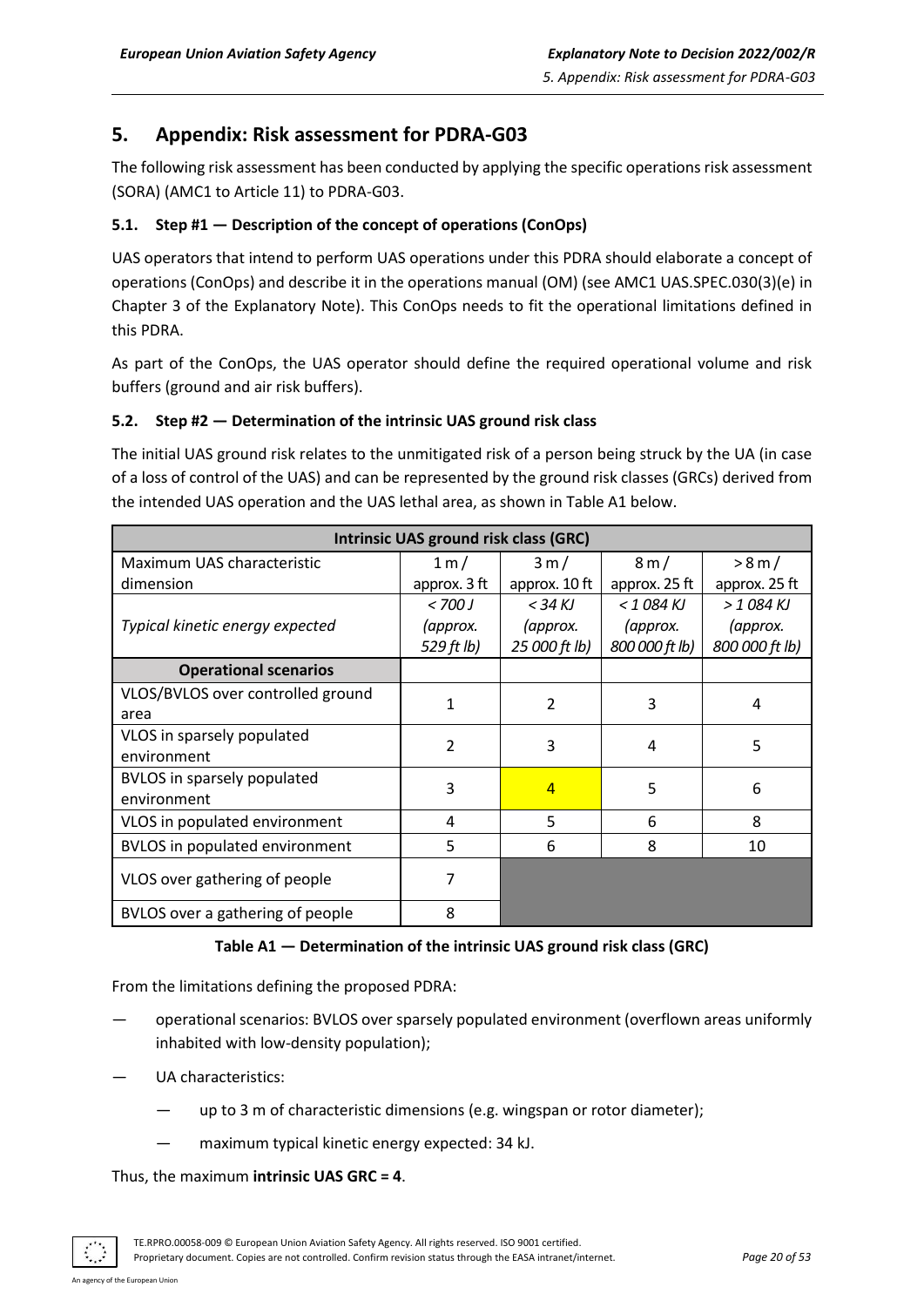#### <span id="page-20-0"></span>**5.3. Step #3 — Determination of the final GRC**

For this PDRA, only the following mitigations for the final GRC determination are considered:

- M1 Strategic mitigations for ground risk with a 'low' level of robustness and, consequently:
	- Integrity:

Criterion #1 (definition of the ground risk buffer)

As per point 3.4.1 of Table PDRA-G03.1, the UAS operator should define a ground risk buffer following at least the '1:1 rule'. For example, if the UA is planned to operate at a height of 25 m, the ground risk buffer should be at least 25 m.

Criterion #2 (evaluation of people at risk)

As per point 3.6 of Table PDRA-G03.1, the UAS operator should evaluate the area of operations typically by means of an on-site inspection or appraisal, and should be able to justify a significant lower density of people at risk within the entire operational volume.

As per point 3.7 of Table PDRA-G03.1, the UAS operator should ensure that the person or entity responsible for that facility or infrastructure has taken the necessary measures to protect the uninvolved persons present within the limits of the facility or infrastructure.

*Note: The control by the facility/infrastructure management is typically done through means like fencing, surveillance systems (e.g. CCTV), ground observers, etc.*

— Assurance:

The UAS operator should declare that the required level of integrity has been achieved for the above-indicated integrity criteria. Supporting evidence may or may not be available.

M3 — An emergency response plan (ERP) should be in place, operator validated and effective with a 'medium' level of robustness. As per point 4.1.2 of Table PDRA-G03.1, the UAS operator should develop an ERP in accordance with the conditions for a 'medium' level of robustness included in AMC3 UAS.SPEC.030(3)(e).

TE.RPRO.00058-009 © European Union Aviation Safety Agency. All rights reserved. ISO 9001 certified. Proprietary document. Copies are not controlled. Confirm revision status through the EASA intranet/internet. *Page 21 of 53*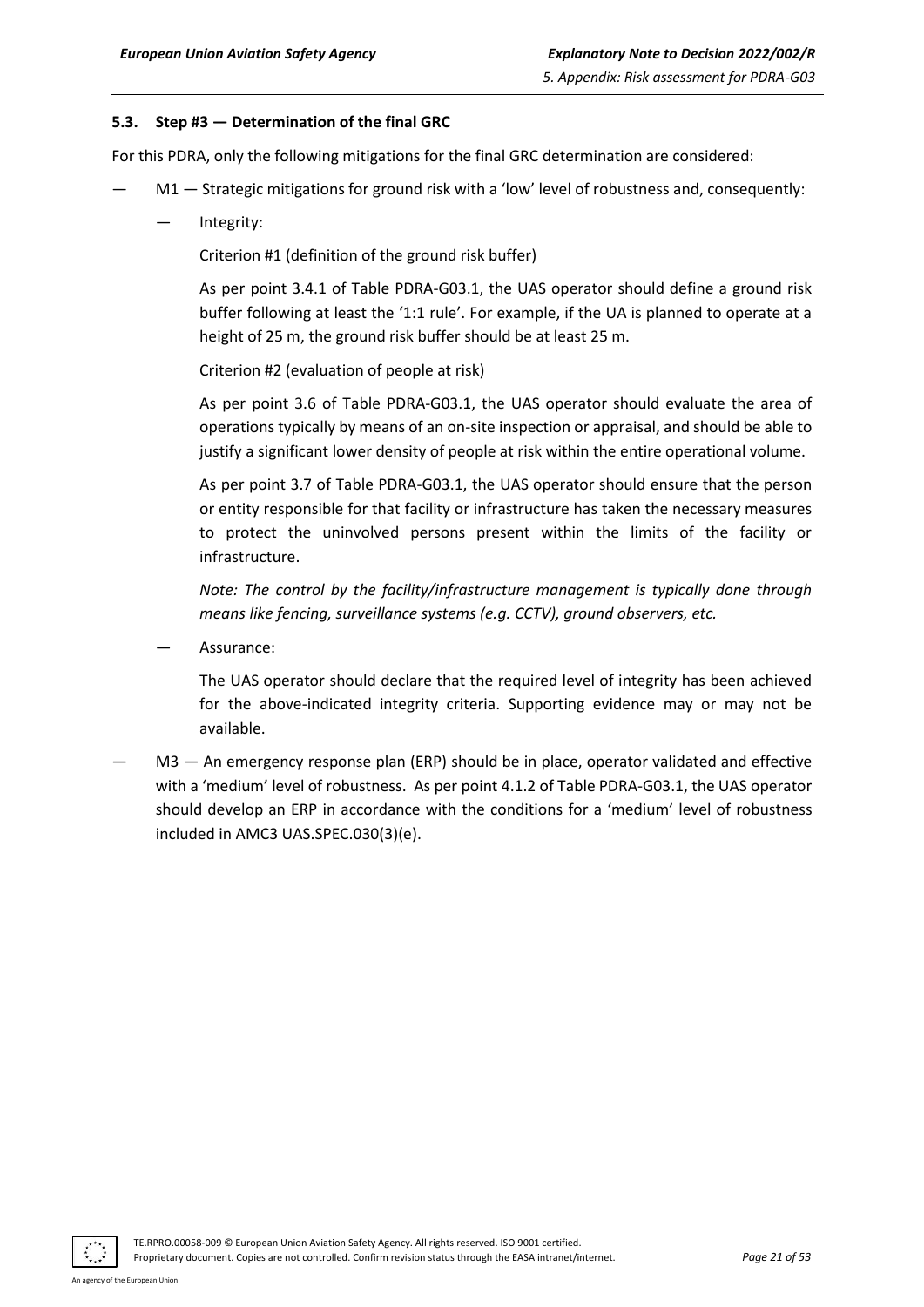| <b>Mitigation</b><br><b>Sequence</b> | <b>Mitigations for ground risk</b>                                                          | Low / None           | <b>Medium</b> | High | <b>Correction</b> |
|--------------------------------------|---------------------------------------------------------------------------------------------|----------------------|---------------|------|-------------------|
| 1                                    | $M1 -$ Strategic mitigations for ground<br>$risk^{15}$                                      | 0: None<br>$-1:$ Low | $-2$          | - 4  | - 1               |
| $\overline{2}$                       | $M2$ - Effects of ground impact are<br>reduced <sup>16</sup>                                | $\bf{0}$             | - 1           | $-2$ | 0                 |
| 3                                    | $M3 - An$ emergency response plan<br>(ERP) is in place, operator validated and<br>effective |                      | $\mathbf{0}$  | $-1$ | 0                 |
|                                      | - 1                                                                                         |                      |               |      |                   |

Consequently, as highlighted in Table A2, the **final GRC is 3**.

#### **Table A2 — Mitigations for the final GRC determination**

#### <span id="page-21-0"></span>**5.4. Steps #4 to #6 — Air risk assessment**

This PDRA is intended for UAS operations conducted in airspace where manned aircraft normally cannot operate — thus, considered 'atypical' airspace —, or in airspace reserved /segregated for the purpose of that operation.

In particular, this PDRA focuses on those UAS operations where the UA flies very close to the facilities or infrastructure targeted by the operation (e.g. surveillance or inspection of an industrial plant) and, therefore, such artificial obstacles provide the 'shielding' that allows the airspace where the UA flies to be considered as 'atypical', since no manned aircraft can be expected to fly that close to those obstacles.

Thus, the main issue is establishing how close from obstacles the UA must remain to ensure that the likelihood of encountering a manned aircraft is negligible, while not imposing a too conservative limitation could make this PDRA impractical for most UAS operators.

It is also important to note that this PDRA encompasses routine UAS operations, which drives the need for a rather conservative approach. Indeed, events like a HEMS flying in the proximity of a UAS operation at very low level may not be that seldom if that UAS operation is being conducted regularly.

Considering the above, a maximum lateral distance of 30 m from the obstacle and a maximum height of 15 m above the obstacle (or 30 m above the obstacle with a maximum height of 20 m) is established in this PDRA based on the following:

- JARUS experts contributing to the air risk model in the SORA indicated that airspace within 100 ft (30 m) from buildings or structures would be a reasonable example for 'atypical' airspace under the above-mentioned criterion of 'airspace where manned aircraft normally cannot operate'.
- Some MSs have already implemented that recommended distance, e.g. Dutch standard scenario STS-2A-CAA-NL-CONGESTED-CLOSEPROX-V1.47.

<sup>&</sup>lt;sup>16</sup> This mitigation is meant as a means to reduce the energy absorbed by the people of the ground upon impact.



TE.RPRO.00058-009 © European Union Aviation Safety Agency. All rights reserved. ISO 9001 certified.

Proprietary document. Copies are not controlled. Confirm revision status through the EASA intranet/internet. *Page 22 of 53*

<sup>&</sup>lt;sup>15</sup> This mitigation is meant as a means to reduce the number of people at risk.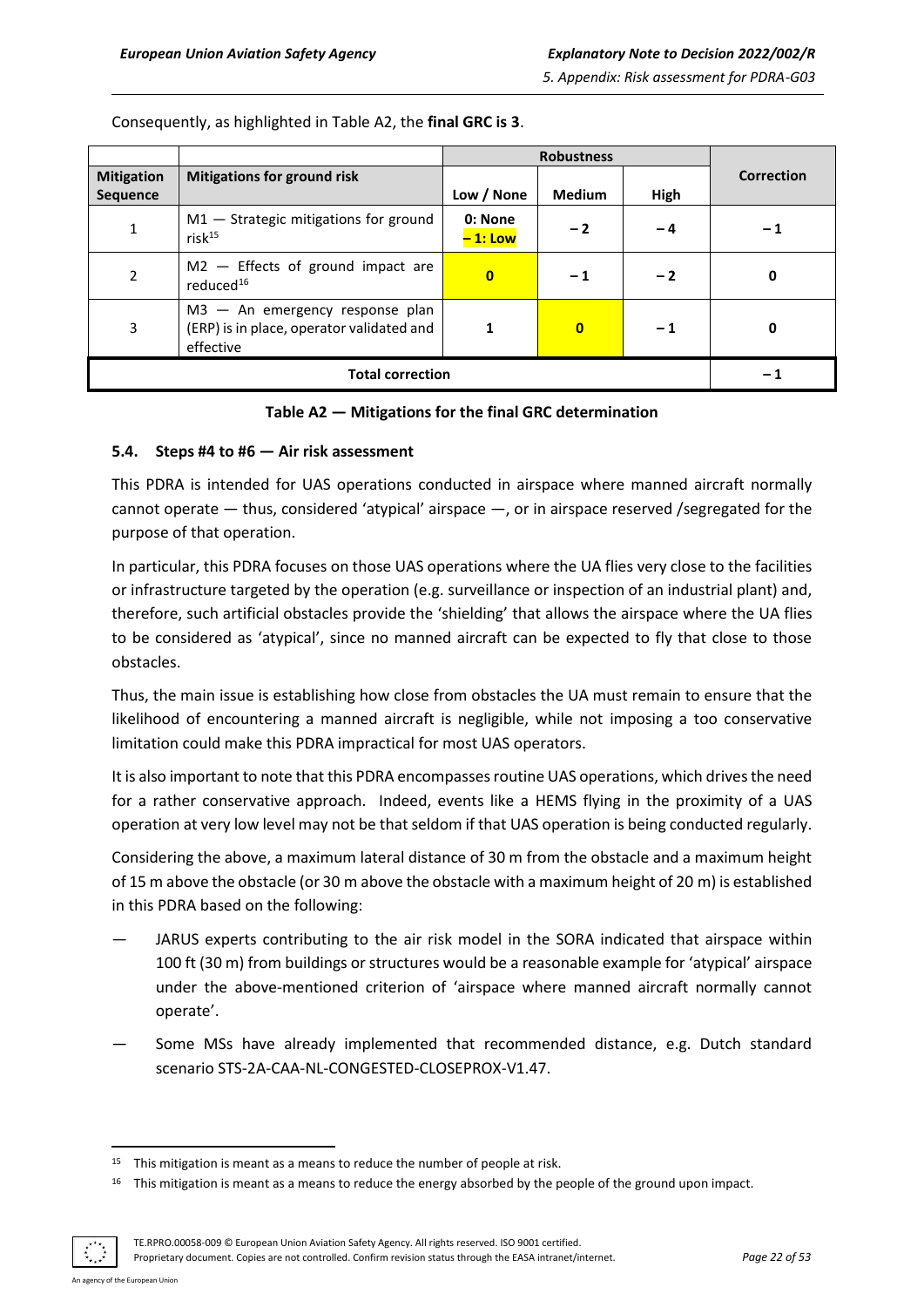With regard to height above obstacles, this PDRA considers the 15-m limitation that the UAS Regulation allows to overfly obstacles taller than 120 m in operations in the 'open' category or in the 'specific' category under standard scenarios (i.e. STS-01 and STS-02). Therefore, a more conservative approach for the height has been considered than in the above-mentioned examples, which is expected to be reasonable at this initial stage when there is not enough experience yet with this type of UAS operations. Furthermore, as indicated above, the fact that this PDRA covers routine UAS operations reinforces the need for a more conservative approach.

As indicated in the SORA, the competent authority, the ANSP, or the U-space service provider may elect to directly map the airspace collision risks using airspace characterisation studies. These maps would directly show the initial air risk class (ARC) for a particular airspace. If the competent authority, the ANSP, or the U-space service provider provides an air collision risk map (static or dynamic), the UAS operator should use that service to plan its UAS operations in airspace that is characterised as 'atypical'.

If not mapped, considering the airspace encounter categories (AECs) and the ARCs associated shown in the diagram of Figure 4 (ARC assignment process) of the SORA, it can be concluded that the airspace where UAS operations under this PDRA must take place can be classified as ARC-a. Therefore, as this is the lowest ARC, the **final ARC is ARC-a.** According to the SORA (see Table 4 — TMPRs and TMPR level of robustness assignment), no tactical mitigation performance requirement (TMPR) is considered for ARC-a.

Therefore, considering all the above, it can be concluded that the provisions for this PDRA comply with the SORA criteria for ARC-a.

## <span id="page-22-0"></span>**5.5. Step #7 — Determination of the final SAIL**

Considering that:

- ground risk: final GRC is 3;
- air risk: final ARC is ARC-a,

then, the resulting SAIL for this PDRA is SAIL II, as indicated in Table A3 below:

TE.RPRO.00058-009 © European Union Aviation Safety Agency. All rights reserved. ISO 9001 certified. Proprietary document. Copies are not controlled. Confirm revision status through the EASA intranet/internet. *Page 23 of 53*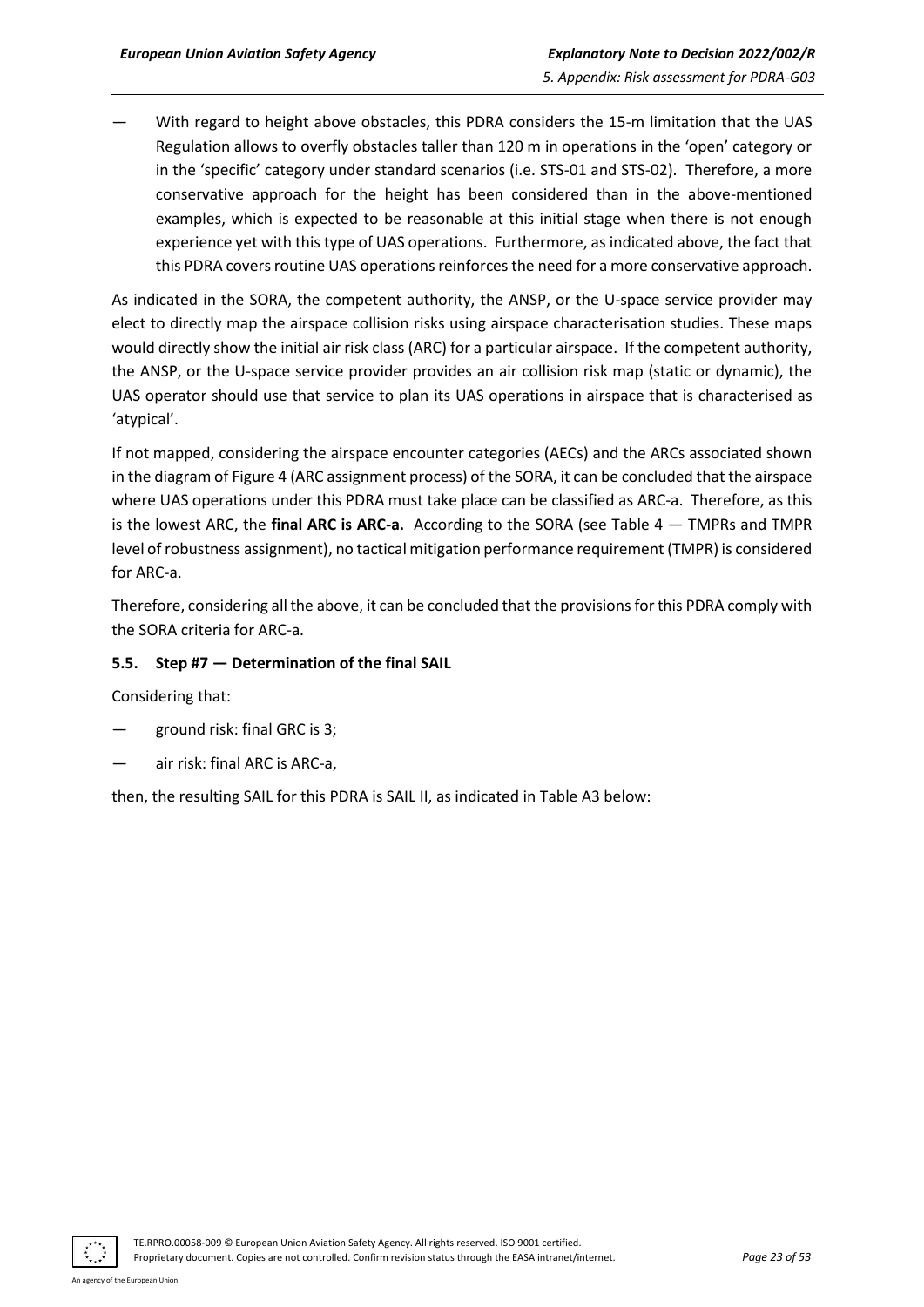| <b>SAIL determination</b> |    |                  |    |    |  |  |  |
|---------------------------|----|------------------|----|----|--|--|--|
|                           |    | <b>Final ARC</b> |    |    |  |  |  |
| Final                     | a  | b                | C  | d  |  |  |  |
| <b>GRC</b>                |    |                  |    |    |  |  |  |
| $\mathbf{1}$              |    | Ш                | IV | VI |  |  |  |
| $\overline{2}$            |    | Ш                | IV | VI |  |  |  |
| 3                         | П  | П                | IV | VI |  |  |  |
| $\overline{4}$            | Ш  | Ш                | IV | VI |  |  |  |
| 5                         | IV | IV               | IV | VI |  |  |  |
| 6                         | v  | v                | v  | VI |  |  |  |
| 7                         | V١ | VI               | VI | VI |  |  |  |

**Table A3 — Determination of the final SAIL**

#### <span id="page-23-0"></span>**5.6. Step #8 — Identification of operational safety objectives (OSOs)**

The purpose of this step is to evaluate the defences within the UAS operation in the form of OSOs and the associated level of robustness depending on the SAIL. Table A4 provides a qualitative methodology to make this determination. In this table, 'O' means optional, 'L' means recommended with low robustness, 'M' means recommended with medium robustness, and 'H' means recommended with high robustness.

SAIL II corresponding to this PDRA is highlighted in yellow in Table A4 to show the required level of robustness for the different OSOs.

| <b>OSO Number</b>     |                                                                                   |   |                |     | <b>SAIL</b> |   |    |  |  |  |  |
|-----------------------|-----------------------------------------------------------------------------------|---|----------------|-----|-------------|---|----|--|--|--|--|
| (Annex E to the SORA) |                                                                                   |   | $\mathbf{I}$   | III | IV          | v | VI |  |  |  |  |
|                       | <b>Technical issue with the UAS</b>                                               |   |                |     |             |   |    |  |  |  |  |
| OSO#01                | Ensure the operator is competent and/or proven                                    | O | L              | M   | H           | н | H  |  |  |  |  |
| OSO#02                | UAS manufactured by a competent and/or proven entity                              | O | $\overline{O}$ | L   | M           | H | H  |  |  |  |  |
| OSO#03                | UAS maintained by a competent and/or proven entity                                | L | L              | M   | M           | н | н  |  |  |  |  |
| OSO#04                | UAS developed to authority-recognised design standards <sup>17</sup>              | O | $\Omega$       | 0   | L           | м | н  |  |  |  |  |
| OSO#05                | UAS is designed considering system safety and reliability                         | O | $\Omega$       | L   | M           | н | н  |  |  |  |  |
| OSO#06                | C3 link performance is appropriate for the operation                              | O | L              | L   | M           | H | H  |  |  |  |  |
| OSO#07                | Inspection of the UAS (product inspection) to ensure<br>consistency to the ConOps | L | L              | M   | M           | н | H  |  |  |  |  |
| OSO#08                | Operational procedures are defined, validated<br>and<br>adhered to                | L | M              | н   | H           | н | н  |  |  |  |  |
| OSO#09                | Remote crew trained and current, and able to control the<br>abnormal situation    | L | L              | M   | M           | н | H  |  |  |  |  |
| OSO#10                | Safe recovery from the technical issue                                            | L | L              | M   | M           | н | H  |  |  |  |  |
|                       | Deterioration of external systems that support the UAS operation                  |   |                |     |             |   |    |  |  |  |  |

<sup>&</sup>lt;sup>17</sup> The robustness level does not apply to mitigations for which credit has been taken to derive the risk classes. This is further detailed in point 3.2.11(a).



Proprietary document. Copies are not controlled. Confirm revision status through the EASA intranet/internet. *Page 24 of 53*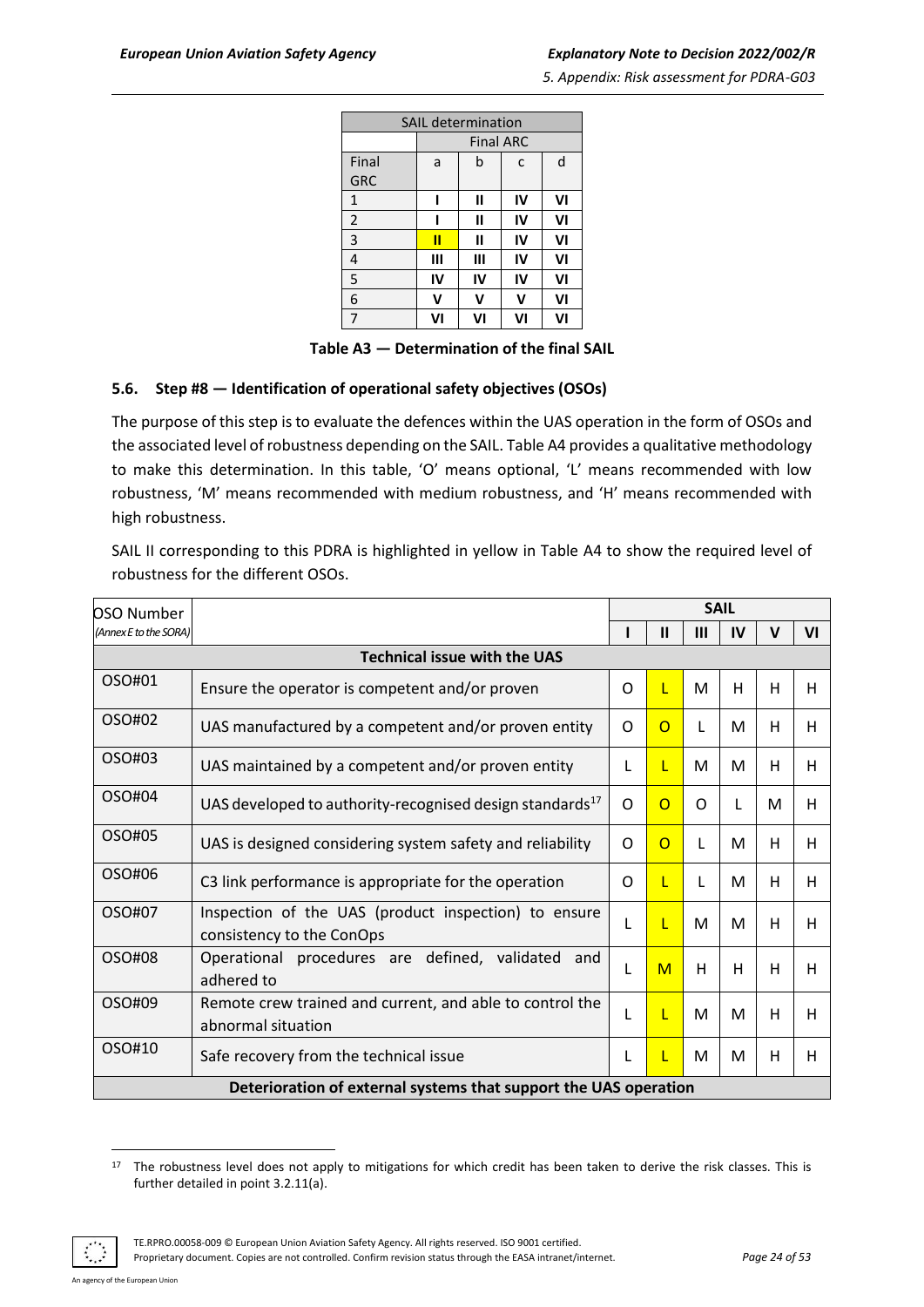| OSO Number            |                                                                                                                    |              |                |              | <b>SAIL</b> |    |    |
|-----------------------|--------------------------------------------------------------------------------------------------------------------|--------------|----------------|--------------|-------------|----|----|
| (Annex E to the SORA) |                                                                                                                    | п            | $\mathbf{II}$  | $\mathbf{m}$ | IV          | V  | VI |
| OSO#11                | Procedures are in place to handle the deterioration of<br>external systems that support the UAS operation          | L            | M              | H            | H           | H. | H. |
| OSO#12                | The UAS is designed to manage the deterioration of<br>external systems that support the UAS operation              | L            | L              | M            | M           | H  | H. |
| OSO#13                | External services that support the UAS operation are<br>adequate to the operation                                  | L            | L              | M            | н           | H. | H  |
|                       | Human error                                                                                                        |              |                |              |             |    |    |
| OSO#14                | Operational procedures are defined, validated<br>and<br>adhered to                                                 | L            | M              | Н            | H           | н  | H  |
| OSO#15                | The remote crew is trained and current, and able to<br>control the abnormal situation                              | L            | L              | M            | M           | H. | H. |
| OSO#16                | Multi-crew coordination (MCC)                                                                                      | L            | L              | M            | M           | H. | H  |
| OSO#17                | The remote crew is fit to operate                                                                                  | L            | L              | M            | M           | H. | H  |
| OSO#18                | Automatic protection of the flight envelope from human<br>error                                                    | $\mathsf{O}$ | $\overline{O}$ | L            | M           | H  | H. |
| OSO#19                | Safe recovery from human error                                                                                     | O            | $\overline{O}$ | L            | M           | М  | H  |
| OSO#20                | A human factors evaluation has been performed and the<br>HMI found appropriate for the mission                     | O            | L              | L            | M           | M  | H. |
|                       | <b>Adverse operating conditions</b>                                                                                |              |                |              |             |    |    |
| OSO#21                | Operational procedures are defined, validated and<br>adhered to                                                    | L            | M              | H            | H           | H  | H  |
| OSO#22                | trained<br>The<br>to<br>identify<br>critical<br>is<br>remote<br>crew<br>environmental conditions and to avoid them | L            | L              | M            | M           | М  | H  |
| OSO#23                | Environmental conditions for safe operations are defined,<br>are measurable, and adhered to                        | L            | L              | M            | м           | H  | H  |
| OSO#24                | UAS designed and qualified for operation in adverse<br>environmental conditions                                    | $\circ$      | O              | M            | H           | H. | H  |

#### **Table A4 — Recommended operational safety objectives (OSOs)**

#### <span id="page-24-0"></span>**5.7. Step #9 — Adjacent area/airspace considerations**

In the context of this PDRA, the following provisions derived from the SORA apply:

- No probable failure of the UAS or of any external system that supports the operation should lead to operation outside the operational volume. Compliance with this should be substantiated by a design and installation appraisal, and include at least:
	- design and installation features (independence, separation and redundancy);
	- particular risks (e.g. hail, ice, snow, electromagnetic interference (EMI), etc.) relevant to the ConOps.
- The following additional enhanced containment provisions should apply if the adjacent area/airspace is a gathering of people or ARC-c / -d:
	- $-$  The probability of the UAS leaving the operational volume shall be less than 10<sup>-4</sup>/FH.

An agency of the European Union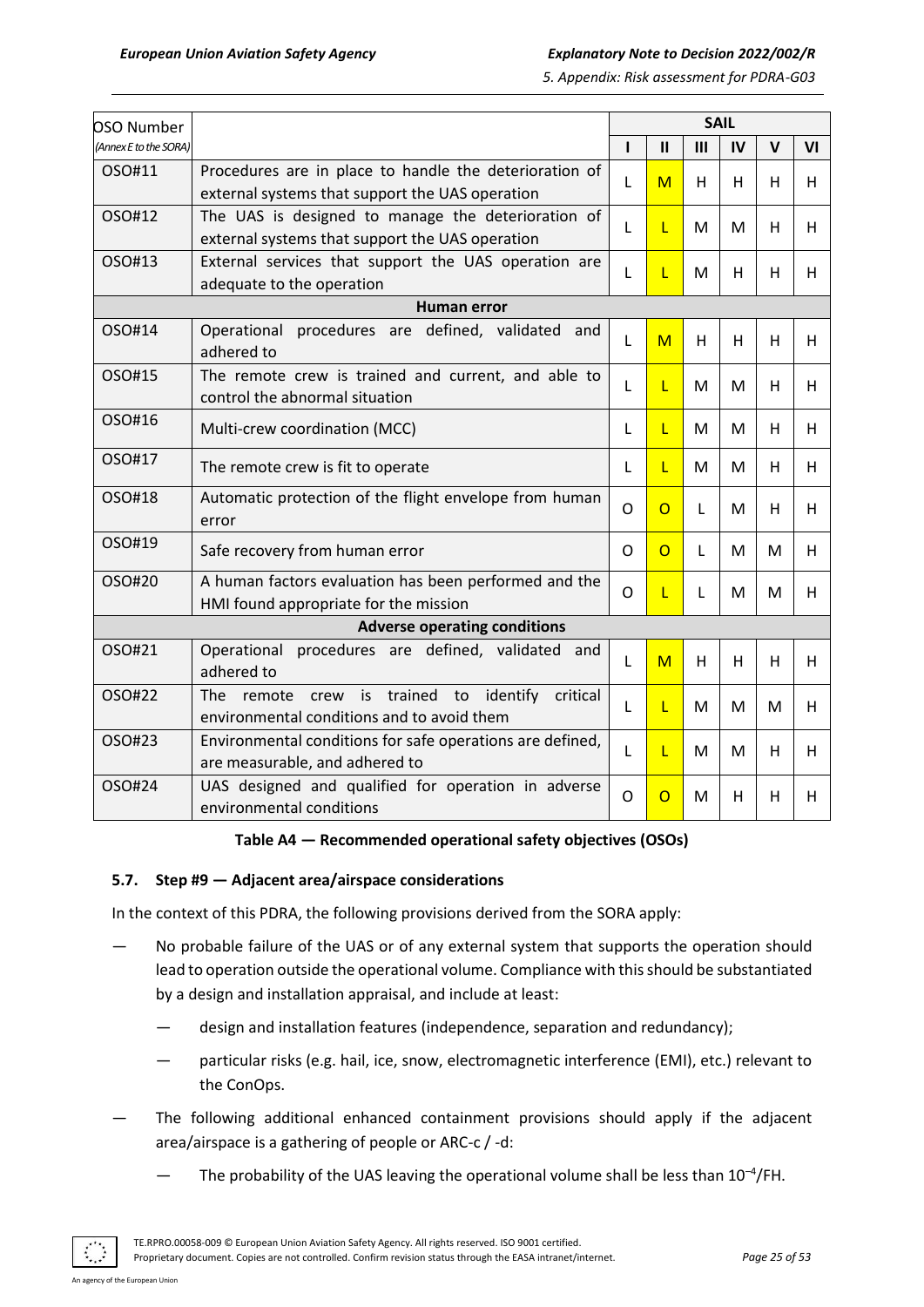- No single failure of the UAS or of any external system that supports the operation shall lead to operation outside the ground risk buffer.
- Software (SW) and airborne electronic hardware (AEH) whose development error(s) could directly lead to operations outside the ground risk buffer shall be developed to an industry standard or methodology recognised as adequate by the competent authority.

Compliance with the requirements above shall be substantiated by analysis and/or test data with supporting evidence.

For this PDRA, enhanced containment is required also when the adjacent airspace is classified as ARC-c (in addition to ARC-d, as per SORA Step #9, point (c)). This is intended to ensure that if adjacent airspace poses a risk of encounter with manned aircraft higher than 'low' (ARC-b), the design of the UAS and of any external system that supports the operation can provide enough assurance of containment within the operational volume, given that BVLOS operations under this PDRA are relaying on being conducted in 'atypical airspace' that may be based on the UA flying close to an infrastructure / facility, with no tactical mitigations required to be put in place.

## <span id="page-25-0"></span>**5.8. Step #10 — Comprehensive safety portfolio**

This step addresses the satisfactory substantiation of mitigations and objectives required by the SORA process, ensuring also that any additional requirements to those identified by the SORA process (e.g. security, environmental protection, etc.), as well as the relevant stakeholders (e.g. environmental protection agencies, national security bodies, etc.), are adequately addressed.

For the purpose of the assessment of this PDRA, under this step, the compliance of the proposed provisions for the PDRA against the SORA criteria is performed as shown in the following:

- for mitigations used to modify the intrinsic GRC: see Table A5 in point **Error! Reference source n ot found.** of this Appendix;
- for strategic mitigations for the initial ARC: not applicable;
- for tactical mitigations for the final ARC: not applicable;
- for OSOs: see Table A6 in point **Error! Reference source not found.** of this Appendix.

TE.RPRO.00058-009 © European Union Aviation Safety Agency. All rights reserved. ISO 9001 certified. Proprietary document. Copies are not controlled. Confirm revision status through the EASA intranet/internet. *Page 26 of 53*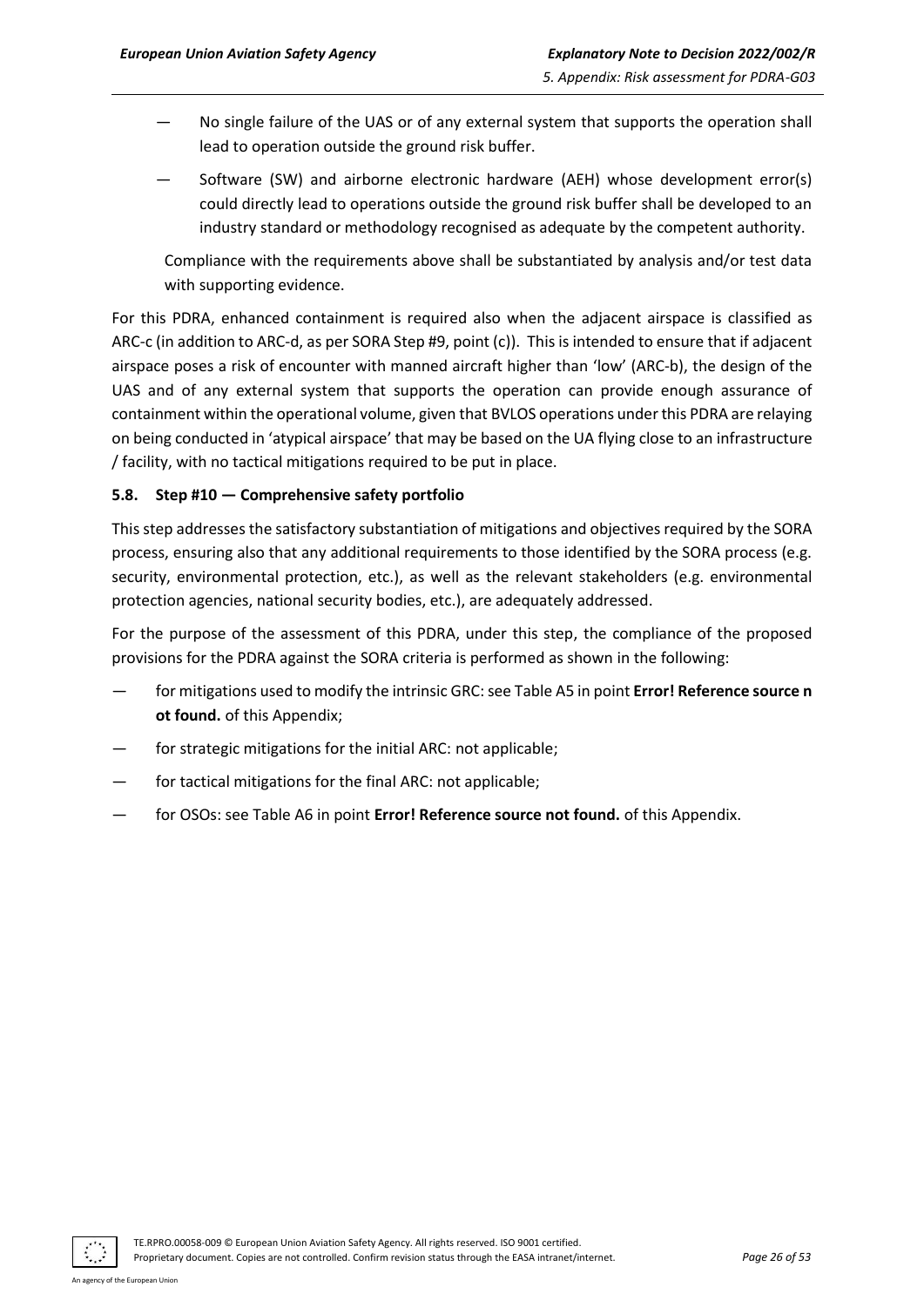## **5.9.Compliance with mitigations and OSOs**

<span id="page-26-0"></span>Mitigations used to reduce the intrinsic GRC

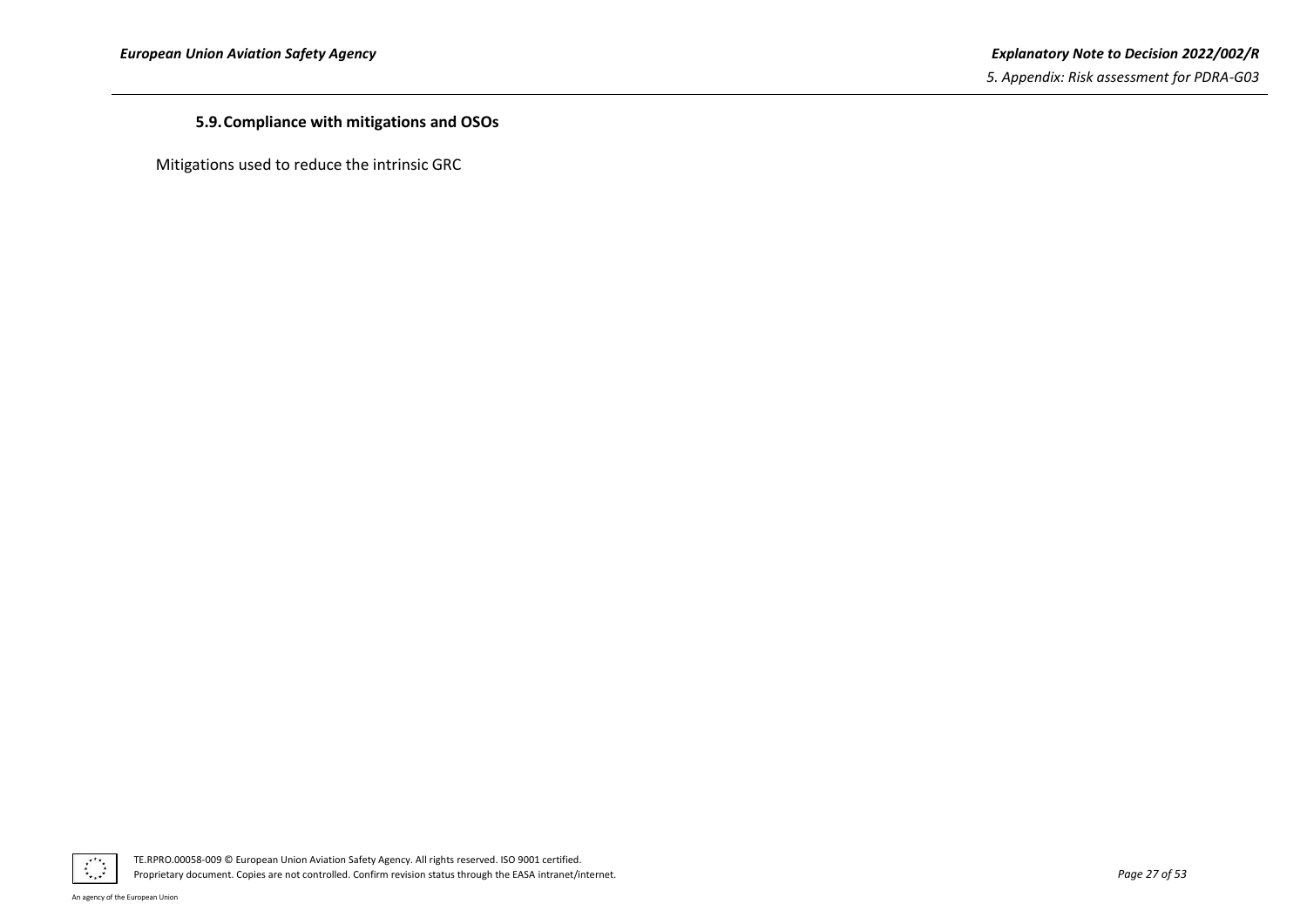| Mitigations used to modify the intrinsic<br><b>GRC</b> |                  | Level of<br>robustness | <b>Criteria in the SORA</b>                                                                                                                                                                                                                                              | <b>Conditions for the PDRA</b>                                                                                                                                             |
|--------------------------------------------------------|------------------|------------------------|--------------------------------------------------------------------------------------------------------------------------------------------------------------------------------------------------------------------------------------------------------------------------|----------------------------------------------------------------------------------------------------------------------------------------------------------------------------|
|                                                        |                  | Medium                 | An ERP should be defined by the applicant in the event<br>of a loss of control of the UAS operation. These are<br>emergency situations where the operation could<br>result in an unrecoverable state, and in which:<br>(a) the outcome of the situation highly relies on | AMC3 UAS.SPEC.030(3)(e) includes conditions for the<br>development of an ERP for a 'medium' level of<br>robustness, which are aligned with the SORA integrity<br>criteria. |
|                                                        |                  |                        | providence; or<br>(b) could not be handled with a contingency<br>procedure; or                                                                                                                                                                                           |                                                                                                                                                                            |
|                                                        |                  |                        | (c) when there is grave and imminent danger of<br>fatalities.                                                                                                                                                                                                            |                                                                                                                                                                            |
|                                                        |                  |                        | The ERP proposed by the applicant is different from                                                                                                                                                                                                                      |                                                                                                                                                                            |
| $M3 - An$ emergency                                    |                  |                        | the emergency procedures. The ERP is expected to                                                                                                                                                                                                                         |                                                                                                                                                                            |
| response plan (ERP) is in                              | LEVEL of         |                        | cover:                                                                                                                                                                                                                                                                   |                                                                                                                                                                            |
| place, operator validated<br>and effective             | <b>INTEGRITY</b> |                        | (a) a plan to limit the escalating effect of an<br>eminent crash (e.g. first notify the<br>responders); and                                                                                                                                                              |                                                                                                                                                                            |
|                                                        |                  |                        | (b) the conditions to alert ATM.                                                                                                                                                                                                                                         |                                                                                                                                                                            |
|                                                        |                  |                        | The ERP:                                                                                                                                                                                                                                                                 |                                                                                                                                                                            |
|                                                        |                  |                        | (a) is suitable for the situation;                                                                                                                                                                                                                                       |                                                                                                                                                                            |
|                                                        |                  |                        | (b) limits the escalating effects;                                                                                                                                                                                                                                       |                                                                                                                                                                            |
|                                                        |                  |                        | (c) defines the criteria to identify an emergency<br>situation;                                                                                                                                                                                                          |                                                                                                                                                                            |
|                                                        |                  |                        | (d) is practical to use;                                                                                                                                                                                                                                                 |                                                                                                                                                                            |
|                                                        |                  |                        | (e) clearly delineates remote crew member(s)<br>duties.                                                                                                                                                                                                                  |                                                                                                                                                                            |



An agency of the European Union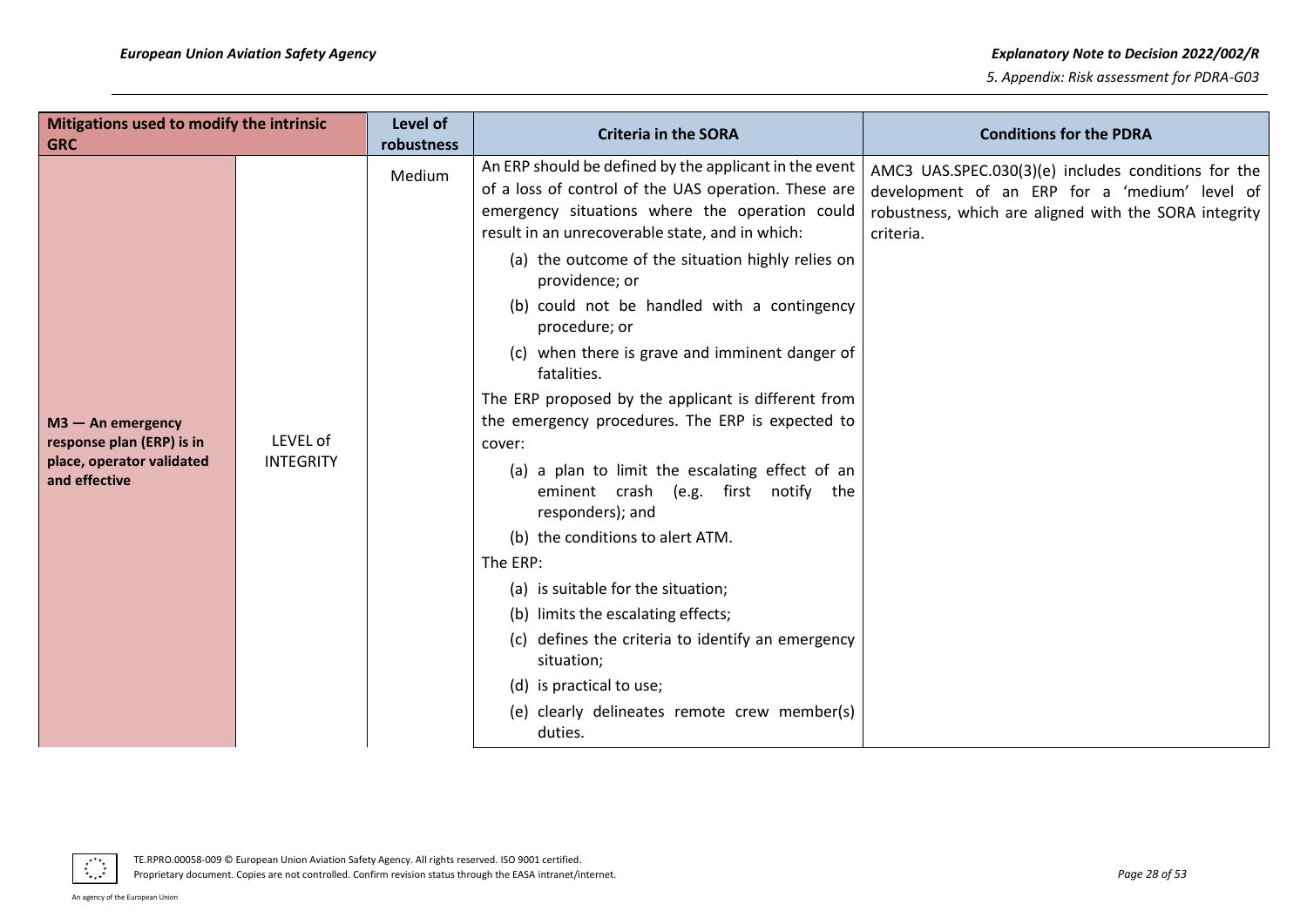| Mitigations used to modify the intrinsic<br><b>GRC</b>                                          |                              | Level of<br>robustness | <b>Criteria in the SORA</b>                                                                                                                                                   | <b>Conditions for the PDRA</b>                                                                                                                                                                                                                                                                                                                                                                      |
|-------------------------------------------------------------------------------------------------|------------------------------|------------------------|-------------------------------------------------------------------------------------------------------------------------------------------------------------------------------|-----------------------------------------------------------------------------------------------------------------------------------------------------------------------------------------------------------------------------------------------------------------------------------------------------------------------------------------------------------------------------------------------------|
|                                                                                                 |                              |                        | Criterion #1 (Procedures)                                                                                                                                                     | AMC3 UAS.SPEC.030(3)(e) includes conditions for the                                                                                                                                                                                                                                                                                                                                                 |
|                                                                                                 |                              |                        | (a) The ERP is developed to standards considered<br>adequate by the competent authority and/or<br>in accordance with the means of compliance<br>acceptable to that authority. | development of an ERP for a 'medium' level of<br>robustness, which are aligned with the SORA assurance<br>criteria.                                                                                                                                                                                                                                                                                 |
|                                                                                                 | LEVEL of<br><b>ASSURANCE</b> |                        | (b) The ERP is validated through a representative<br>tabletop exercise consistent with the ERP<br>training syllabus.                                                          |                                                                                                                                                                                                                                                                                                                                                                                                     |
|                                                                                                 |                              |                        | Criterion #2 (Training)<br>(a) Training syllabus is available.                                                                                                                | is<br>addressed<br>AMC3<br><b>This</b><br>criterion<br>also<br>in<br>UAS.SPEC.030(3)(e), in line with the SORA.                                                                                                                                                                                                                                                                                     |
|                                                                                                 |                              |                        | (b) Competency-based theoretical and practical<br>training is organised by the UAS operator.                                                                                  |                                                                                                                                                                                                                                                                                                                                                                                                     |
| M2 - Effects of UA impact                                                                       | LEVEL of<br><b>INTEGRITY</b> | None                   | n/a                                                                                                                                                                           | n/a                                                                                                                                                                                                                                                                                                                                                                                                 |
| dynamics are reduced (e.g.<br>parachute)                                                        | LEVEL of<br><b>ASSURANCE</b> |                        | n/a                                                                                                                                                                           | n/a                                                                                                                                                                                                                                                                                                                                                                                                 |
| $M1 - Technical$<br>containment in place and<br>effective (e.g. emergency<br>recovery function) | LEVEL of<br><b>INTEGRITY</b> | Low                    | Criterion #1 (Definition of the ground risk buffer)<br>The applicant defines a ground risk buffer with at least<br>the use of the '1:1 rule'.                                 | Point 3.4 of the table in PDRA-G03.1: The UAS operator<br>should establish a ground risk buffer to protect third<br>parties on the ground outside the operational volume.<br>Point 3.4.1 of the table in PDRA-G03.1: The minimum<br>criterion should be the use of the '1:1 rule' (e.g. if the UA<br>is planned to operate at a height of 25 m, the ground risk<br>buffer should at least be 25 m)' |

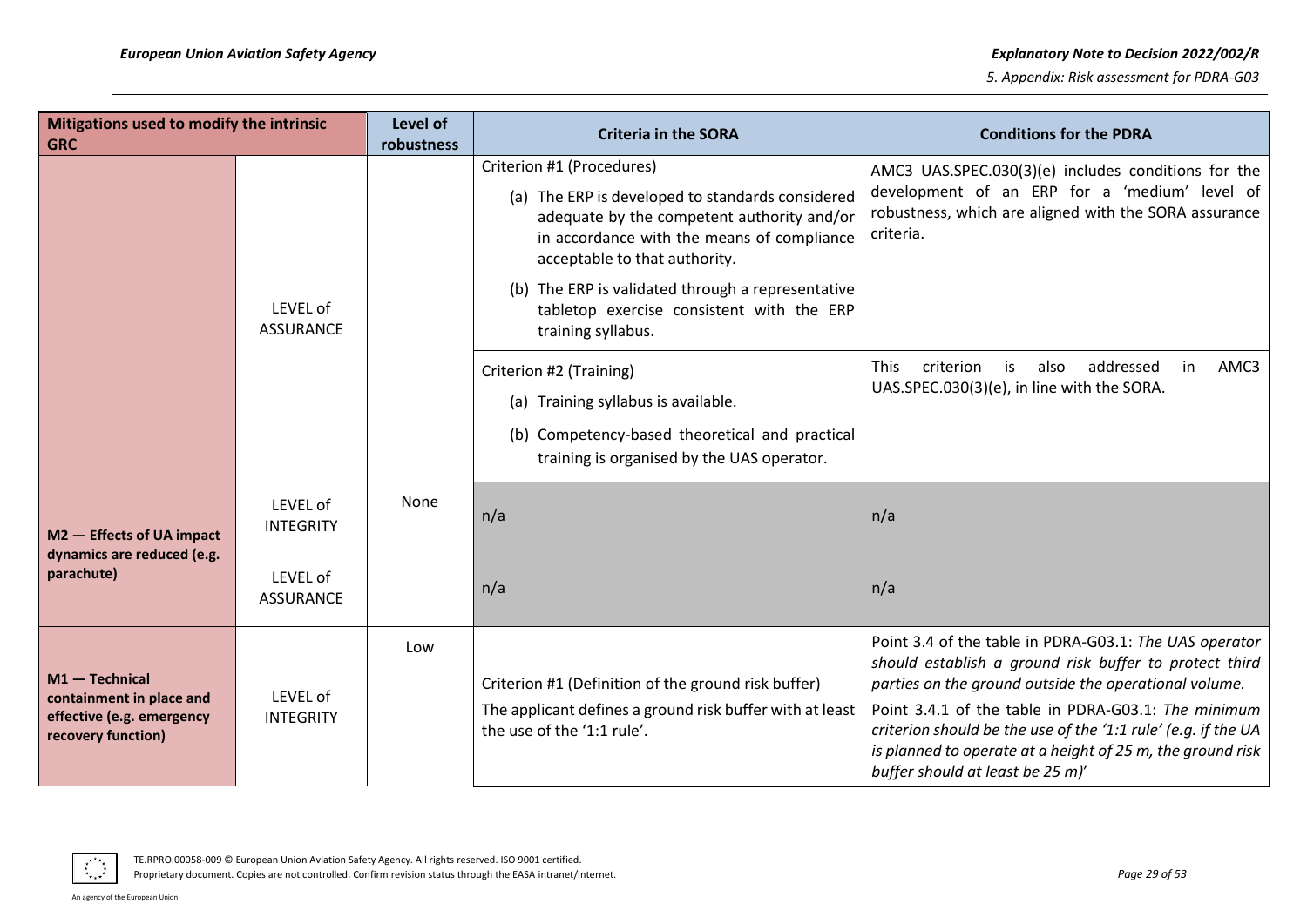| Mitigations used to modify the intrinsic<br>Level of<br><b>Criteria in the SORA</b><br>  GRC<br><b>robustness</b> |  | <b>Conditions for the PDRA</b>                                                                                                                                                                                                                                                                                                                                        |                                                                                                                                                                                                                                                                                                                                                                                                                                                                                                                                                                                                    |
|-------------------------------------------------------------------------------------------------------------------|--|-----------------------------------------------------------------------------------------------------------------------------------------------------------------------------------------------------------------------------------------------------------------------------------------------------------------------------------------------------------------------|----------------------------------------------------------------------------------------------------------------------------------------------------------------------------------------------------------------------------------------------------------------------------------------------------------------------------------------------------------------------------------------------------------------------------------------------------------------------------------------------------------------------------------------------------------------------------------------------------|
|                                                                                                                   |  | Criterion #2 (Evaluation of people at risk)<br>The applicant evaluates the area of operations by<br>means of on-site inspections/appraisals to justify<br>lowering the density of people at risk (e.g. residential<br>area during daytime when some people may not be<br>present or an industrial area at night for the same<br>reason). There may be other examples. | Point 3.6 of the table in PDRA-G03 indicates that the UAS<br>operator should evaluate the area of operations typically<br>by means of an on-site inspection or appraisal, and<br>should be able to justify a lower density of people at risk.<br>Point 3.7 of the table in PDRA-G03 indicates that the UAS<br>operator should ensure that the person or entity<br>responsible for the facility or infrastructure indicated<br>they have taken the necessary measures to protect the<br>uninvolved persons present within the limits of the<br>facility or infrastructure during the UAS operation. |
| LEVEL of<br><b>ASSURANCE</b>                                                                                      |  | Criterion #1 (Definition of the ground risk buffer)<br>The applicant declares that the required level of<br>integrity has been achieved.<br>Criterion #2 (Evaluation of people at risk)<br>The applicant declares that the required level of<br>integrity has been achieved.                                                                                          | Point 3.8 of the table in PDRA-G03 indicates that the UAS<br>operator should include points 3.4 to 3.7 of the table in<br>PDRA-G03 in the operations manual (OM) and declare<br>compliance with those conditions.                                                                                                                                                                                                                                                                                                                                                                                  |

**Table A5 — Compliance check of the PDRA conditions against the SORA criteria for mitigations used to modify the intrinsic GRC**

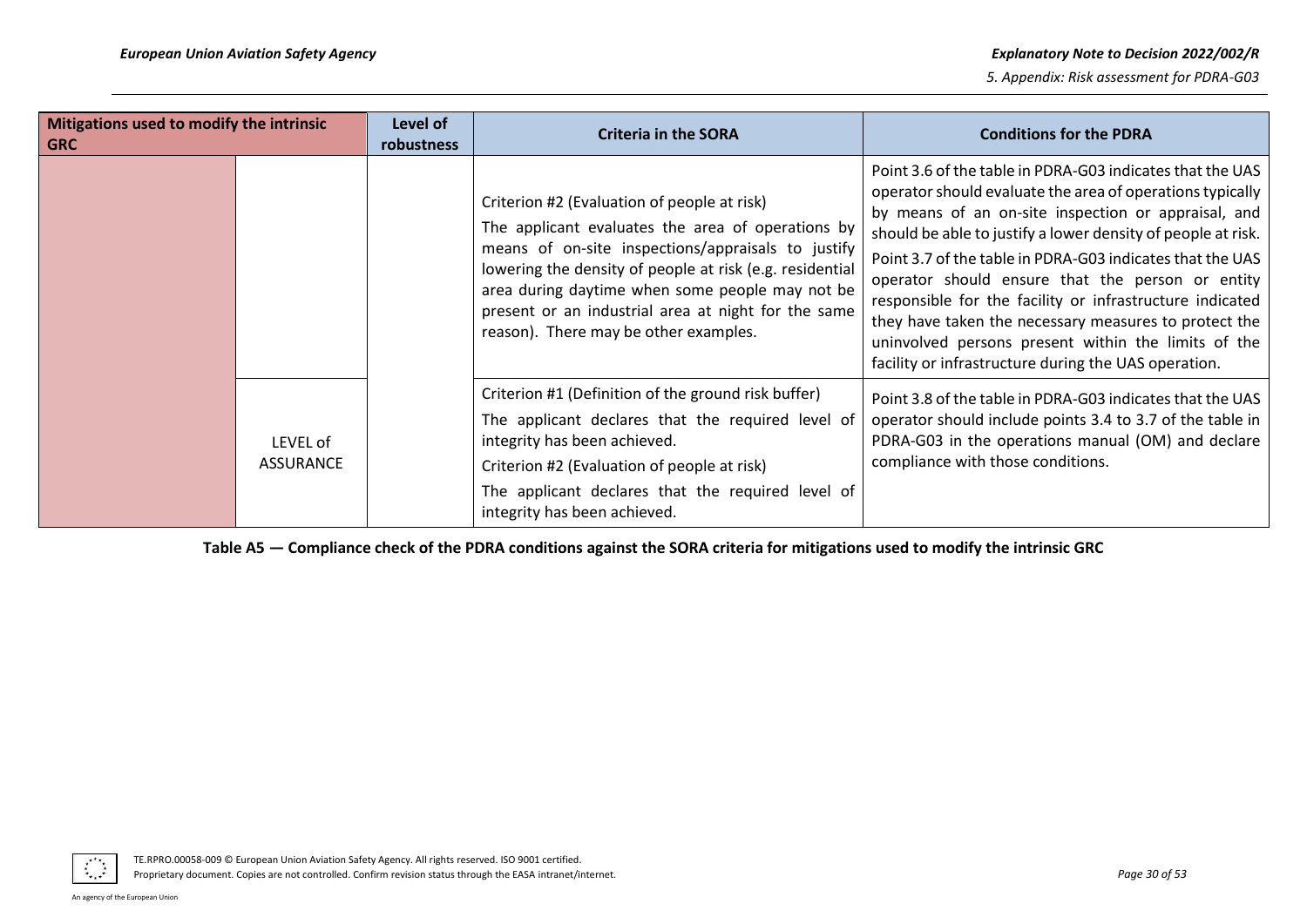# **5.10. Operational safety objectives (OSOs)**

Please note that the OSOs that are considered as 'optional' for SAIL II are not addressed in Table A6 below.

<span id="page-30-0"></span>

| Operational safety objectives (OSOs)                         |                              | <b>SAIL II</b><br>expected<br>level of<br>robustness | <b>Criteria in the SORA for SAIL II</b>                                                                                                                                                                                     | <b>Conditions for the PDRA</b>                                                                                                                                                                                                                                                                                                                                                                                                                                                                                                                                                                                                                    |
|--------------------------------------------------------------|------------------------------|------------------------------------------------------|-----------------------------------------------------------------------------------------------------------------------------------------------------------------------------------------------------------------------------|---------------------------------------------------------------------------------------------------------------------------------------------------------------------------------------------------------------------------------------------------------------------------------------------------------------------------------------------------------------------------------------------------------------------------------------------------------------------------------------------------------------------------------------------------------------------------------------------------------------------------------------------------|
| OSO #01 Ensure the<br>operator is competent<br>and/or proven | LEVEL of<br><b>INTEGRITY</b> | Low                                                  | The applicant is knowledgeable of the UAS being used<br>and, as a minimum, has the following relevant<br>operational procedures in place: checklists,<br>maintenance, training, responsibilities, and associated<br>duties. | Point UAS.SPEC.050 of Regulation (EU) 2019/947<br>requires the UAS operator to establish procedures and<br>limitations adapted to the type of the intended<br>operation and the risk involved, which implies<br>knowledge of the UAS intended to be used and of the<br>relevant operational procedures.<br>Furthermore, point 4.1.1 of the table in PDRA-G03<br>indicates that the UAS operator should develop an<br>operations manual (OM), referring to AMC1<br>UAS.SPEC.030(3)(e) and the complementary information<br>in GM1 UAS.SPEC.030(3)(e), where all these elements<br>mentioned by the SORA criterion are indicated to be<br>included. |
|                                                              | LEVEL of<br><b>ASSURANCE</b> |                                                      | The elements requested for the level of integrity are<br>addressed in the ConOps.                                                                                                                                           | Point 4.1.1 of the table in PDRA-G03 indicates that the<br>UAS operator should develop an operations manual<br>(OM), referring to AMC1 UAS.SPEC.030(3)(e) and the<br>complementary<br>information<br>GM <sub>1</sub><br>in<br>UAS.SPEC.030(3)(e). The chapter/section in the OM on<br>the ConOps indicates that the elements mentioned by<br>the SORA criterion should be included.                                                                                                                                                                                                                                                               |

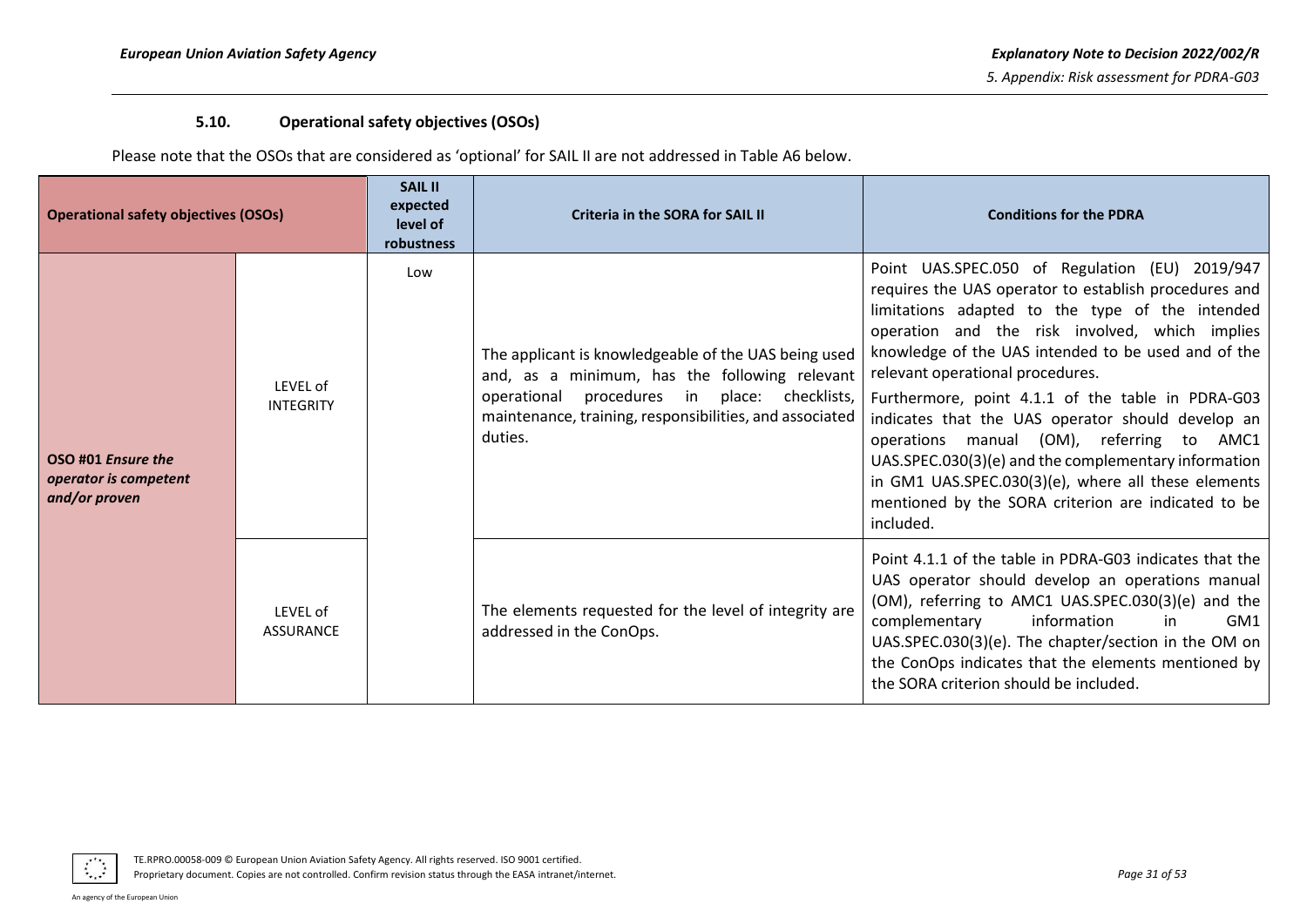| <b>Operational safety objectives (OSOs)</b>                                                   |                       | <b>SAIL II</b><br>expected<br>level of<br>robustness | <b>Criteria in the SORA for SAIL II</b>                                                                                                                                                                                                                                                                                                             | <b>Conditions for the PDRA</b>                                                                                                                                                                                                                                                                                                                                                                                                                                                                                                                                                                                                                                                                                       |
|-----------------------------------------------------------------------------------------------|-----------------------|------------------------------------------------------|-----------------------------------------------------------------------------------------------------------------------------------------------------------------------------------------------------------------------------------------------------------------------------------------------------------------------------------------------------|----------------------------------------------------------------------------------------------------------------------------------------------------------------------------------------------------------------------------------------------------------------------------------------------------------------------------------------------------------------------------------------------------------------------------------------------------------------------------------------------------------------------------------------------------------------------------------------------------------------------------------------------------------------------------------------------------------------------|
| OSO #03 UAS maintained<br>by a competent and/or<br>proven entity (e.g. industry<br>standards) | LEVEL of<br>INTEGRITY | Low                                                  | - The UAS maintenance instructions are defined and,<br>when applicable, cover the UAS designer<br>instructions and requirements.<br>- The maintenance staff are competent and have<br>received an authorisation to carry out UAS<br>maintenance.<br>- The maintenance staff use the UAS maintenance<br>instructions while carrying out maintenance. | UAS.SPEC.050(1)(i) of Regulation<br>(EU)<br>— Point<br>2019/947 requires the UAS operator to maintain the<br>UAS in a suitable condition for safe operation by, as a<br>minimum, defining maintenance instructions and<br>adequately trained and qualified<br>employing<br>maintenance staff. Besides, point 4.2.1 of the table in<br>PDRA-G03 indicates that the UAS maintenance<br>instructions defined by the UAS operator should<br>cover at least the UAS manufacturer's instructions<br>and requirements, when applicable.<br>- Point 4.2.2 of the table in PDRA-G03 indicates that<br>the maintenance staff should use the<br>UAS.<br>instructions<br>while<br>maintenance<br>carrying<br>out<br>maintenance. |

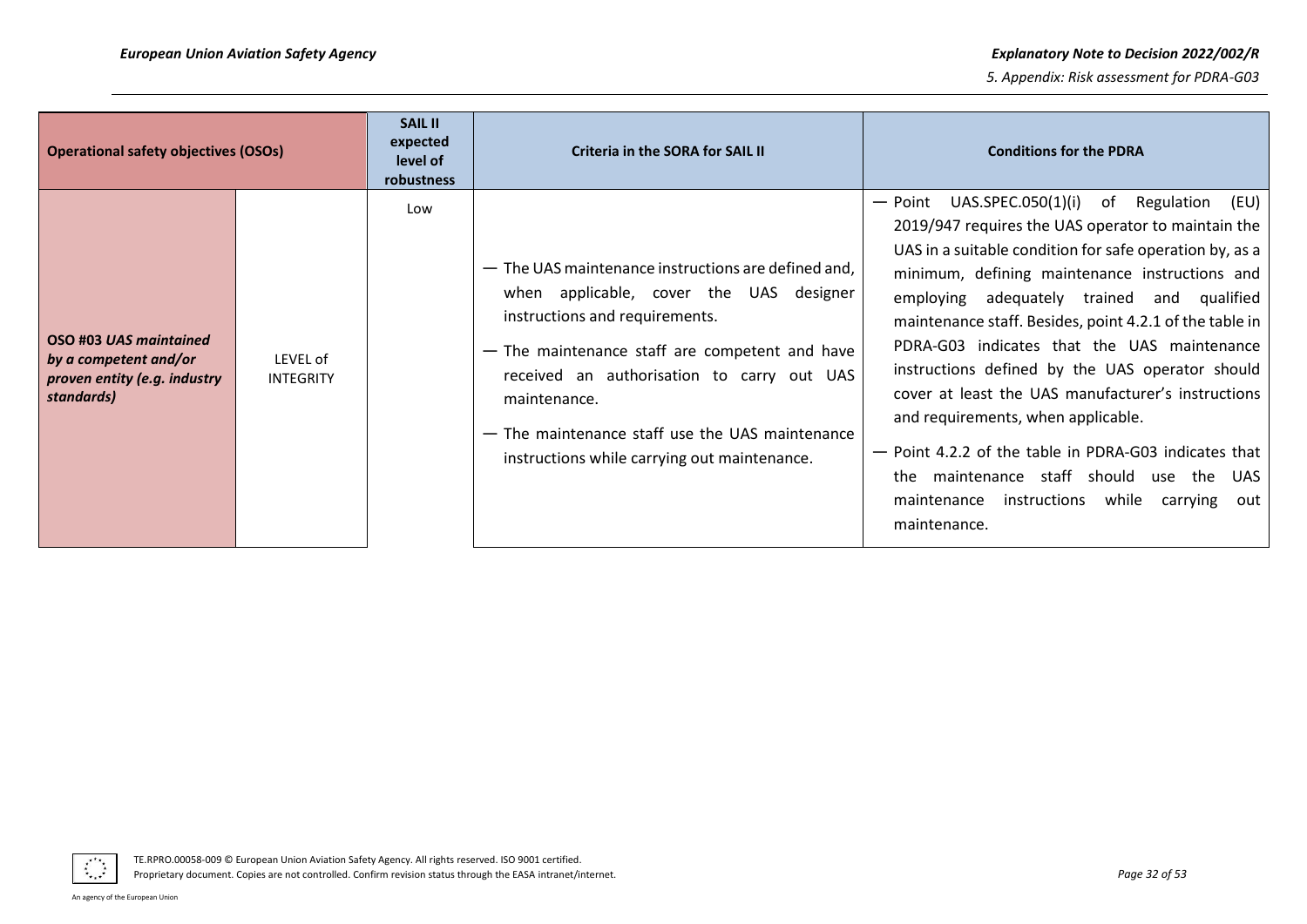| LEVEL of<br>ASSURANCE        |     | Criterion #1 (Procedures):<br>- The maintenance instructions are documented.<br>- The maintenance carried out on the UAS is<br>recorded in a maintenance log system $1,2$ .<br>- A list of maintenance staff authorised to carry out<br>maintenance is established and kept up to date.<br>$1$ The objective is to record all the maintenance carried<br>out on the aircraft, and why it has been carried out<br><i>(rectification</i><br>of defects or malfunctions,<br>modification, scheduled maintenance, etc.)<br><sup>2</sup> The maintenance log may be requested for<br>inspection/audit by the approving authority or an<br>authorised representative.<br>Criterion #2 (Training):<br>- A record of all relevant qualifications, experience<br>and/or training completed by the maintenance<br>staff is established and kept up to date. | Criterion #1:<br>- Point 4.2 of the table in PDRA-G03 indicates that the<br>UAS maintenance instructions defined by the UAS<br>operator should be included in the OM. The OM<br>template in AMC1 UAS.SPEC.030(3)(e) indicates to<br>include the maintenance instructions required to<br>keep the UAS in a safe condition.<br>- Point UAS.SPEC.050(1)(g)(ii) of Regulation (EU)<br>2019/947 requires the UAS operator to keep for a<br>minimum of 3 years a record of the maintenance<br>activities conducted on the UAS and keep it up to<br>date.<br>- Point UAS.SPEC.050(1)(k) of Regulation<br>(EU)<br>2019/947 requires the UAS operator to establish a list<br>of the maintenance staff employed by the operator<br>to carry out maintenance activities and keep it up to<br>date.<br>Criterion #2: Point UAS.SPEC.050(1)(g)(i) of Regulation<br>(EU) 2019/947 requires the UAS operator to keep and<br>maintain and it up to date a record of all the relevant<br>qualification training courses completed by the<br>maintenance staff for at least 3 years after that staff<br>have ceased to be employed by the organisation or have<br>changed positions within the organisation. |
|------------------------------|-----|---------------------------------------------------------------------------------------------------------------------------------------------------------------------------------------------------------------------------------------------------------------------------------------------------------------------------------------------------------------------------------------------------------------------------------------------------------------------------------------------------------------------------------------------------------------------------------------------------------------------------------------------------------------------------------------------------------------------------------------------------------------------------------------------------------------------------------------------------|--------------------------------------------------------------------------------------------------------------------------------------------------------------------------------------------------------------------------------------------------------------------------------------------------------------------------------------------------------------------------------------------------------------------------------------------------------------------------------------------------------------------------------------------------------------------------------------------------------------------------------------------------------------------------------------------------------------------------------------------------------------------------------------------------------------------------------------------------------------------------------------------------------------------------------------------------------------------------------------------------------------------------------------------------------------------------------------------------------------------------------------------------------------------------------------------|
| LEVEL of<br><b>INTEGRITY</b> | Low | - The applicant determines that the performance,<br>the RF spectrum usage <sup>1</sup> and the environmental                                                                                                                                                                                                                                                                                                                                                                                                                                                                                                                                                                                                                                                                                                                                      | $-$ Point UAS.SPEC.050(1)(c) of Regulation<br>(EU)<br>2019/947 requires the UAS operator to ensure that                                                                                                                                                                                                                                                                                                                                                                                                                                                                                                                                                                                                                                                                                                                                                                                                                                                                                                                                                                                                                                                                                    |



Proprietary document. Copies are not controlled. Confirm revision status through the EASA intranet/internet. **Page 33** of 53 *Page 33 of 53*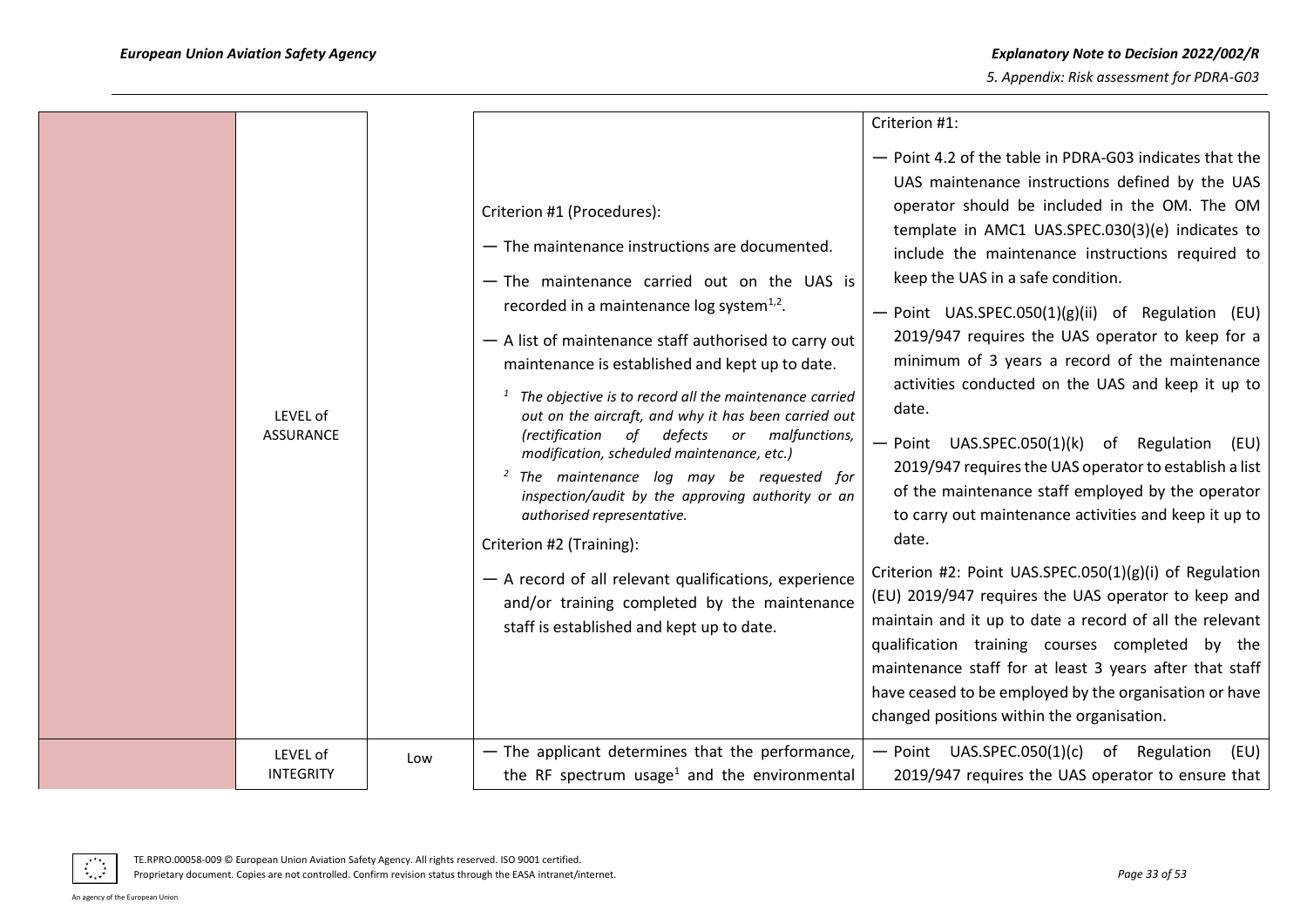| OSO #06 The C3 link<br>performance is appropriate<br>for the operation | conditions for C3 links are adequate to safely<br>conduct the intended UAS operation.<br>- The UAS remote pilot has the means to<br>continuously monitor the C3 performance and to<br>ensure that the performance continues to meet<br>the operational requirements <sup>2</sup> .<br>$1$ For a 'low' level of integrity, unlicensed frequency bands<br>might be acceptable under certain conditions, e.g. the<br>applicant demonstrates compliance with other RF spectrum<br>usage requirements (e.g. for the EU: Directive 2014/53/EU;<br>for the US: CFR Title 47 Part 15 Federal Communication<br>Commission (FCC) rules), by showing that the UAS<br>equipment complies with these requirements (e.g. FCC<br>marking), and the use of mechanisms to protect against<br>interference (e.g. FHSS, frequency deconfliction by<br>procedure).<br><sup>2</sup> The remote pilot has continual and timely access to the<br>relevant C3 information that could affect the safety of flight.<br>For operations with a 'low' level of integrity for this OSO, this<br>could be achieved by monitoring the C2 link signal strength<br>and receiving an alert from the UAS HMI if the signal<br>becomes too low. | all operations effectively use and support the<br>efficient use of the radio spectrum in order to avoid<br>harmful interference.<br>Besides,<br>$-$ point UAS.SPEC.060(2)(b) of Regulation (EU)<br>2019/947 requires the remote pilot to 'ensure that<br>the operating environment is compatible with the<br>authorised or declared limitations and conditions';<br>- point 6.7 of the table in PDRA-G03 indicates that the<br>UAS should comply with the appropriate<br>requirements for radio equipment and the use of the<br>RF spectrum;<br>- point 6.8 of the table in PDRA-G03 indicates that<br>protection mechanisms against interference should<br>be used, especially if unlicensed bands (e.g. ISM) are<br>used for the C2 link (mechanisms such as FHSS, DSSS<br>or OFDM technologies, or frequency deconfliction by<br>procedure);<br>- regarding the use of 'unlicensed frequency bands', as<br>indicated in recital 8 of Regulation (EU) 2019/945,<br>Directive 2014/53/EU applies to UA that are not<br>subject to certification, according to Part 21, and are<br>not intended to be operated only on frequencies<br>allocated by the Radio Regulations of the<br>International<br>Telecommunication<br>Union<br>for<br>protected aeronautical use; |
|------------------------------------------------------------------------|------------------------------------------------------------------------------------------------------------------------------------------------------------------------------------------------------------------------------------------------------------------------------------------------------------------------------------------------------------------------------------------------------------------------------------------------------------------------------------------------------------------------------------------------------------------------------------------------------------------------------------------------------------------------------------------------------------------------------------------------------------------------------------------------------------------------------------------------------------------------------------------------------------------------------------------------------------------------------------------------------------------------------------------------------------------------------------------------------------------------------------------------------------------------------------------------------------|----------------------------------------------------------------------------------------------------------------------------------------------------------------------------------------------------------------------------------------------------------------------------------------------------------------------------------------------------------------------------------------------------------------------------------------------------------------------------------------------------------------------------------------------------------------------------------------------------------------------------------------------------------------------------------------------------------------------------------------------------------------------------------------------------------------------------------------------------------------------------------------------------------------------------------------------------------------------------------------------------------------------------------------------------------------------------------------------------------------------------------------------------------------------------------------------------------------------------------------------------------------------|
|                                                                        |                                                                                                                                                                                                                                                                                                                                                                                                                                                                                                                                                                                                                                                                                                                                                                                                                                                                                                                                                                                                                                                                                                                                                                                                            |                                                                                                                                                                                                                                                                                                                                                                                                                                                                                                                                                                                                                                                                                                                                                                                                                                                                                                                                                                                                                                                                                                                                                                                                                                                                      |

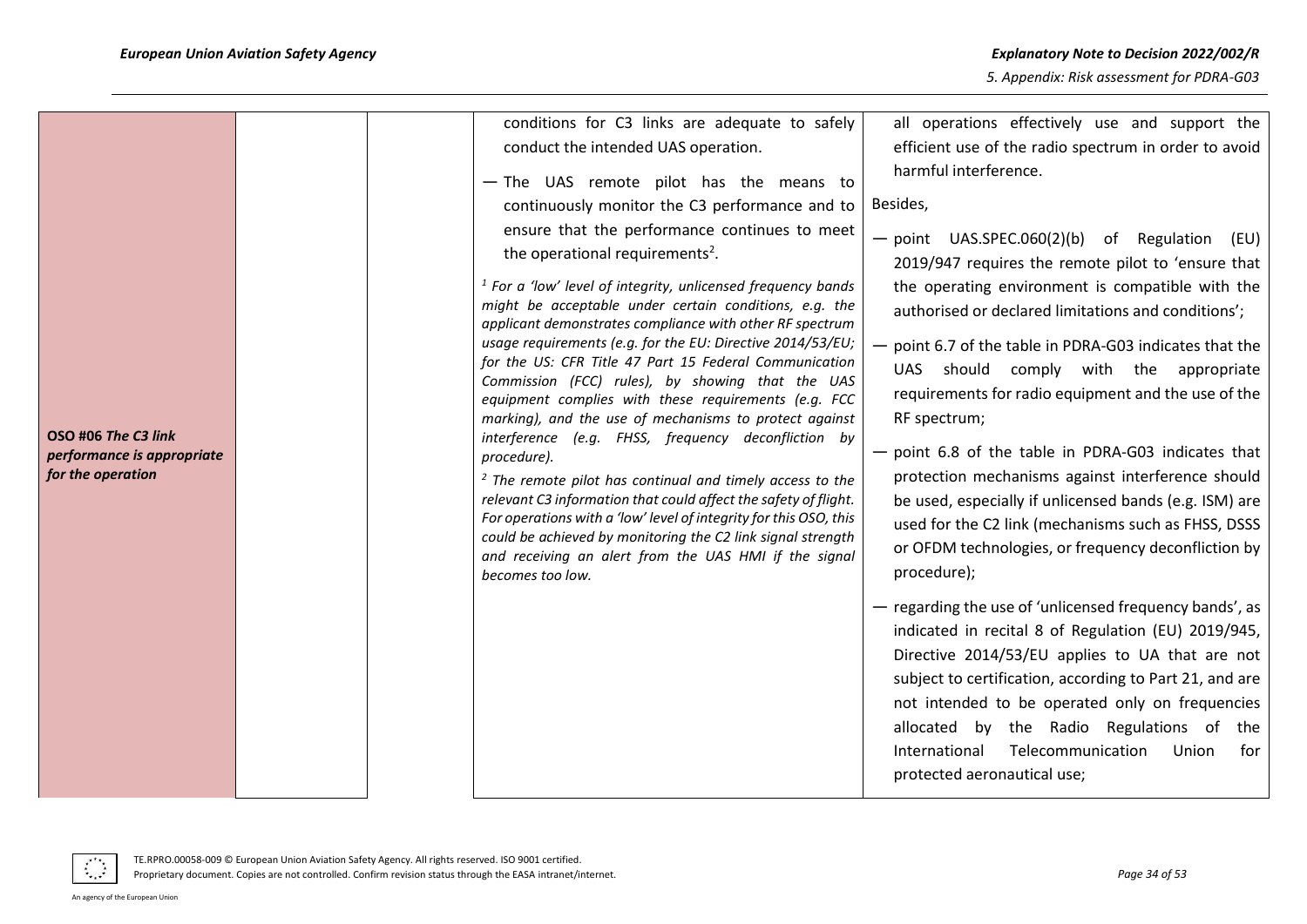| <b>Operational safety objectives (OSOs)</b> | <b>SAIL II</b><br>expected<br>level of<br>robustness | <b>Criteria in the SORA for SAIL II</b>                                                                                                               | <b>Conditions for the PDRA</b>                                                                                                                                                                                                                                                                                                                                                                                                                                                                                                                                                                                                                                                                                                                                                                                                       |
|---------------------------------------------|------------------------------------------------------|-------------------------------------------------------------------------------------------------------------------------------------------------------|--------------------------------------------------------------------------------------------------------------------------------------------------------------------------------------------------------------------------------------------------------------------------------------------------------------------------------------------------------------------------------------------------------------------------------------------------------------------------------------------------------------------------------------------------------------------------------------------------------------------------------------------------------------------------------------------------------------------------------------------------------------------------------------------------------------------------------------|
|                                             |                                                      |                                                                                                                                                       | $-$ point 6.1 of the table in PDRA-G03 indicates that<br>means to monitor the critical parameters for a safe<br>flight should be available, and point 6.1.3 includes the<br>status of critical functions and systems; as a<br>minimum, for services based on RF signals (e.g. C2<br>link, GNSS, etc.).<br>In addition,<br>- point 6.10 of the table in PDRA-G03 indicates that in<br>case of a loss of the C2 link, the UAS should have a<br>reliable and predictable method for the UA to recover<br>the command-and-control link or terminate the flight<br>in a way that reduces the effect on third parties in the<br>air or on the ground;<br>- point 6.11 of the table in PDRA-G03 indicates that in<br>the event of an emergency, the remote pilot should<br>have effective means to communicate with the<br>relevant bodies. |
| LEVEL of<br><b>ASSURANCE</b>                |                                                      | The applicant declares that the required level of<br>integrity has been achieved <sup>1</sup><br>$1$ Supporting evidence may or may not be available. | This information should be included in the operations<br>manual (OM).                                                                                                                                                                                                                                                                                                                                                                                                                                                                                                                                                                                                                                                                                                                                                                |

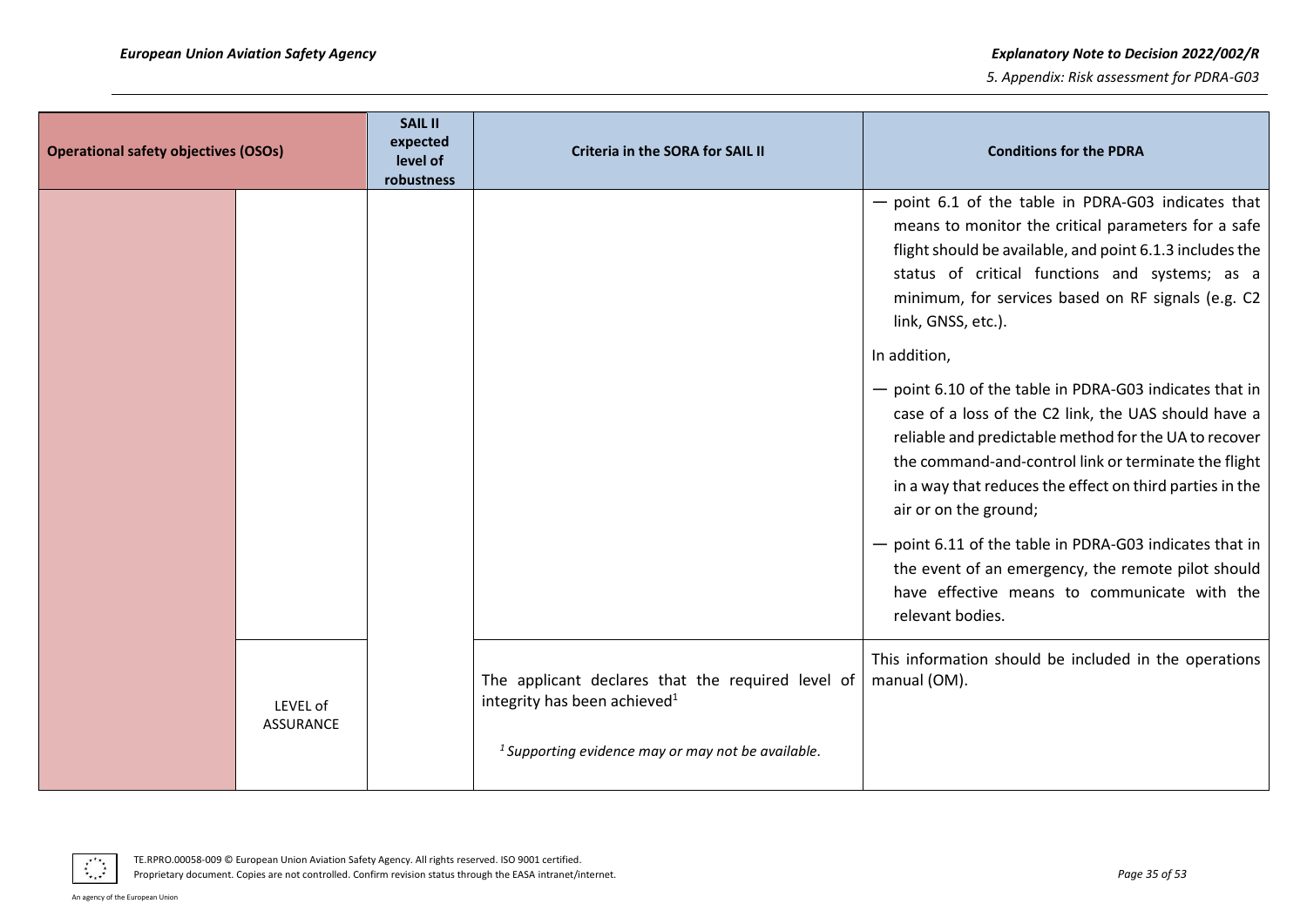#### *European Union Aviation Safety Agency Explanatory Note to Decision 2022/002/R*

| <b>Operational safety objectives (OSOs)</b>                                                                     |                       | <b>SAIL II</b><br>expected<br>level of<br>robustness | Criteria in the SORA for SAIL II                                                                                     | <b>Conditions for the PDRA</b>                                                                                                                                                                                                                                                                                              |
|-----------------------------------------------------------------------------------------------------------------|-----------------------|------------------------------------------------------|----------------------------------------------------------------------------------------------------------------------|-----------------------------------------------------------------------------------------------------------------------------------------------------------------------------------------------------------------------------------------------------------------------------------------------------------------------------|
| OSO #07 Inspection of the<br><b>UAS</b> (product inspection) to<br>ensure consistency with the<br><b>ConOps</b> | LEVEL of<br>INTEGRITY | Low                                                  | The remote crew ensures that the UAS is in a condition<br>for safe operation and conforms to the approved<br>ConOps. | $-$ Point UAS.SPEC.060(2)(c) of<br>Regulation (EU)<br>2019/947 requires the remote pilot to 'ensure that<br>the UAS is in a safe condition to complete the<br>intended flight safely'.<br>- Pre-flight inspection is included in the operations<br>manual (OM) (see AMC1 UAS.SPEC.030(3)(e) and<br>GM1 UAS.SPEC.030(3)(e)). |

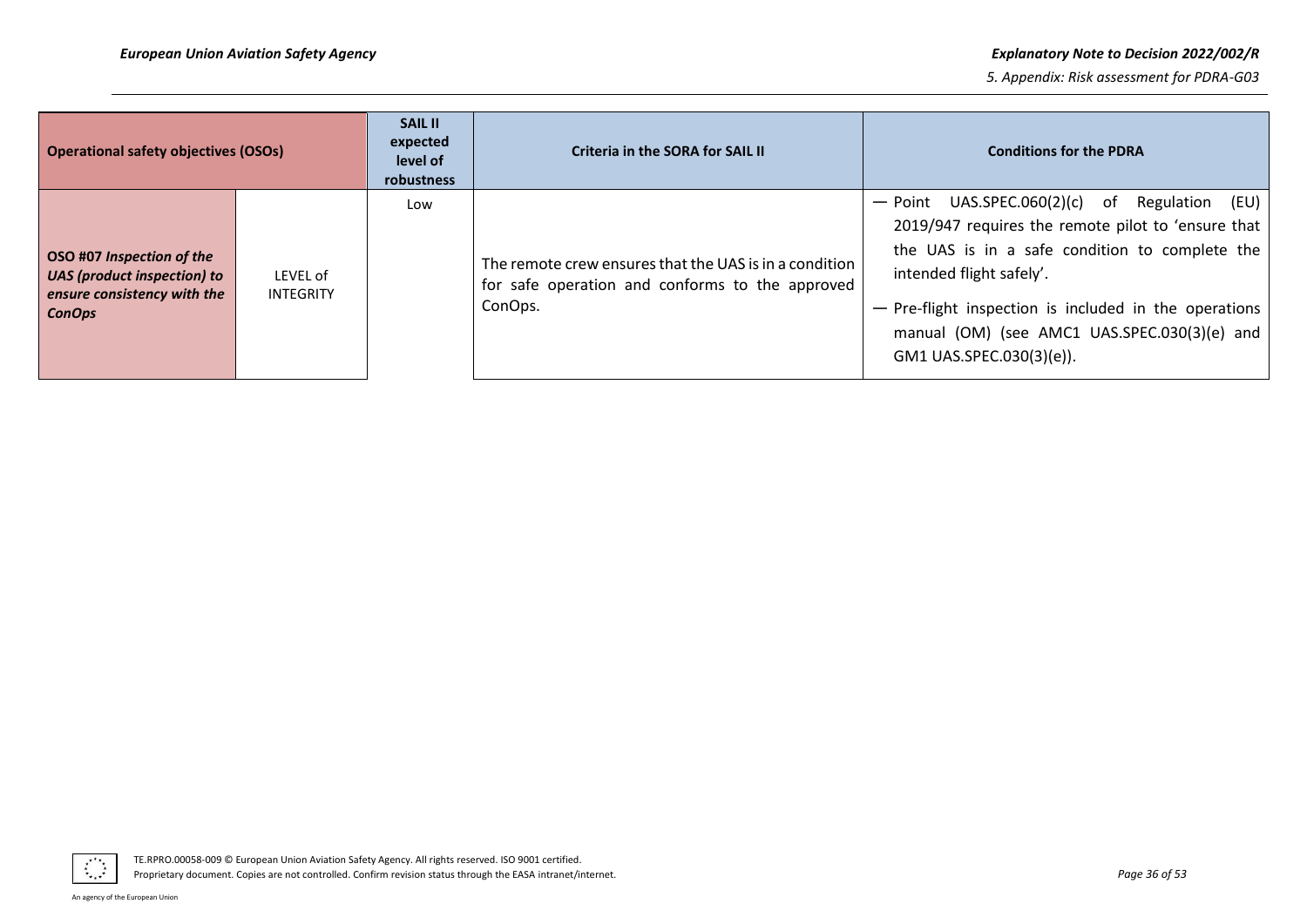| <b>Operational safety objectives (OSOs)</b> |                              | <b>SAIL II</b><br>expected<br>level of<br>robustness | <b>Criteria in the SORA for SAIL II</b>                                                                                                                                                                                                                                                                                   | <b>Conditions for the PDRA</b>                                                                                                                                                                                                                                                                                                                                                                                                                                                                                                                                                                                                                                                                                                                                                                                                                                                                                                                |
|---------------------------------------------|------------------------------|------------------------------------------------------|---------------------------------------------------------------------------------------------------------------------------------------------------------------------------------------------------------------------------------------------------------------------------------------------------------------------------|-----------------------------------------------------------------------------------------------------------------------------------------------------------------------------------------------------------------------------------------------------------------------------------------------------------------------------------------------------------------------------------------------------------------------------------------------------------------------------------------------------------------------------------------------------------------------------------------------------------------------------------------------------------------------------------------------------------------------------------------------------------------------------------------------------------------------------------------------------------------------------------------------------------------------------------------------|
|                                             | LEVEL of<br><b>ASSURANCE</b> |                                                      | Criterion #1 (Procedures):<br>- Product inspection is documented and accounts<br>for the manufacturer's recommendations, if<br>available.<br>Criterion #2 (Training):<br>- The remote crew is trained to perform the product<br>inspection, and that remote crew training is self-<br>declared (with evidence available). | Criterion #1:<br>- The verification that the UAS is in safe condition for<br>the intended operation to be conducted safely is<br>included as one of the aspects to be documented in<br>the OM (see AMC1 UAS.SPEC.030(3)(e) and GM1<br>UAS.SPEC.030(3)(e)).<br>Criterion #2:<br>- Point UAS.SPEC.050 of Regulation (EU) 2019/947<br>requires the UAS operator to ensure that remote<br>pilots 'have been informed about the UAS operator's<br>operations manual' and that personnel in charge of<br>duties essential to the UAS operation, other than the<br>remote pilots, 'have completed the on-the-job-<br>training developed by the operator, and have been<br>informed about the UAS operator's operations<br>manual'.<br>- Appendix A to AMC2 to Article 11 (also applicable to<br>this PDRA) indicates in point A.1.1.3.1 that the<br>training programme should be documented (at least<br>the training syllabus should be available). |

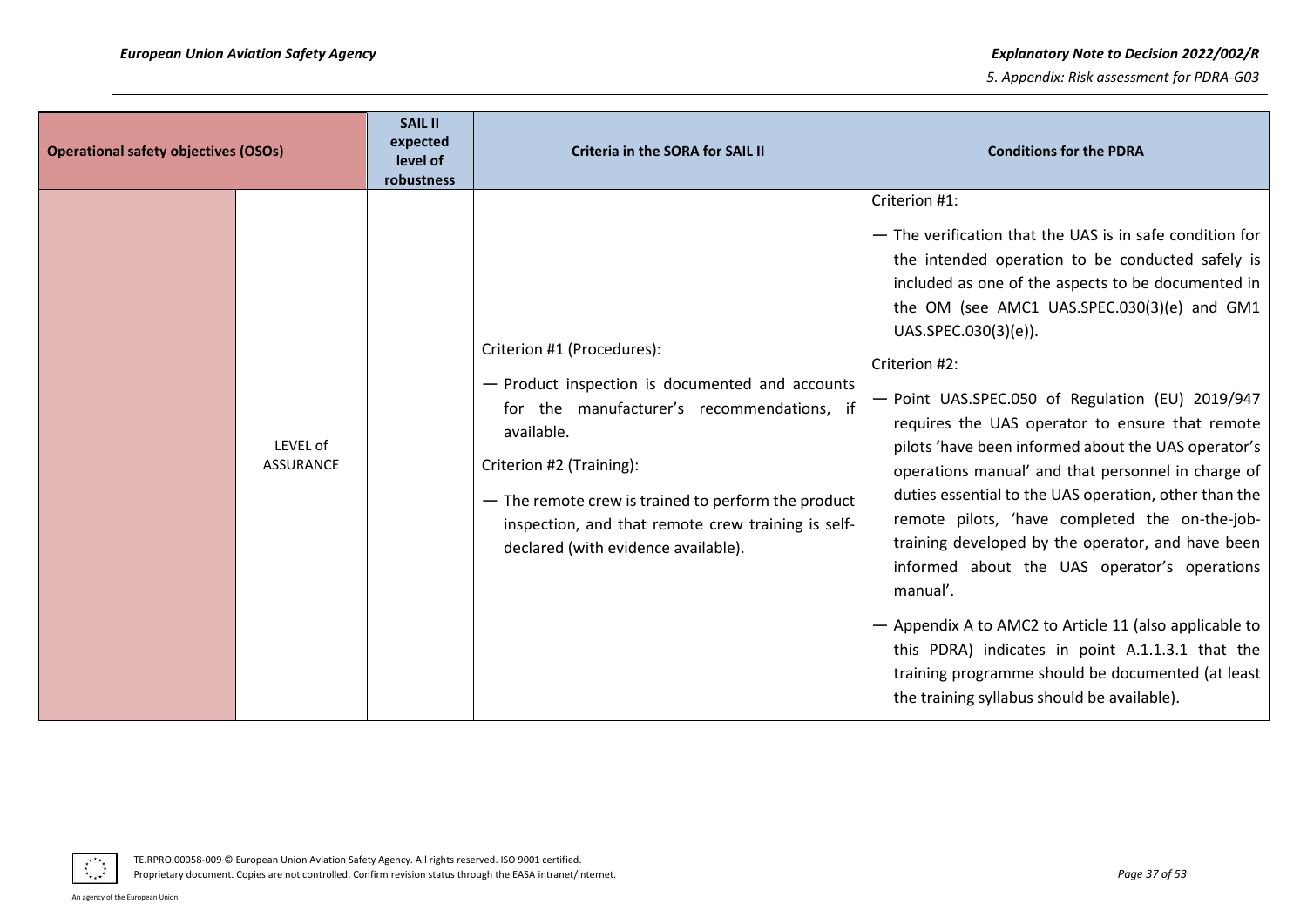|                                                                             |                              | Medium | Criterion #1 (Procedure definition):                                                                                                                                                                                                                                                                                                                                                                                                                                                                                                                                                                                                                                                                                                                                                                                                                                                                                                                                                                        | Criterion #1:                                                                                                                                                                                                                                                                                                                                                                                                                                                                                                                                                                                                                                                                                                                                                                                                                                                                                                                                                                                                                                                                                                            |
|-----------------------------------------------------------------------------|------------------------------|--------|-------------------------------------------------------------------------------------------------------------------------------------------------------------------------------------------------------------------------------------------------------------------------------------------------------------------------------------------------------------------------------------------------------------------------------------------------------------------------------------------------------------------------------------------------------------------------------------------------------------------------------------------------------------------------------------------------------------------------------------------------------------------------------------------------------------------------------------------------------------------------------------------------------------------------------------------------------------------------------------------------------------|--------------------------------------------------------------------------------------------------------------------------------------------------------------------------------------------------------------------------------------------------------------------------------------------------------------------------------------------------------------------------------------------------------------------------------------------------------------------------------------------------------------------------------------------------------------------------------------------------------------------------------------------------------------------------------------------------------------------------------------------------------------------------------------------------------------------------------------------------------------------------------------------------------------------------------------------------------------------------------------------------------------------------------------------------------------------------------------------------------------------------|
| <b>Operational procedures</b><br>(OSO #08, OSO #11, OSO<br>#14 and OSO #21) | LEVEL of<br><b>INTEGRITY</b> |        | $-$ Operational procedures <sup>1</sup> appropriate for the<br>proposed UAS operation are defined and, as a<br>minimum, cover the following elements:<br>• flight planning;<br>• pre- and post-flight inspections;<br>• normal procedures;<br>procedures to<br>evaluate<br>environmental<br>conditions before and during the mission (i.e.<br>real-time evaluation);<br>• procedures to cope with unintended adverse<br>operating conditions (e.g. when ice is<br>encountered during an operation that is not<br>approved for icing conditions);<br>• contingency procedures (to cope with abnormal<br>situations);<br>procedures<br>with<br>(to<br>cope<br>emergency<br>emergency situations); and<br>• occurrence-reporting procedures.<br>- Normal, abnormal and emergency procedures are<br>compiled in an operations manual (OM).<br>- The limitations of the external systems that are<br>used to support the safe operation of UASs are<br>defined in an OM.<br>Criterion #2 (Procedure complexity): | $-$ Point UAS.SPEC.050(1)(a) of Regulation (EU)<br>2019/947 requires the UAS operator to 'establish<br>procedures and limitations adapted to the type of the<br>intended operation and the risk involved, including<br>operational procedures to ensure the safety of the<br>operations'.<br>- Point 4.1.1 of the table in PDRA-G03 indicates that<br>the UAS operator should develop an operations<br>manual (OM) (for the OM template, please refer to<br>AMC1 UAS.SPEC.030(3)(e) and the complementary<br>information in GM1 UAS.SPEC.030(3)(e)), which<br>should include all the elements indicated in the SORA<br>Criterion #1.<br>Criterion #2:<br>should<br>follow<br>AMC <sub>2</sub><br>$-$ The<br><b>UAS</b><br>operator<br>UAS.SPEC.030(3)(e), which addresses the evaluation<br>of 'procedure complexity'.<br>- Since taking manual control of the UAS is still under<br>JARUS discussion (as indicated in the note), it has not<br>been considered in the assessment.<br>Criterion #3:<br>— The UAS<br>should<br>follow<br>AMC <sub>2</sub><br>operator<br>UAS.SPEC.030(3)(e),<br>addresses<br>which<br>the |



TE.RPRO.00058-009 © European Union Aviation Safety Agency. All rights reserved. ISO 9001 certified.

Proprietary document. Copies are not controlled. Confirm revision status through the EASA intranet/internet. *Page 38 of 53*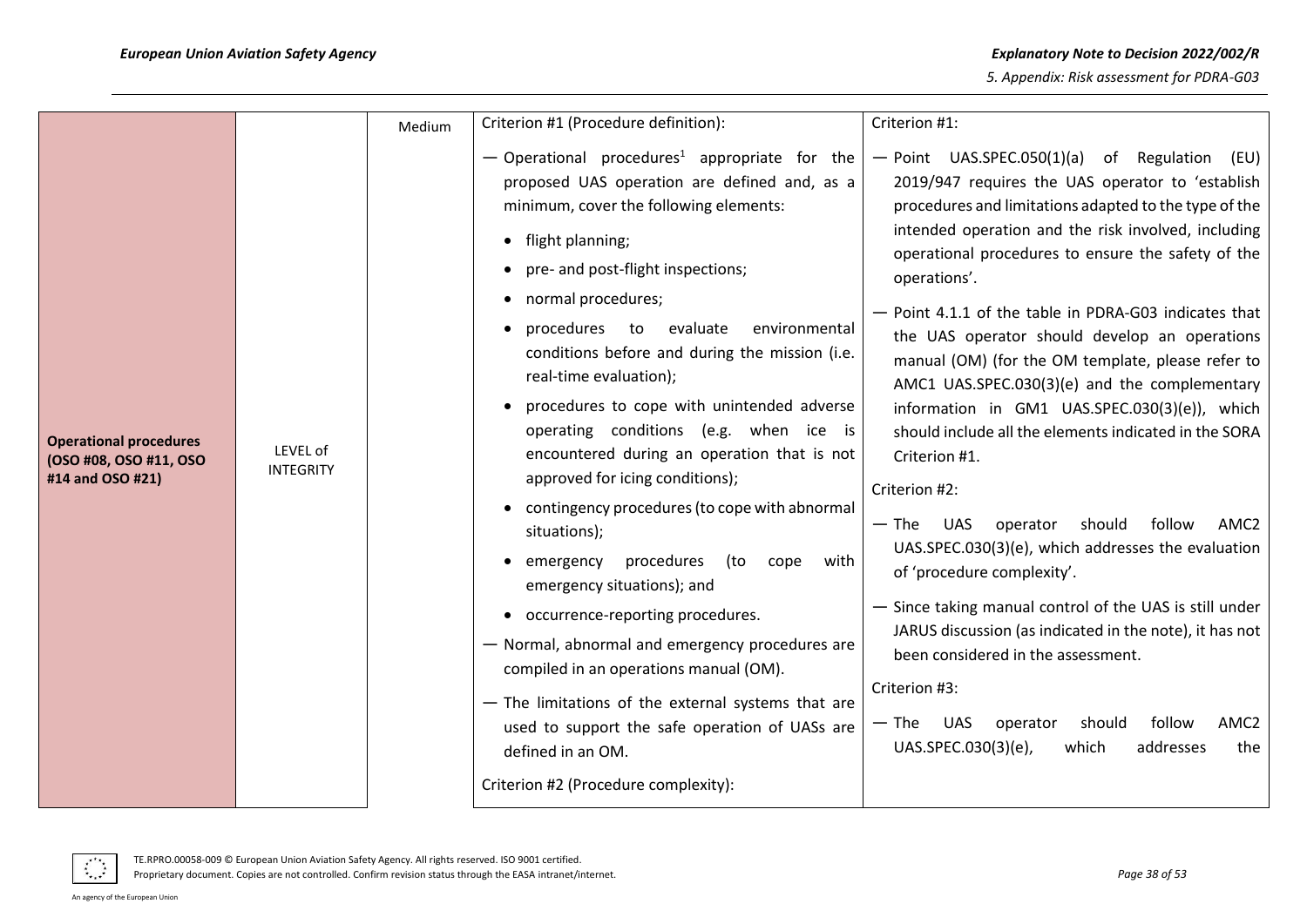| <b>Operational safety objectives (OSOs)</b> | <b>SAIL II</b><br>expected<br>level of<br>robustness | Criteria in the SORA for SAIL II                                                                                                   | <b>Conditions for the PDRA</b>                                                            |
|---------------------------------------------|------------------------------------------------------|------------------------------------------------------------------------------------------------------------------------------------|-------------------------------------------------------------------------------------------|
|                                             |                                                      | - Operational procedures involve the remote pilot to<br>take manual control <sup>1</sup> when the UAS is usually                   | consideration of 'potential human error', including<br>the aspects indicated in the SORA. |
|                                             |                                                      | automatically controlled.<br>Criterion #3 (Consideration of potential human error):                                                |                                                                                           |
|                                             |                                                      | - Operational procedures take human error into<br>consideration.                                                                   |                                                                                           |
|                                             |                                                      | $1$ As a minimum, operational procedures provide:                                                                                  |                                                                                           |
|                                             |                                                      | $-$ a clear distribution and assignment of tasks;<br>- an internal checklist to ensure that staff perform their<br>assigned tasks. |                                                                                           |

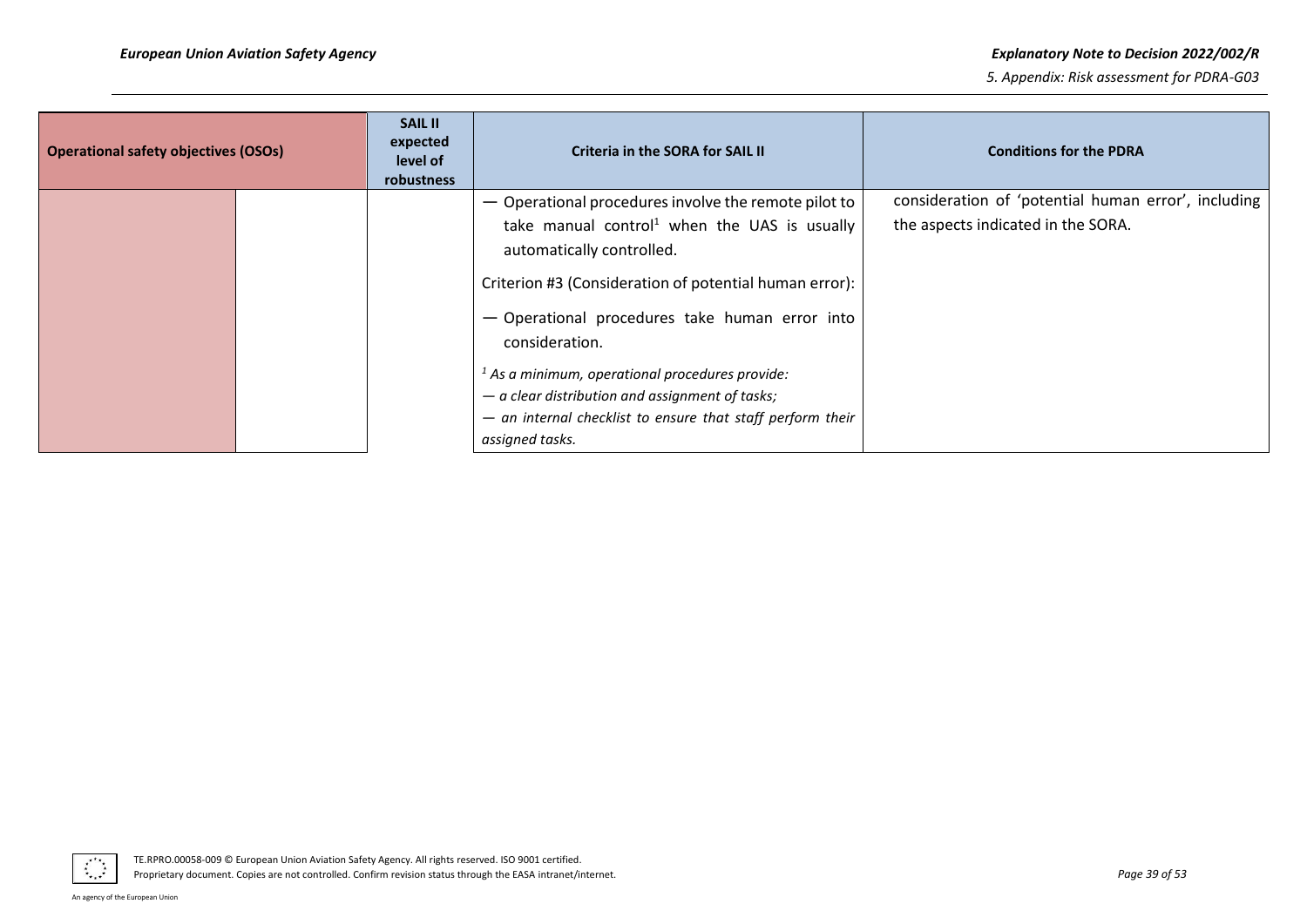| <b>Operational safety objectives (OSOs)</b> |                              | <b>SAIL II</b><br>expected<br>level of<br>robustness | <b>Criteria in the SORA for SAIL II</b>                                                                                                                                                                                                                                                                  | <b>Conditions for the PDRA</b>                                                                                                                                                                                                                                                                                                                                                                                                                                                                                                                                                                                                                                                                                                                                                                                 |
|---------------------------------------------|------------------------------|------------------------------------------------------|----------------------------------------------------------------------------------------------------------------------------------------------------------------------------------------------------------------------------------------------------------------------------------------------------------|----------------------------------------------------------------------------------------------------------------------------------------------------------------------------------------------------------------------------------------------------------------------------------------------------------------------------------------------------------------------------------------------------------------------------------------------------------------------------------------------------------------------------------------------------------------------------------------------------------------------------------------------------------------------------------------------------------------------------------------------------------------------------------------------------------------|
|                                             | LEVEL of<br><b>ASSURANCE</b> |                                                      | - Operational procedures are validated against<br>recognised standards.<br>- The adequacy of the contingency and emergency<br>procedures is proved through:<br>• dedicated flight tests; or<br>simulation, provided the simulation is proven<br>valid for the intended purpose with positive<br>results. | - Point 4.1.3 of the table in PDRA-G03 indicates that<br>the UAS operator should validate the operational<br>procedures in accordance with the conditions for a<br>'medium' level of robustness included in AMC2<br>UAS.SPEC.030(3)(e).<br>- Point 4.1.4 of the table in PDRA-G03 indicates that<br>the UAS operator should ensure the adequacy of the<br>contingency and emergency procedures, and prove it<br>through any of the following:<br>• dedicated flight tests;<br>• simulation, provided that the representativeness<br>of the simulation means is proven for the<br>intended purpose with positive results;<br>• any other means acceptable to the competent<br>authority.<br>AMC2 UAS.SPEC.030(3)(e) includes conditions on the<br>validation of operational procedures, including the<br>above. |

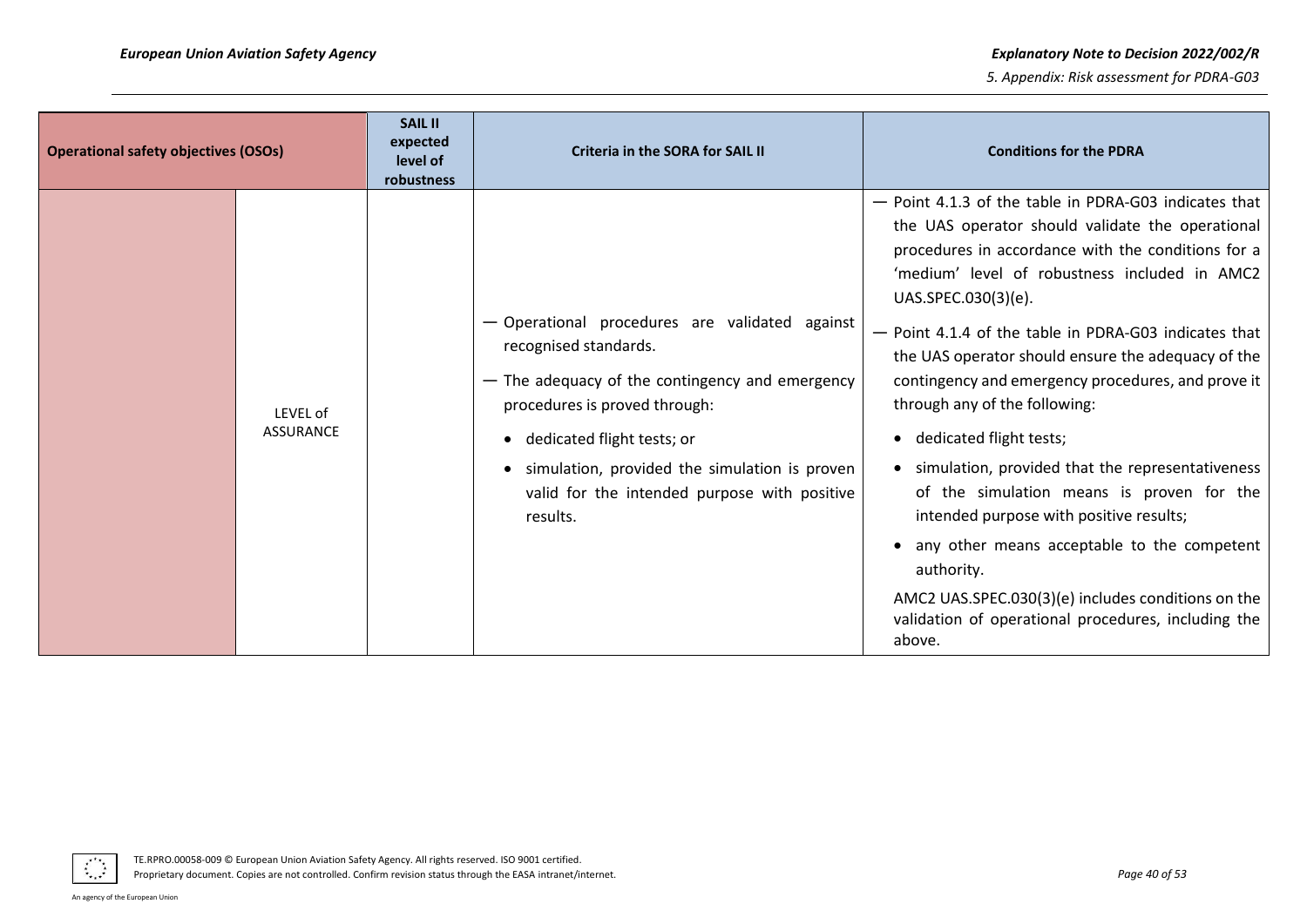| <b>Operational safety objectives (OSOs)</b>                      |                              | <b>SAIL II</b><br>expected<br>level of<br>robustness | <b>Criteria in the SORA for SAIL II</b>                                                                                                                                                                                                                                                                                                                           | <b>Conditions for the PDRA</b>                                                                                                                                                                                                                                                                                                                                                                                                                                                                                                                                                                                                                                                                                                                                                                                                                        |
|------------------------------------------------------------------|------------------------------|------------------------------------------------------|-------------------------------------------------------------------------------------------------------------------------------------------------------------------------------------------------------------------------------------------------------------------------------------------------------------------------------------------------------------------|-------------------------------------------------------------------------------------------------------------------------------------------------------------------------------------------------------------------------------------------------------------------------------------------------------------------------------------------------------------------------------------------------------------------------------------------------------------------------------------------------------------------------------------------------------------------------------------------------------------------------------------------------------------------------------------------------------------------------------------------------------------------------------------------------------------------------------------------------------|
| <b>Remote crew training</b><br>(OSO #09, OSO #15 and<br>OSO #22) | LEVEL of<br><b>INTEGRITY</b> | Low                                                  | The competency-based theoretical and practical<br>training ensures knowledge of:<br>• the UAS Regulation;<br>• the UAS airspace operating principles;<br>• airmanship and aviation safety;<br>human performance limitations;<br>meteorology;<br>• navigation/charts;<br>$\bullet$ the UA;<br>operating procedures,<br>and is adequate for the intended operation. | - Article 8 of Regulation (EU) 2019/947 lists the<br>competencies required for remote pilots that<br>operate UASs in the 'specific' category.<br>- Point UAS.SPEC.050(1)(d)(i)&(ii) of Regulation (EU)<br>2019/947 requires the UAS operator to ensure before<br>conducting operations that the remote pilot has the<br>appropriate competencies.<br>- Point UAS.SPEC.060(1)(b) of Regulation<br>(EU)<br>2019/947 requires the remote pilot to have the<br>appropriate remote pilot competencies.<br>- Point A.1 of Appendix A to AMC2 to Article 11 is<br>applicable to this PDRA and it contains conditions for<br>the training and assessment (both theoretical and<br>practical) of personnel in charge of duties essential to<br>the UAS operation, in particular for remote pilots. It<br>includes the elements indicated in the SORA criteria. |

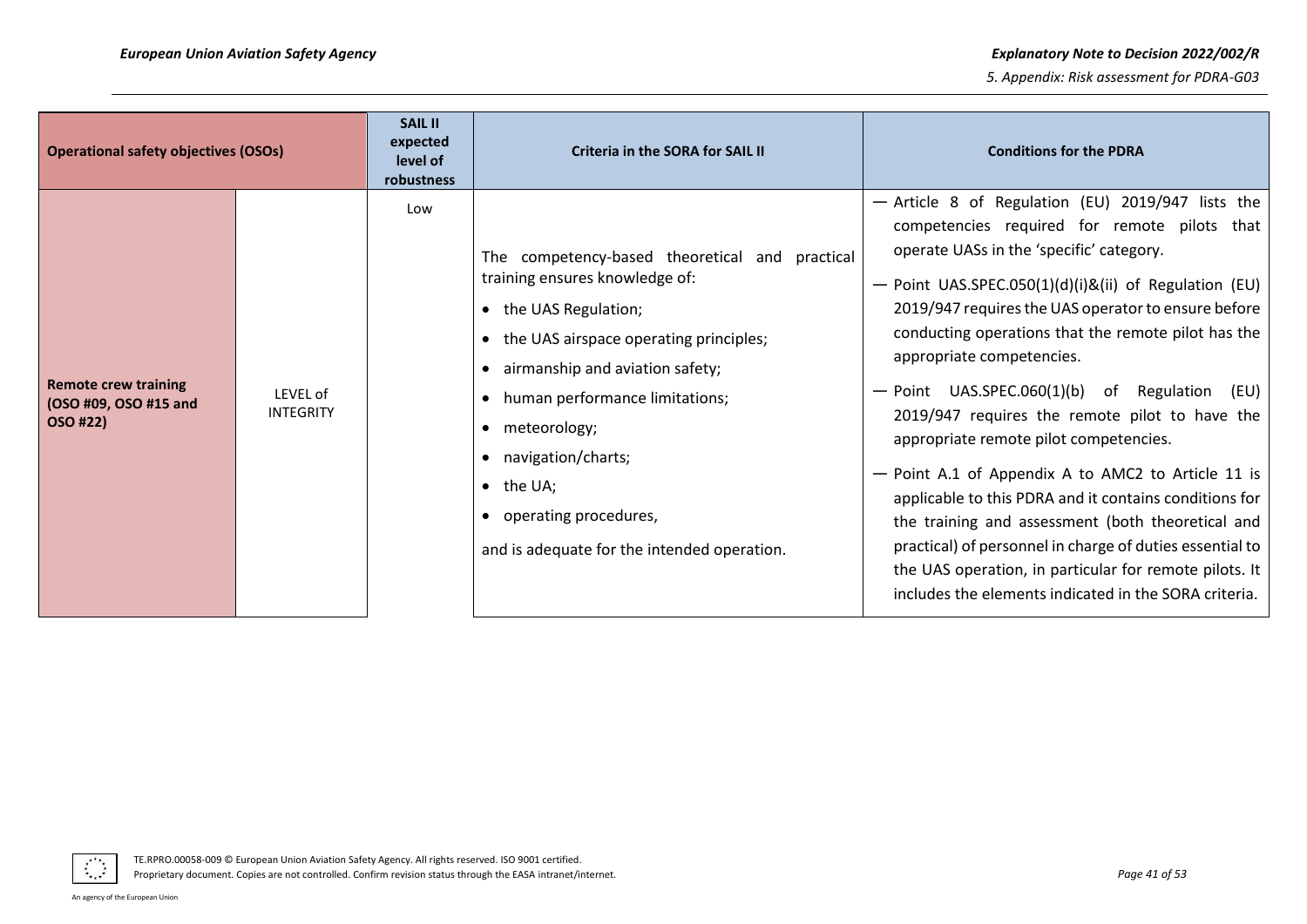#### *European Union Aviation Safety Agency Explanatory Note to Decision 2022/002/R*

| <b>Operational safety objectives (OSOs)</b> |                       | <b>SAIL II</b><br>expected<br>level of<br>robustness | Criteria in the SORA for SAIL II                     | <b>Conditions for the PDRA</b>                                                                                                                                                                                                                                                                                                                                                                                                                                                                                                  |
|---------------------------------------------|-----------------------|------------------------------------------------------|------------------------------------------------------|---------------------------------------------------------------------------------------------------------------------------------------------------------------------------------------------------------------------------------------------------------------------------------------------------------------------------------------------------------------------------------------------------------------------------------------------------------------------------------------------------------------------------------|
|                                             | LEVEL of<br>ASSURANCE |                                                      | Training is self-declared (with evidence available). | $-$ Point UAS.SPEC.060(1)(b) of<br>Regulation<br>(EU)<br>2019/947 requires the remote pilot to carry a proof<br>of competency while operating the UAS.<br>- Point A.1.1.3 of Appendix A to AMC2 to Article 11 is<br>applicable to this PDRA, and it indicates that:<br>• the training programme should be documented<br>(at least the training syllabus should be available);<br>and<br>• evidence of training should be presented for<br>inspection upon request from the competent<br>authority or authorised representative. |

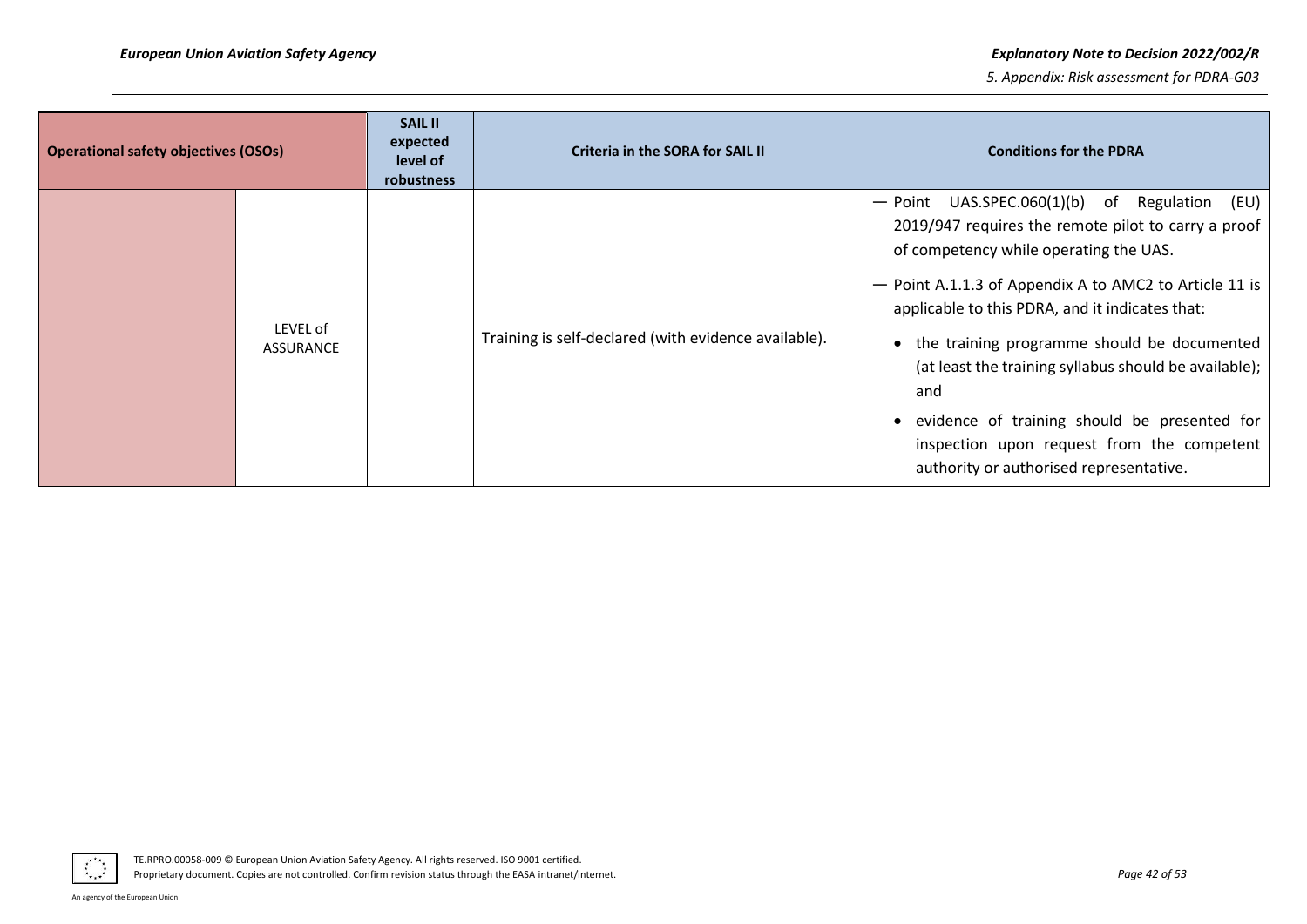|                                                                                                                                                   |                             | Low                                                                                                                                                                                                                                           | The objective of these OSOs is to complement the<br>technical containment safety requirements by<br>addressing the risk of a fatality occurring while<br>operating over populated areas or gatherings of<br>people. | Not applicable as operations are planned in sparsely<br>populated areas. |
|---------------------------------------------------------------------------------------------------------------------------------------------------|-----------------------------|-----------------------------------------------------------------------------------------------------------------------------------------------------------------------------------------------------------------------------------------------|---------------------------------------------------------------------------------------------------------------------------------------------------------------------------------------------------------------------|--------------------------------------------------------------------------|
|                                                                                                                                                   |                             |                                                                                                                                                                                                                                               | External systems that support the operation are<br>defined as systems not already part of the UAS but<br>used:                                                                                                      |                                                                          |
| Safe design:                                                                                                                                      |                             |                                                                                                                                                                                                                                               | • for the launch / take-off of the UAS;                                                                                                                                                                             |                                                                          |
| OSO #10 Safe recovery from                                                                                                                        |                             |                                                                                                                                                                                                                                               | • to make pre-flight checks;                                                                                                                                                                                        |                                                                          |
| and                                                                                                                                               | technical issue<br>LEVEL of |                                                                                                                                                                                                                                               | • to keep the UA within its operational volume (e.g.<br>GNSS, satellite systems, ATM, UTM).                                                                                                                         |                                                                          |
| OSO #12 The UAS is<br><b>INTEGRITY</b><br>designed to manage the<br>deterioration of external<br>systems that support the<br><b>UAS operation</b> |                             | External systems activated/used after the loss of<br>control of the operation are excluded from this<br>definition.                                                                                                                           |                                                                                                                                                                                                                     |                                                                          |
|                                                                                                                                                   |                             | It is expected that when operating over populated<br>areas or gatherings of people, a fatality will not occur<br>from any probable <sup>1</sup> failure <sup>2</sup> of the UAS or of any<br>external system that supports the UAS operation. |                                                                                                                                                                                                                     |                                                                          |
|                                                                                                                                                   |                             |                                                                                                                                                                                                                                               | <sup>1</sup> The term 'probable' needs to be understood in its<br>qualitative interpretation, i.e. 'Anticipated to occur one or<br>more times during the entire system/operational life of an<br>item.'             |                                                                          |
|                                                                                                                                                   |                             |                                                                                                                                                                                                                                               | <sup>2</sup> Some structural or mechanical failures may be excluded<br>from the criterion if it can be shown that these mechanical<br>parts were designed to aviation industry best practices.                      |                                                                          |

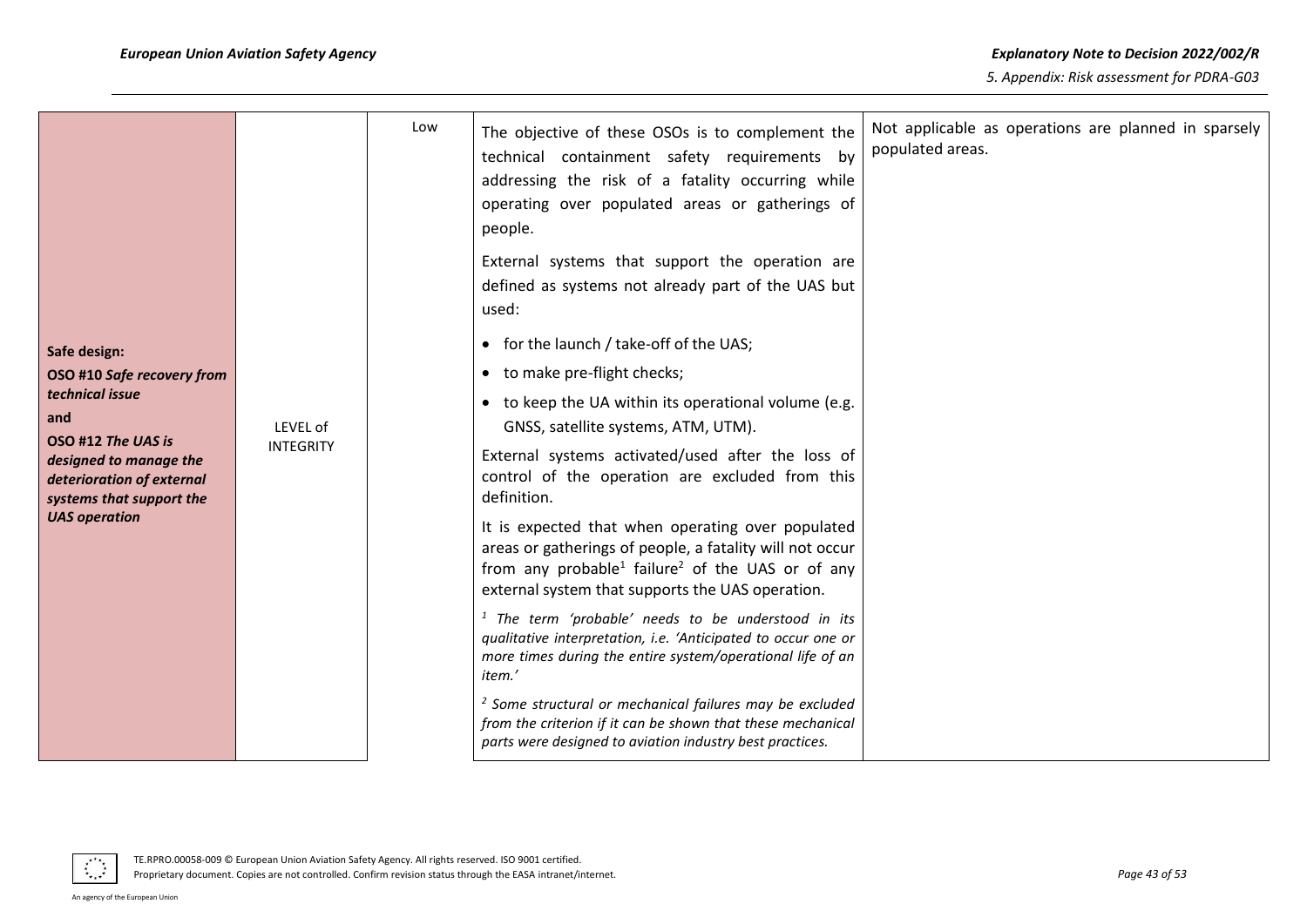| <b>Operational safety objectives (OSOs)</b>                                                                      |                              | <b>SAIL II</b><br>expected<br>level of<br>robustness | Criteria in the SORA for SAIL II                                                                                                                                                                                                                                                                                                                                                                                | <b>Conditions for the PDRA</b>                                                                                                                                                                                                                                                                                                                                                                                                                                                                                                                                |
|------------------------------------------------------------------------------------------------------------------|------------------------------|------------------------------------------------------|-----------------------------------------------------------------------------------------------------------------------------------------------------------------------------------------------------------------------------------------------------------------------------------------------------------------------------------------------------------------------------------------------------------------|---------------------------------------------------------------------------------------------------------------------------------------------------------------------------------------------------------------------------------------------------------------------------------------------------------------------------------------------------------------------------------------------------------------------------------------------------------------------------------------------------------------------------------------------------------------|
|                                                                                                                  | LEVEL of<br><b>ASSURANCE</b> |                                                      | A design and installation appraisal is available.<br>In particular, this appraisal shows that:<br>$\bullet$ the<br>installation<br>features<br>design<br>and<br>(independence, separation and redundancy)<br>satisfy the 'low integrity' criterion;<br>particular risks relevant to the ConOps (e.g. hail,<br>ice, snow, electromagnetic interference, etc.) do<br>not violate the independence claims, if any. | Not applicable as operations are planned in sparsely<br>populated areas.                                                                                                                                                                                                                                                                                                                                                                                                                                                                                      |
| OSO #13<br><b>External services that</b><br>support UAS operations are<br>adequate for the intended<br>operation | LEVEL of<br><b>INTEGRITY</b> | Low                                                  | The applicant ensures that the level of performance<br>for any externally provided service necessary for the<br>safety of the flight is adequate for the intended<br>operation.<br>Roles and responsibilities are defined between the<br>applicant and the external service provider.                                                                                                                           | Point 4.3 of the table in PDRA-G03 indicates that the UAS<br>operator should ensure that the level of performance for<br>any externally provided service necessary for the safety<br>of the flight is adequate for the intended operation. The<br>UAS operator should declare that this adequate level of<br>performance is achieved.<br>Point 4.4 of the table in PDRA-G03 indicates that the UAS<br>operator should define the allocation of the roles and<br>responsibilities between the operator and the external<br>service provider(s), if applicable. |
|                                                                                                                  | LEVEL of<br><b>ASSURANCE</b> |                                                      | The applicant declares that the requested level of<br>performance for any externally provided service<br>necessary for the safety of the flight is achieved<br>(without evidence being necessarily available).                                                                                                                                                                                                  | This information should be included in the operations<br>manual (OM).                                                                                                                                                                                                                                                                                                                                                                                                                                                                                         |

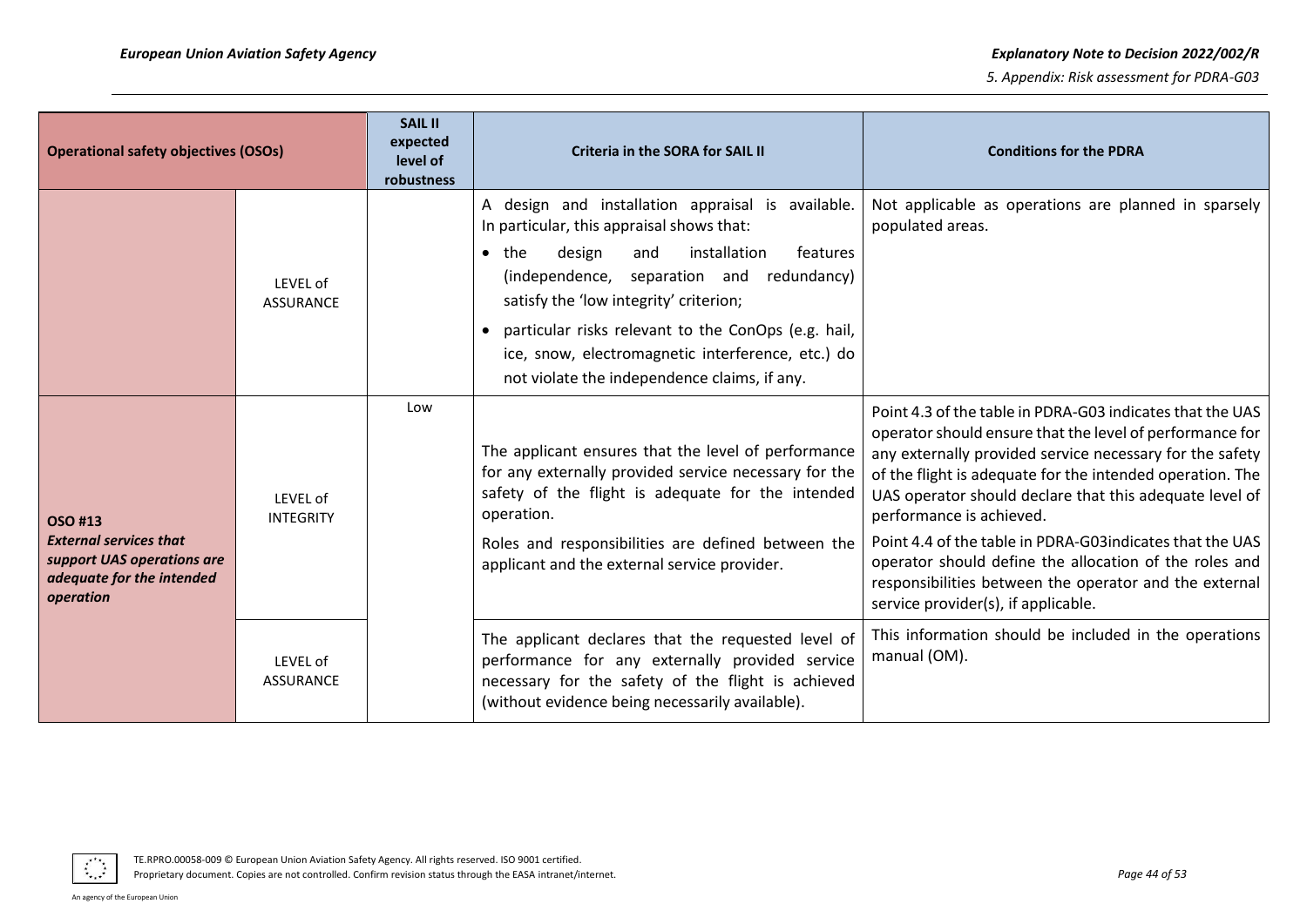#### *European Union Aviation Safety Agency Explanatory Note to Decision 2022/002/R*

| <b>Operational safety objectives (OSOs)</b> |                              | <b>SAIL II</b><br>expected<br>level of<br>robustness | Criteria in the SORA for SAIL II                                                                                                                                                                                                                                                                                                                                                                             | <b>Conditions for the PDRA</b>                                                                                                                                                                                                                                                                                                                                                                                                                                                                                                                                                                                                                                                                                                                                              |
|---------------------------------------------|------------------------------|------------------------------------------------------|--------------------------------------------------------------------------------------------------------------------------------------------------------------------------------------------------------------------------------------------------------------------------------------------------------------------------------------------------------------------------------------------------------------|-----------------------------------------------------------------------------------------------------------------------------------------------------------------------------------------------------------------------------------------------------------------------------------------------------------------------------------------------------------------------------------------------------------------------------------------------------------------------------------------------------------------------------------------------------------------------------------------------------------------------------------------------------------------------------------------------------------------------------------------------------------------------------|
| OSO #16 Multi-crew<br>coordination (MCC)    | LEVEL of<br><b>INTEGRITY</b> | Low                                                  | Criterion #1 (Procedures):<br>$-$ Procedure(s) to ensure coordination among the<br>crew members, and that a robust and effective<br>communication channel(s) is (are) available and as<br>a minimum cover:<br>• assignment of tasks to crew members;<br>• establishment of step-by-step communications.<br>Criterion #2 (Training):<br>- Remote crew training<br>multi-crew<br>covers<br>coordination (MCC). | Criterion #1:<br>- Point A.4 of Appendix A to AMC2 to Article 11 is<br>applicable to this PDRA and it indicates that in<br>situations where multi-crew coordination (MCC)<br>might be required, the UAS operator should include<br>procedures to ensure coordination among the<br>remote crew members with robust and effective<br>communication channels. Those procedures should<br>cover as a minimum:<br>• the assignment of tasks to the remote crew<br>members; and<br>establishment<br>step-by-step<br>$\bullet$ the<br>of<br>communications.<br>Criterion #2:<br>- Point A.4 of Appendix A to AMC2 to Article 11<br>indicates that in situations where MCC might be<br>required, the UAS operator should ensure that the<br>training of the remote crew covers MCC. |

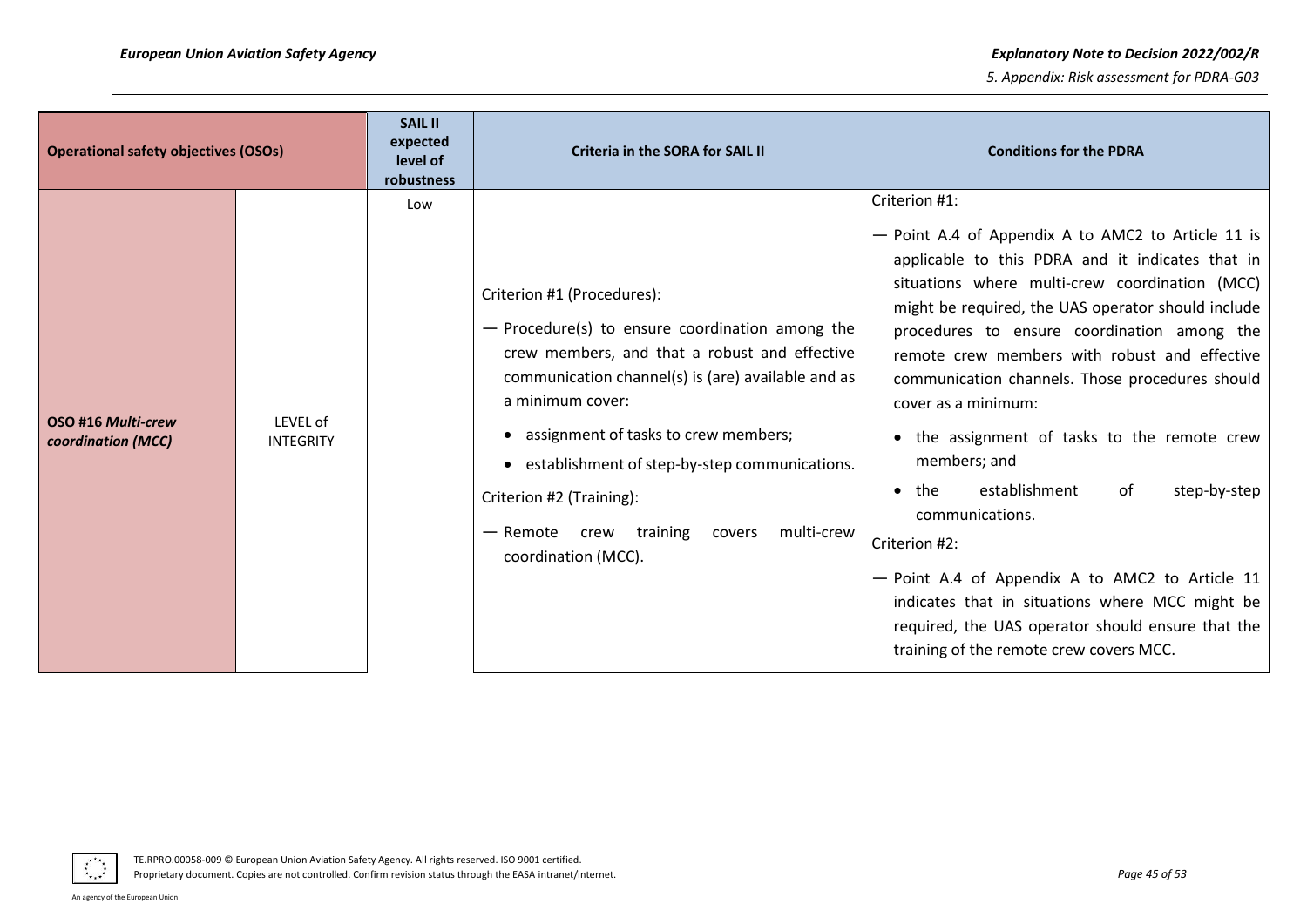| <b>Operational safety objectives (OSOs)</b> |                              | <b>SAIL II</b><br>expected<br>level of<br>robustness | <b>Criteria in the SORA for SAIL II</b>                                                                                                                                                                                                                                   | <b>Conditions for the PDRA</b>                                                                                                                                                                                                                                                                                |
|---------------------------------------------|------------------------------|------------------------------------------------------|---------------------------------------------------------------------------------------------------------------------------------------------------------------------------------------------------------------------------------------------------------------------------|---------------------------------------------------------------------------------------------------------------------------------------------------------------------------------------------------------------------------------------------------------------------------------------------------------------|
|                                             | LEVEL of<br><b>ASSURANCE</b> |                                                      | Criterion #1 (Procedures):<br>- Procedures are not required to be validated against<br>a recognised standard.<br>- The adequacy of the procedures and checklists is<br>declarative.<br>Criterion #2 (Training):<br>- Training is self-declared (with evidence available). | Criterion #1 (Procedures):<br>- See the 'level of assurance' for operational<br>procedures (OSO #08, OSO #11, OSO #14 and OSO<br>#21).<br>Criterion #2 (Training):<br>- See the 'level of assurance' for remote crew training<br>(OSO #09, OSO #15 and OSO #22).                                              |
| OSO #17                                     | LEVEL of<br><b>INTEGRITY</b> | Low                                                  | The applicant has a policy that defines how the remote<br>crew can declare themselves fit to operate before<br>conducting any operation.                                                                                                                                  | Point 4.1.5 of the table in PDRA-G03indicates that the<br>UAS operator should have a policy that defines how the<br>remote pilot and any other personnel in charge of duties<br>essential to the UAS operation can declare themselves<br>fit to operate before conducting any operation.                      |
| Remote crew is fit to<br>operate            | LEVEL of<br><b>ASSURANCE</b> |                                                      | The remote crew declare they are fit to operate before<br>conducting any operation based on the policy defined<br>by the applicant.                                                                                                                                       | Point A.5.2 of Appendix A to AMC2 to Article 11 is<br>applicable to this PDRA and it indicates that the<br>personnel in charge of duties essential to the UAS<br>operation should declare that they are fit to operate<br>before conducting any operation based on the policy<br>defined by the UAS operator. |

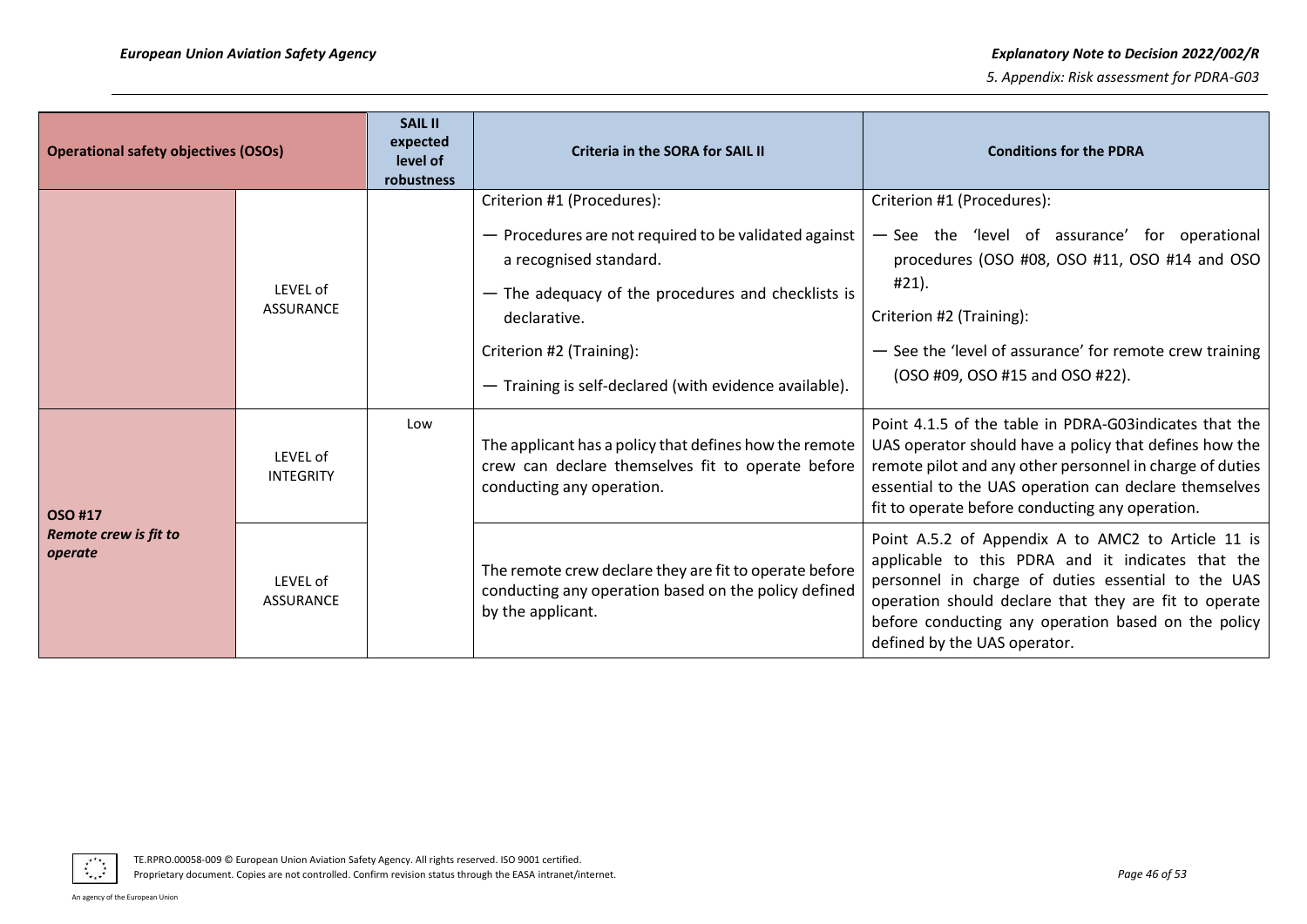| <b>Operational safety objectives (OSOs)</b>                                                 |                              | <b>SAIL II</b><br>expected<br>level of<br>robustness | Criteria in the SORA for SAIL II                                                                                                                                                                                                         | <b>Conditions for the PDRA</b>                                                                                                                                                                                                                                                                                                                                                                 |
|---------------------------------------------------------------------------------------------|------------------------------|------------------------------------------------------|------------------------------------------------------------------------------------------------------------------------------------------------------------------------------------------------------------------------------------------|------------------------------------------------------------------------------------------------------------------------------------------------------------------------------------------------------------------------------------------------------------------------------------------------------------------------------------------------------------------------------------------------|
| <b>OSO #20</b><br>A human factors evaluation<br>has been performed and<br>the human-machine | LEVEL of<br><b>INTEGRITY</b> | Low                                                  | The UAS information and control interfaces are clearly<br>and succinctly presented, and do not confuse, cause<br>unreasonable fatigue, or contribute to remote crew<br>error that could adversely affect the safety of the<br>operation. | Point 6.5 of the table in PDRA-G03 indicates that the UAS<br>information and control interfaces should be clearly and<br>succinctly presented, and should not confuse, cause<br>unreasonable fatigue, or contribute to causing any<br>disturbance to the personnel in charge of duties<br>essential to the UAS operation such that this could<br>adversely affect the safety of the operation. |
| interface (HMI) is found<br>appropriate for the mission                                     | LEVEL of<br><b>ASSURANCE</b> |                                                      | The applicant conducts an evaluation of the UAS<br>considering and addressing human factors to<br>determine that the HMI is appropriate for the mission.<br>HMI evaluation is based on engineering<br>The<br>evaluations or analyses.    | Point 6.6 of the table in PDRA-G03 indicates that the UAS<br>operator should conduct an evaluation of the UAS<br>considering and addressing human factors to determine<br>whether the HMI is appropriate for the mission.                                                                                                                                                                      |

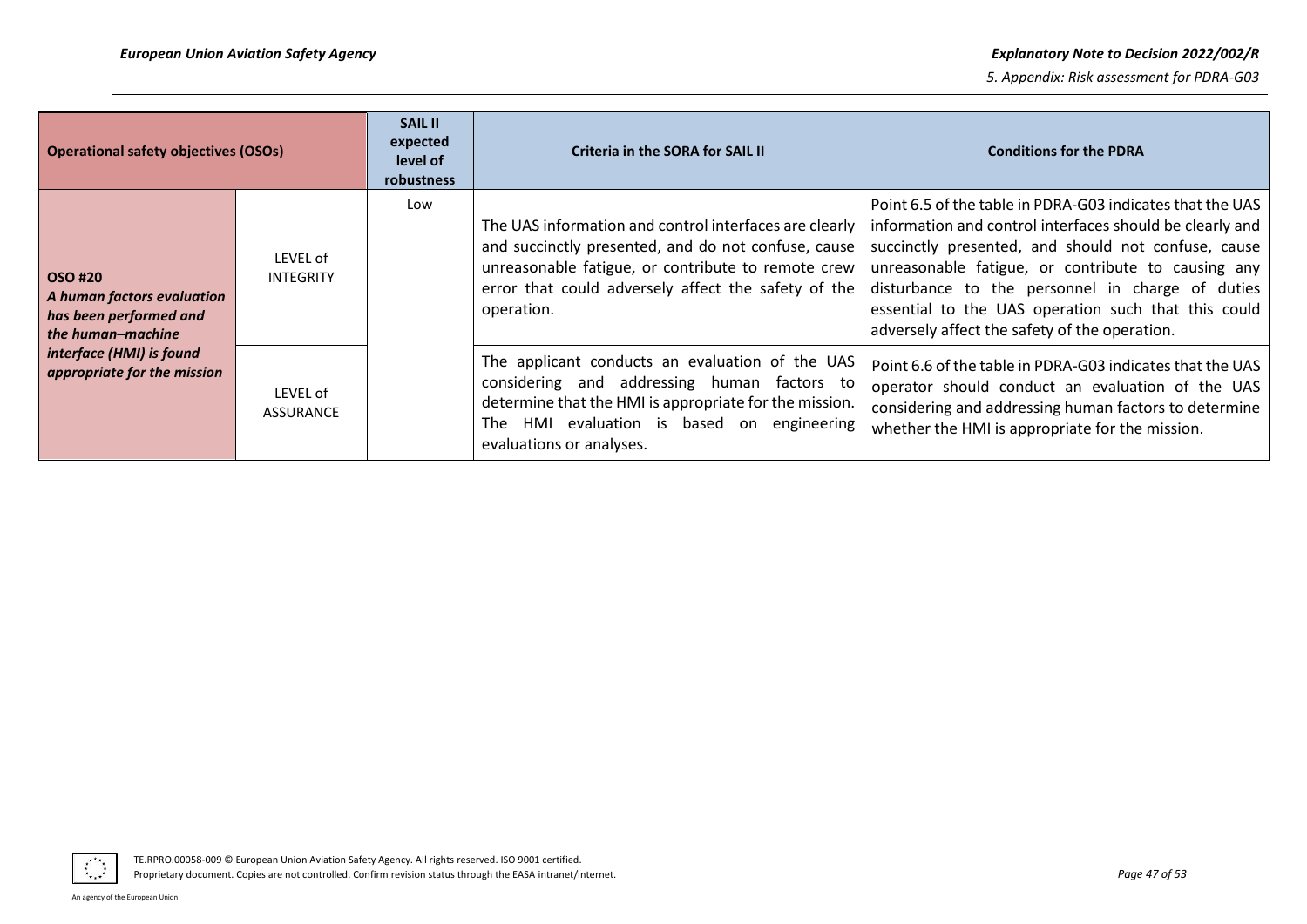|                                                                                                                     |                              | Low |                                                                                                                                                                                                                                                                                                                                                                                                                                                                                                                             | Criterion #1:                                                                                                                                                                                                                                                                                                                                                                                                                                                                                                                                                                                                                                                                                                                                                                                                                                                                                   |
|---------------------------------------------------------------------------------------------------------------------|------------------------------|-----|-----------------------------------------------------------------------------------------------------------------------------------------------------------------------------------------------------------------------------------------------------------------------------------------------------------------------------------------------------------------------------------------------------------------------------------------------------------------------------------------------------------------------------|-------------------------------------------------------------------------------------------------------------------------------------------------------------------------------------------------------------------------------------------------------------------------------------------------------------------------------------------------------------------------------------------------------------------------------------------------------------------------------------------------------------------------------------------------------------------------------------------------------------------------------------------------------------------------------------------------------------------------------------------------------------------------------------------------------------------------------------------------------------------------------------------------|
|                                                                                                                     |                              |     |                                                                                                                                                                                                                                                                                                                                                                                                                                                                                                                             | - Point 3.2 of the OM template (see AMC1<br>UAS.SPEC.030(3)(e)) indicates that the weather and<br>environmental conditions should be described for<br>each operation.                                                                                                                                                                                                                                                                                                                                                                                                                                                                                                                                                                                                                                                                                                                           |
|                                                                                                                     |                              |     | Criterion #1 (Definitions)                                                                                                                                                                                                                                                                                                                                                                                                                                                                                                  | Criterion #2:                                                                                                                                                                                                                                                                                                                                                                                                                                                                                                                                                                                                                                                                                                                                                                                                                                                                                   |
| OSO #23<br><b>Environmental conditions</b><br>for safe operations are<br>defined, are measurable,<br>and adhered to | LEVEL of<br><b>INTEGRITY</b> |     | - Environmental conditions for safe operations are<br>defined and reflected in the aircraft flight manual<br>(AFM) or equivalent document.<br>Criterion #2 (Procedures)<br>- Procedures to evaluate environmental conditions<br>before and during the mission (i.e. real-time<br>evaluation) are available and include the<br>assessment of meteorological conditions (METAR,<br>TAFOR, etc.) with a simple record system.<br>Criterion #3 (Training):<br>- Training covers the assessment of meteorological<br>conditions. | - In accordance with point $4.1(e)(2)$ of the guidance to<br>the OM template (GM1 UAS.SPEC.030(3)(e)), the OM<br>should contain a point on environmental and<br>weather conditions, including:<br>• environmental and weather conditions adequate<br>to conduct the UAS operation; and<br>• methods of obtaining weather forecasts.<br>Criterion #3:<br>- Point A.1.1.2.5 of Appendix A to AMC2 to Article 11 is<br>applicable to this PDRA and it indicates 'meteorology'<br>as one of the basic competencies for the remote pilot<br>that are necessary from the competency framework.<br>- Point (b)(7) of the guidance to point $(1)(d)$ of point<br>UAS.SPEC.050 of Regulation (EU) 2019/947 (GM1<br>UAS.SPEC.050(1)(d)) includes 'meteorology' among<br>the recommended 'theoretical knowledge subjects<br>for remote pilot training for the "specific" category',<br>which should cover: |

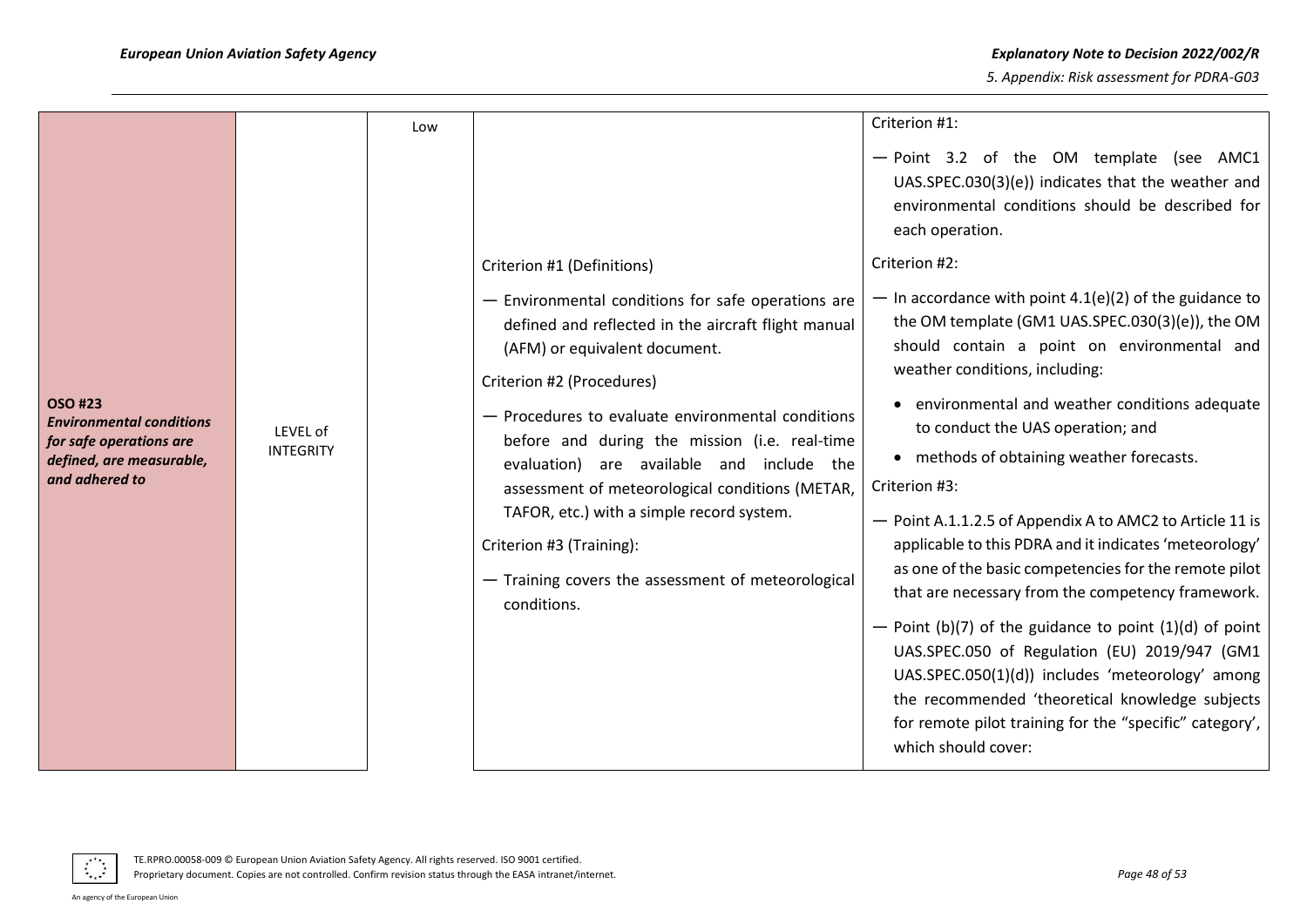#### *European Union Aviation Safety Agency Explanatory Note to Decision 2022/002/R*

| <b>Operational safety objectives (OSOs)</b> |  | <b>SAIL II</b><br>expected<br>level of<br>robustness | <b>Criteria in the SORA for SAIL II</b> | <b>Conditions for the PDRA</b>                                                                               |
|---------------------------------------------|--|------------------------------------------------------|-----------------------------------------|--------------------------------------------------------------------------------------------------------------|
|                                             |  |                                                      |                                         | (i) obtaining and interpreting advanced weather<br>information:                                              |
|                                             |  |                                                      |                                         | (A) weather reporting resources;                                                                             |
|                                             |  |                                                      |                                         | (B) reports;                                                                                                 |
|                                             |  |                                                      |                                         | (C) forecasts and meteorological conventions<br>appropriate for typical UAS flight operations;               |
|                                             |  |                                                      |                                         | (D) local weather assessments;                                                                               |
|                                             |  |                                                      |                                         | (E) low-level charts; and                                                                                    |
|                                             |  |                                                      |                                         | (F) METAR, SPECI, TAF;                                                                                       |
|                                             |  |                                                      |                                         | (ii) regional weather effects - standard weather<br>patterns in coastal, mountain or desert terrains;<br>and |
|                                             |  |                                                      |                                         | (iii) weather effects (wind, storms, mist, variation of<br>wind with altitude, wind shear, etc.) on the UA.  |

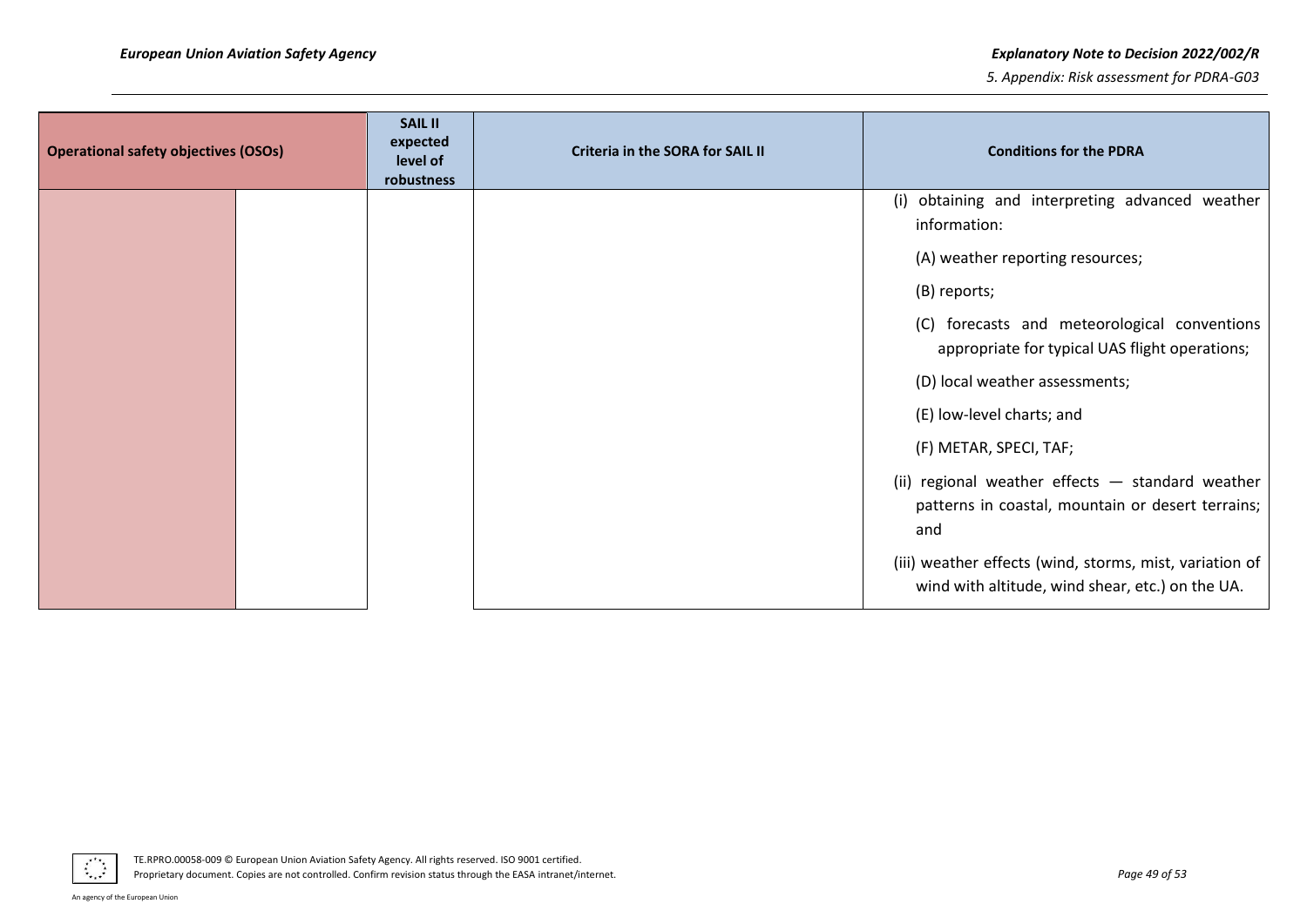| <b>Operational safety objectives (OSOs)</b> |                              | <b>SAIL II</b><br>expected<br>level of<br>robustness | Criteria in the SORA for SAIL II                                                                                                                                                                                                                                                                                                                                                                                                                            | <b>Conditions for the PDRA</b>                                                                                                                                                                                                                                                                                                                                            |
|---------------------------------------------|------------------------------|------------------------------------------------------|-------------------------------------------------------------------------------------------------------------------------------------------------------------------------------------------------------------------------------------------------------------------------------------------------------------------------------------------------------------------------------------------------------------------------------------------------------------|---------------------------------------------------------------------------------------------------------------------------------------------------------------------------------------------------------------------------------------------------------------------------------------------------------------------------------------------------------------------------|
|                                             | LEVEL of<br><b>ASSURANCE</b> |                                                      | Criterion #1 (Definition):<br>- The applicant declares that the required level of<br>integrity has been achieved <sup>1</sup> .<br>Criterion #2 (Procedures):<br>- See the 'level of assurance' for operational<br>procedures (OSO #08, OSO #11, OSO #14 and<br>OSO #21).<br>Criterion #3 (Training):<br>- See the 'level of assurance' for remote crew<br>training (OSO #09, OSO #15 and OSO #22).<br>$1$ Supporting evidence may or may not be available. | Criterion #1 (Definition):<br>- This information should be included in the operations<br>manual (OM).<br>Criterion #2 (Procedures):<br>- See the 'level of assurance' for operational<br>procedures (OSO #08, OSO #11, OSO #14 and<br>OSO #21).<br>Criterion #3 (Training):<br>- See the 'level of assurance' for remote crew training<br>(OSO #09, OSO #15 and OSO #22). |

**Table A6 — Compliance check of the PDRA conditions against the SORA criteria for operational safety objectives (OSOs)**

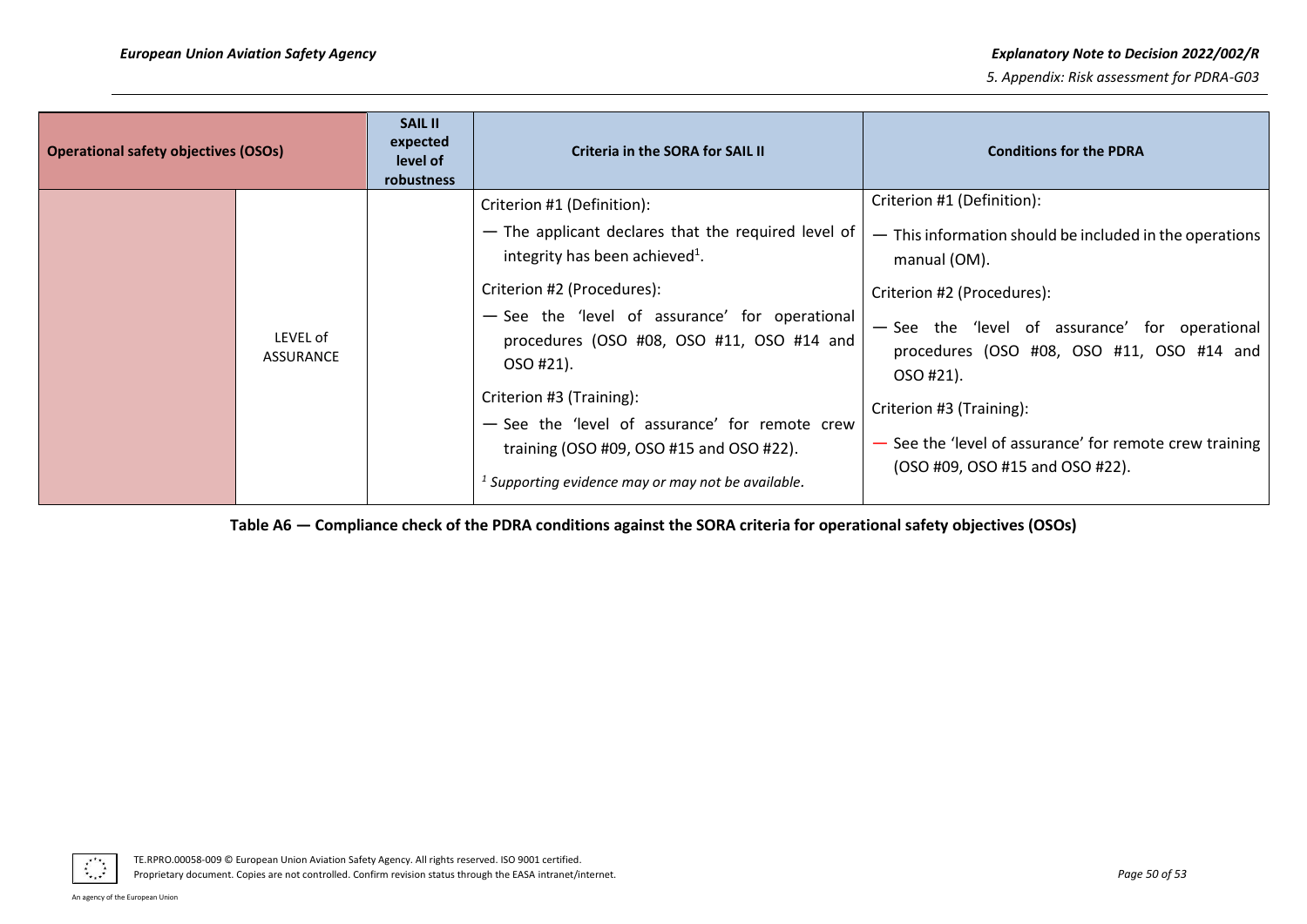| <b>Mitigations used for containment</b> |                              | Level of<br>robustness | <b>Criteria in the SORA</b>                                                                                                                                                                                                                                                                                                                                        | <b>Conditions for the PDRA</b>                                                                                                                                                                                                                                                                                                                                                                                                                                                                                                                                 |
|-----------------------------------------|------------------------------|------------------------|--------------------------------------------------------------------------------------------------------------------------------------------------------------------------------------------------------------------------------------------------------------------------------------------------------------------------------------------------------------------|----------------------------------------------------------------------------------------------------------------------------------------------------------------------------------------------------------------------------------------------------------------------------------------------------------------------------------------------------------------------------------------------------------------------------------------------------------------------------------------------------------------------------------------------------------------|
|                                         | LEVEL of<br><b>INTEGRITY</b> | Medium                 | No probable failure of the UAS or of any external<br>system that supports the operation shall lead to<br>operation outside the operational volume.                                                                                                                                                                                                                 | Point 6.12 of the table in PDRA-G03 indicates that in<br>order to ensure the safe recovery from a technical issue<br>involving the UAS or an external system that supports<br>the operation, the UAS operator should ensure that:<br>• no probable failure of the UAS or of any external<br>system that supports the operation should lead to<br>operation outside the operational volume; and<br>• it is reasonably expected that a fatality will not occur<br>from any probable failure of the UAS or of any<br>external system that supports the operation. |
|                                         | LEVEL of<br><b>ASSURANCE</b> |                        | Compliance with the requirement above shall be<br>substantiated by a design and installation appraisal,<br>and shall include at least the following:<br>design and installation features (independence,<br>separation and redundancy);<br>particular<br>risks<br>(e.g.<br>hail,<br>ice,<br>snow,<br>electromagnetic interference, etc.) relevant to the<br>ConOps. | Point 6.13 of the table in PDRA-G03 indicates that a<br>design and installation appraisal should be made<br>available, and should include at least the following:<br>design and installation features (independence,<br>separation and redundancy);<br>particular risks (e.g. hail, ice, snow, electromagnetic<br>interference, etc.) relevant to the ConOps.                                                                                                                                                                                                  |

## **5.11. Adjacent area/airspace consideration**

<span id="page-50-0"></span>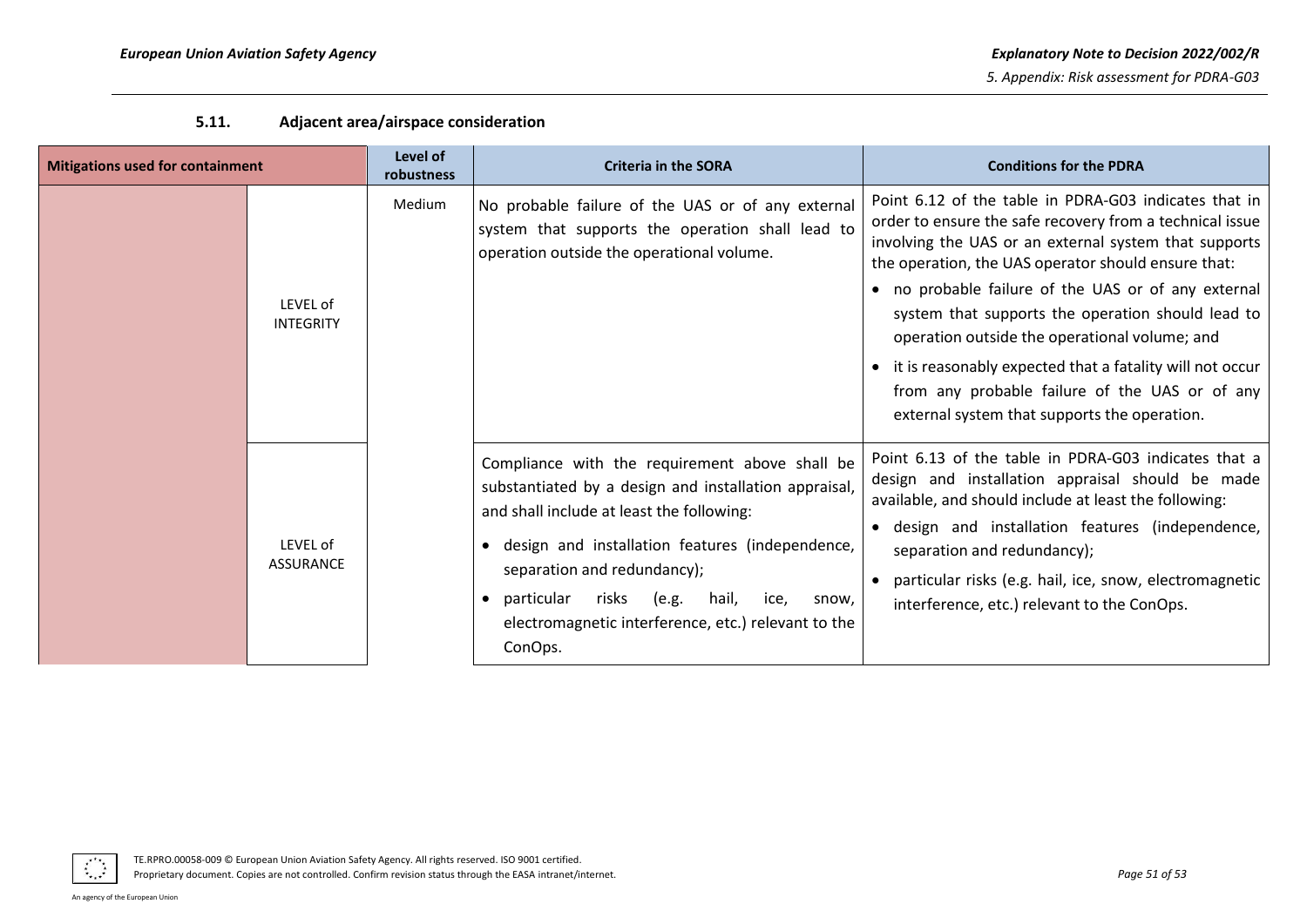| Mitigations used for containment |                              | Level of<br>robustness | <b>Criteria in the SORA</b>                                                                                                                                                                                                                                                                                                                                                                                                                                                                                                                                                                                                                                                                                                                                              | <b>Conditions for the PDRA</b>                                                                                                                                                                                                                                                                                                                                                                                                                                                                                                         |
|----------------------------------|------------------------------|------------------------|--------------------------------------------------------------------------------------------------------------------------------------------------------------------------------------------------------------------------------------------------------------------------------------------------------------------------------------------------------------------------------------------------------------------------------------------------------------------------------------------------------------------------------------------------------------------------------------------------------------------------------------------------------------------------------------------------------------------------------------------------------------------------|----------------------------------------------------------------------------------------------------------------------------------------------------------------------------------------------------------------------------------------------------------------------------------------------------------------------------------------------------------------------------------------------------------------------------------------------------------------------------------------------------------------------------------------|
|                                  | LEVEL of<br><b>INTEGRITY</b> |                        | The following additional requirements shall apply if<br>adjacent area/airspace is a gathering of people or<br>ARC-d:<br>• The probability of leaving the operational volume<br>shall be less than 10 <sup>-4</sup> /FH.<br>• No single failure of the UAS or of any external<br>system that supports the operation shall lead to<br>operation outside the ground risk buffer.                                                                                                                                                                                                                                                                                                                                                                                            | Point 6.14 of the table in PDRA-G03 indicates that the<br>following additional conditions should apply if the<br>adjacent area includes an assembly of people or if the<br>adjacent airspace is classified as ARC-c or ARC-d (in<br>accordance with the SORA of the UAS Regulation):<br>• The probability of leaving the operational volume<br>shall be less than $10^{-4}/FH$ .<br>• No single failure of the UAS or of any external system<br>that supports the operation shall lead to operation<br>outside the ground risk buffer. |
|                                  | LEVEL of<br><b>ASSURANCE</b> |                        | Compliance with the requirements above should be<br>substantiated by analysis and/or test data with<br>supporting evidence.                                                                                                                                                                                                                                                                                                                                                                                                                                                                                                                                                                                                                                              | Point 6.15 of the table in PDRA-G03 indicates that<br>compliance with the conditions in point 6.14 (see above)<br>should be substantiated by analysis and/or test data<br>with supporting evidence.                                                                                                                                                                                                                                                                                                                                    |
|                                  | LEVEL of<br><b>INTEGRITY</b> |                        | Software (SW) and airborne electronic hardware<br>(AEH) whose development error(s) could directly <sup>1</sup> lead<br>to operations outside the ground risk buffer should be<br>developed to an industry standard or methodology<br>that is recognised as being adequate by the<br>competent authority.<br>$1$ This does not imply a systematic need to develop the SW<br>and AEH according to an industry standard or methodology<br>recognised as adequate by the competent authority. The use<br>of the term 'directly' means that a development error in<br>software or in airborne electronic hardware would lead the<br>UA outside the ground risk buffer without the possibility for<br>another system to prevent the UA from exiting the<br>operational volume. | Point 6.14.2 of the table in PDRA-G03 indicates that the<br>SW and AEH whose development error(s) could directly<br>lead to operations outside the ground risk buffer should<br>be developed to an industry standard or methodology<br>recognised as adequate by the competent authority (the<br>same note in the SORA for 'directly' is also included in<br>this conditions).                                                                                                                                                         |



TE.RPRO.00058-009 © European Union Aviation Safety Agency. All rights reserved. ISO 9001 certified. Proprietary document. Copies are not controlled. Confirm revision status through the EASA intranet/internet. *Page 52 of 53*